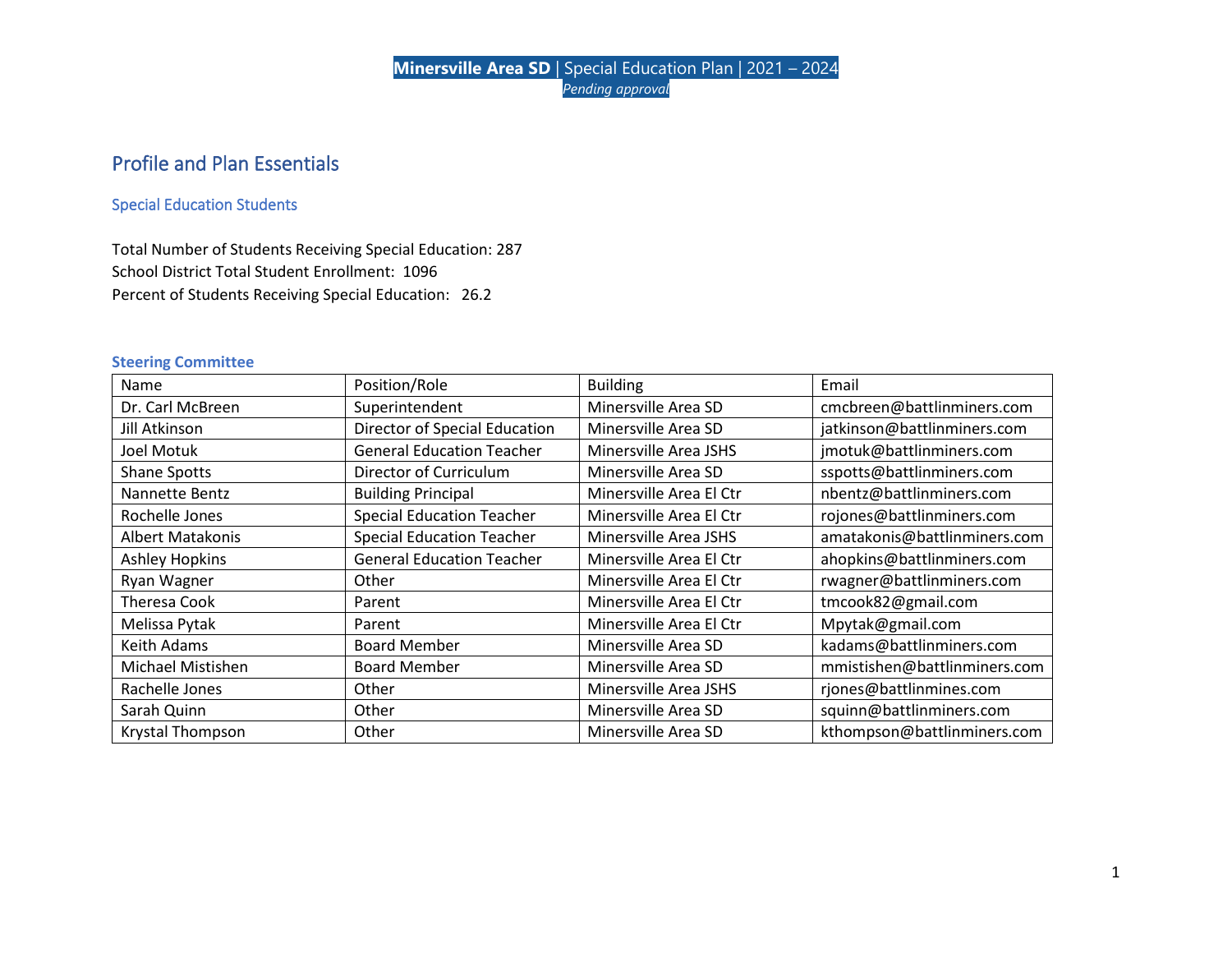# School District Areas of Improvement and Planning – Indicators

- Graduation (Indicator 1): Indicator not flagged at this time.
- Drop Out (Indicator 2): Indicator not flagged at this time.
- Assessment (Indicator 3): Indicator not flagged at this time.
- Suspension/Expulsion by Race/Ethnicity (Indicator 4B): Indicator not flagged at this time.
- Education Environments (Indicator 5): Indicator not flagged at this time.
- Parent Involvement (Indicator 8): Indicator not flagged at this time.
- Disproportionate Representation by Race/Ethnicity (Indicator 9): Indicator not flagged at this time.
- Disproportionate Representation by Race/Ethnicity/Disability (Indicator 10): Indicator not flagged at this time.
- Timely Initial Evaluations (Indicator 11): Indicator not flagged at this time.
- Early Childhood Transition (Indicator 12): Indicator not flagged at this time.
- Secondary Transition (Indicator 13): Indicator not flagged at this time.
- Post-School Outcomes (Indicator 14): Indicator not flagged at this time.
- Resolution Sessions (Indicator 15): Indicator not flagged at this time.
- Mediation (Indicator 16): Indicator not flagged at this time.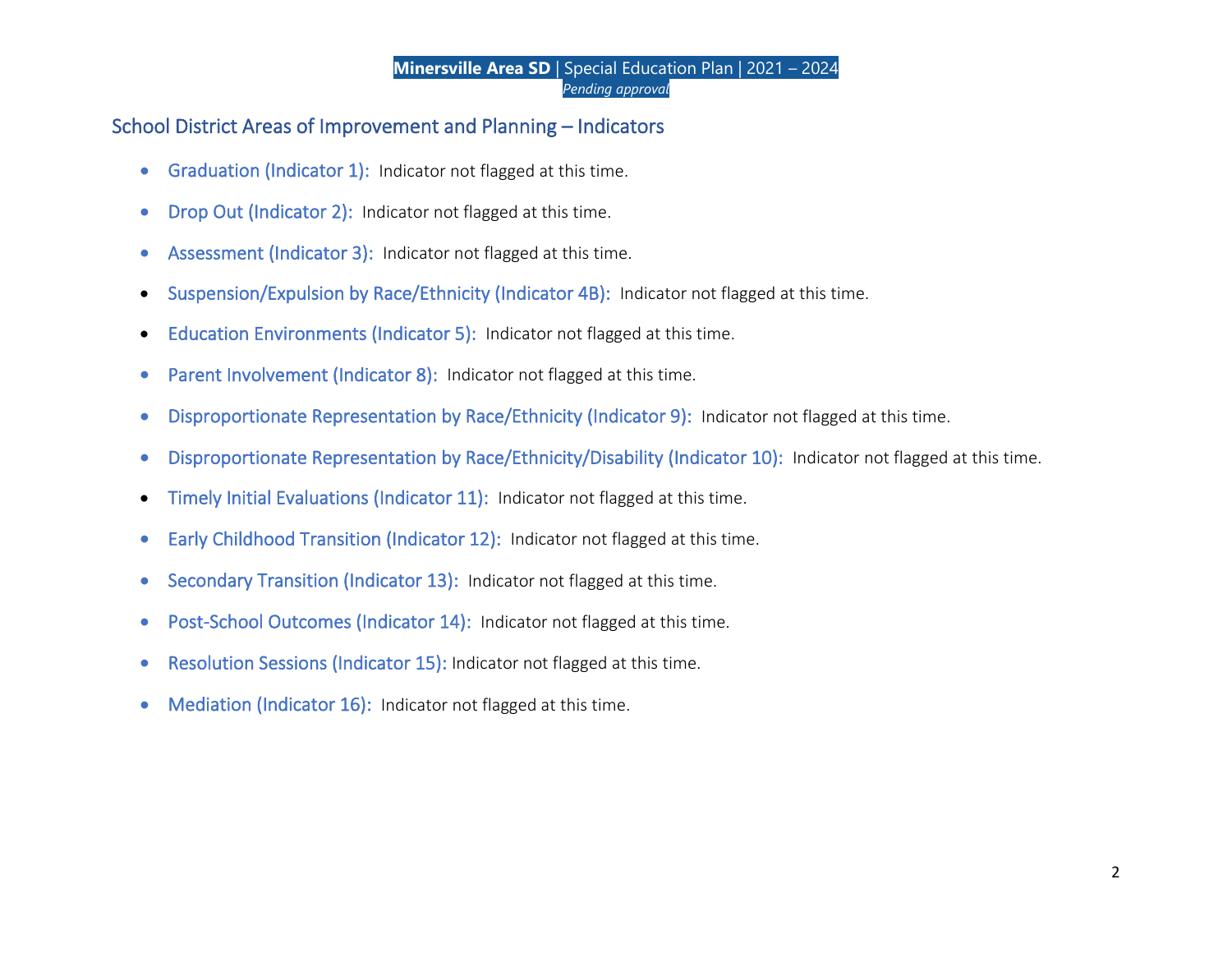# School District Areas of Improvement and Planning – Monitoring

Minersville Area School District has completed all monitoring corrective action/improvement plans.

# Identification Method

• Identify the District's method for identifying students with specific learning disabilities: **Discrepancy Model**

## Significant Disproportionality - Placement

• Significant Disproportionality: District Not Flagged for Significant Disproportionality in this area.

## Significant Disproportionality - Discipline

• Significant Disproportionality: District Not Flagged for Significant Disproportionality in this area.

# Significant Disproportionality - Identification

• Significant Disproportionality: District Not Flagged for Significant Disproportionality in this area.

# Non-Resident Students Oversight

 The Minersville Area school district is not a host district for a 1306 facility. Under Section 1306 of the Pennsylvania School Code, the host school district (the school district where the children's institution is physically located) is required to allow a nonresident student in a children's institution to attend the public schools of the host school district until the student receives a diploma or completes the school term in which they turn twenty-one. The host district is responsible for providing the educational program for students, including students with disabilities who are placed 5 in that facility, and for ensuring the provision of a "free appropriate public education" for eligible children with Individualized Education Programs (IEPs) in accordance with the Individuals with Disabilities Education Act (IDEA) and for "qualified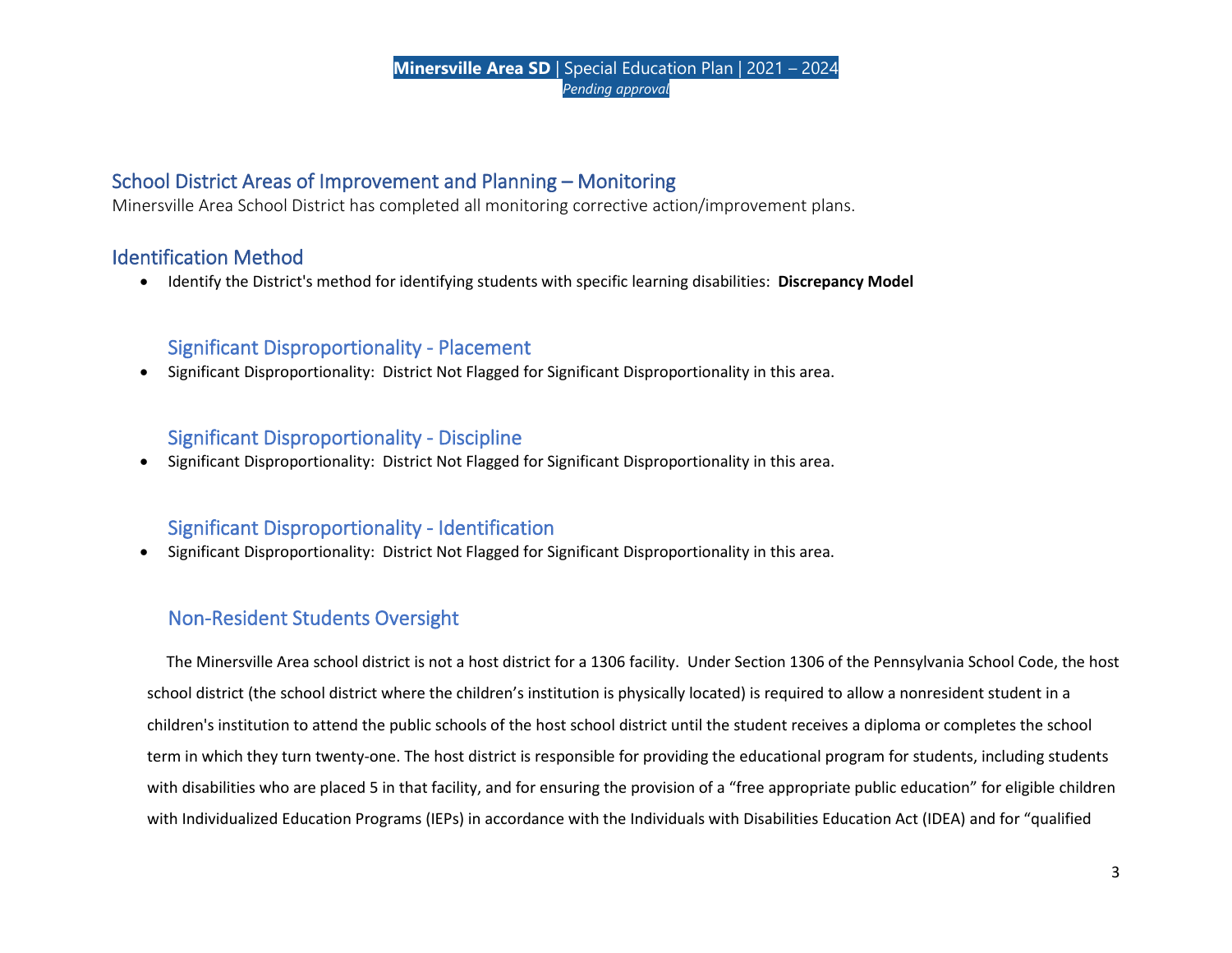handicapped students" with Service Agreements in accordance with § 504 of the Rehabilitation Act of 1973 and 22 PA Code Chapter 15. The host school district cannot refuse to educate a student in a regular or special education program in a regular public school unless 1) a court order requires that the child be educated at the residential facility; 2) a current IEP and NOREP, or a service agreement under 22 PA Code Chapter 15, requires a different placement; 3) the child is currently expelled from his or her last educational placement due to a weapons offense (see, 24 P.S. § 13-1317.2(e.1)) or 4) the student is in an "interim alternative educational setting" and placed in accordance with the IDEA (see, 34 C.F.R. § 300.530 (c), (d)(5),and (g). Students may not be presumptively assigned to alternative education programs for disruptive youth; such placements must be made in accordance with federal and state disciplinary protections referenced in the Basic Education Circulars (BECs).

(1) Alternative Education for Disruptive Youth

(http://www.education.state.pa.us/portal/server.pt/community/purdon%27s\_statutes/7503/alternative\_education\_for\_disruptive\_youth/ 507342), and

(2) Enrollment of Students

(http://www.education.state.pa.us/portal/server.pt/community/purdon%27s\_statutes/7503/enrollment\_of\_students/507350).

 For a child with a disability with an IEP or Service Agreement, when not prohibited by court order, the host district must consider the educational placement options to educate the student in the host district's public schools. If the host district and parent through the IEP or Service Agreement process determine that an alternative educational setting will appropriately address the student's educational needs, the host school district is responsible for providing the student with a Free Appropriate Public Education (FAPE) and any needed special education or services consistent with 22 PA Code Chapter 14 and the IDEA or with 22 PA Code Chapter 15 and §504 of the Rehabilitation Act. For students eligible for services under Chapter 14, this means the host school district is responsible for making decisions regarding the goals, specially designed instruction, and educational placement for each student through the IEP Team process. Similarly, the host school district is responsible for conferring or meeting with the family and for developing a Service Agreement for a "qualified handicapped student" pursuant to Chapter 15.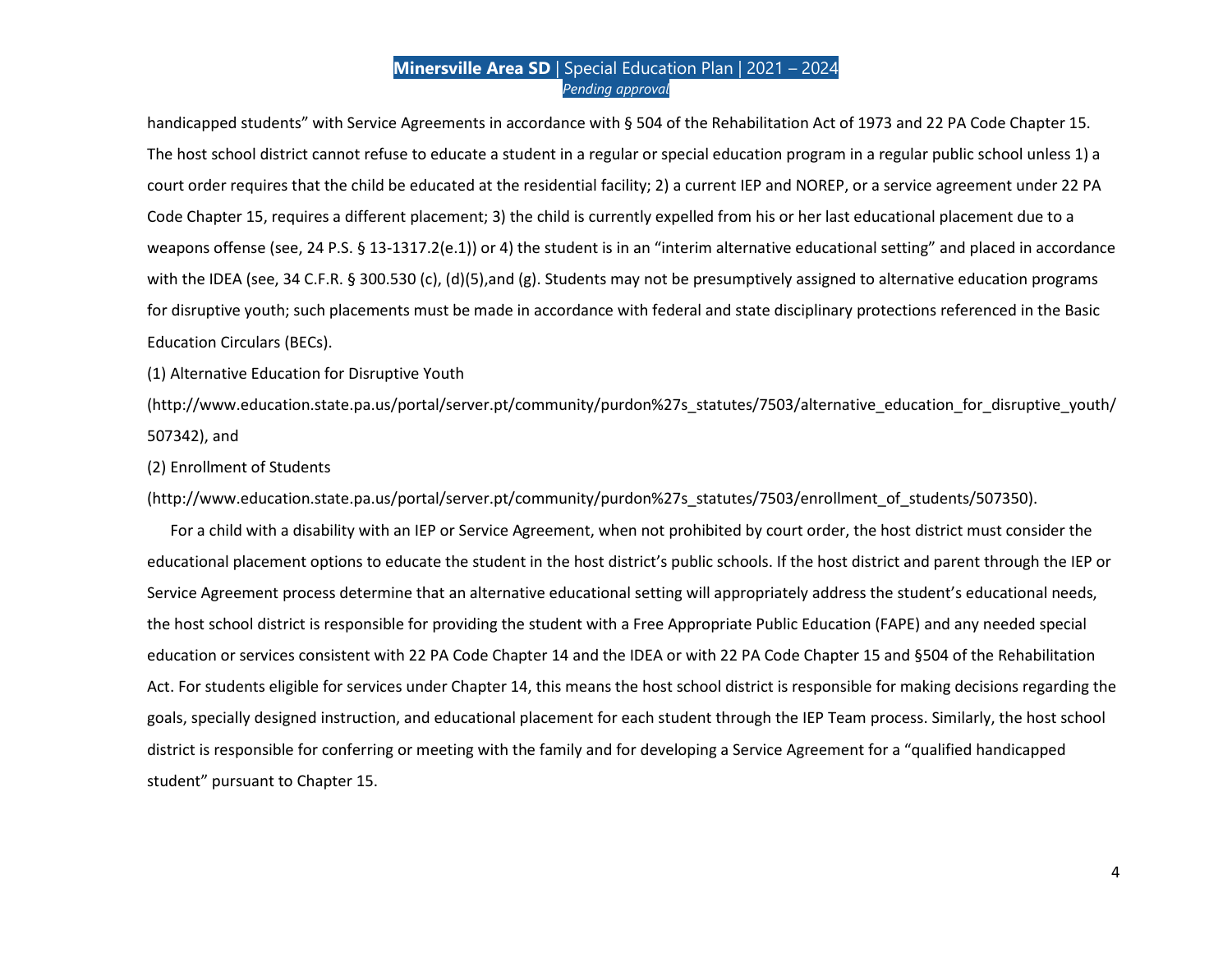To facilitate a smooth transition, if the residential facility provides notice that a student is to be released from the facility, the host school district should attempt to collaborate with the resident school district to prepare for the student's discharge from the institution at least two weeks prior to the student's planned discharge from the residential program, if possible. If, instead of returning home, the student is moving to a residential facility in another school district, these contacts should be made with the new host school district. In planning where to educate a student, consideration should be given to the courses that would be available to the child in the proposed program, the qualifications of the staff, and the program's ability to provide FAPE and comply with the other requirements of the IDEA and Title 22 of the PA Code Chapters 14,15, and 16 along with Section 504 of the Rehabilitation Act of 1973. In addition, the IEP Team should consider whether the program will prepare the student to meet any applicable promotion and/or graduation requirements based on their needs.

## Incarcerated Students Oversight

 Minersville Area School District does not have an adult correctional facility that houses juveniles within its geographical boundaries. Pottsville Area School District is the host district for Schuylkill County prison and in that capacity, provides the needed services directly to students from Minersville School District who are deemed eligible for special education services. If a student within the boundaries of the district is incarcerated, the district ensures the proper judicial authorities receive the necessary educational records to ensure FAPE. Additionally, upon release, the district requests educational records to assist the student in making a successful transition back to his/her home school district. The district also makes every attempt to participate in IEP meetings.

 Minersville Area School District fully complies with the requirements of IDEA 2004 and Chapter 14 regarding the identification, evaluation, placement, and provision of special education services to all eligible school age students residing in the district who are incarcerated in the Schuylkill County prison. Eligible students receive special education services when they are charged with a criminal offense, are awaiting trial and after they are convicted of a criminal offense. Pottsville Area School District in conjunction with Minersville School District complies with the child find obligations of IDEA 2004, implements/reviews or develops Individualized Education Plans for eligible students in accordance with state and federal laws, utilizes appropriate evaluation procedures and screening instruments to determine the eligibility and educational needs of the inmates, and provides FAPE in conformity with the IEP. As the Host School District,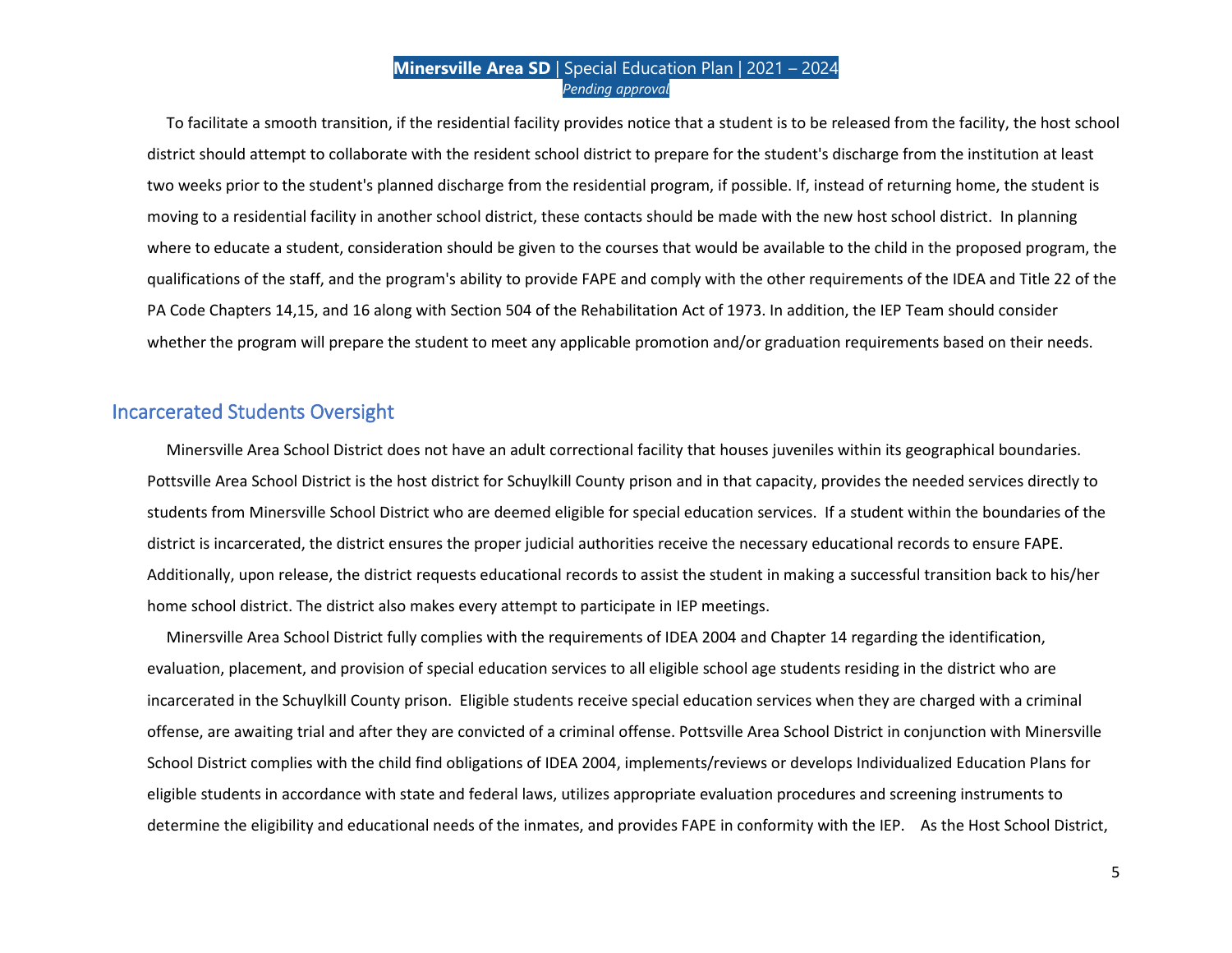Pottsville District, is responsible for making decisions regarding the goals, programming, and educational placement for each incarcerated eligible student and seeks advice from Minersville School District in the planning of that educational program. Minersville School District remains informed of the education of its incarcerated eligible students through active dialogue and communication with Pottsville Area School District to ensure the provision of appropriate special educational programs for our incarcerated youth.

## Least Restrictive Environment

The Minersville Area School District offers a continuum of educational services for our school-age students identified as having a disability and in need special education programming. To meet students' needs in the least restrictive environment, the IEP team considers the full range of options on a continuum beginning with regular education and spanning to out-of-district placements. The educational starting point for identified students is within the district and within the general education setting. The district looks to utilize supplementary supports and services to the maximum extent appropriate to provide educational programming in the least restrictive environment. Minersville Area School District always considers the least restrictive environment for students with disabilities to provide the student with their educational programming in the regular education classroom along with the provision of supplemental aids and services to help the students' meet with success. The Minersville Area School District data reflects improvements in the areas of least restrictive environment, specifically in the areas of placement in other settings, as well as supplemental level of support placements. The least restrictive environment data reflects that the majority of the district's students identified as having a disability receive their educational programming for 80% or more of their school day in the regular education classroom.

 The universal practices that the Minersville Area School District utilizes to address the academic and social/emotional needs of all students in need of accommodations include the review of supplementary supports and services for each student at least annually, timely delivery of IEP documents to teachers and essential staff, direct instruction in the areas of reading/writing/math, use of technology districtwide to assist with student learning and modifications, and continuing professional development in a variety of academic/behavioral/social/emotional intervention areas. The Minersville Area School District ensures that to the maximum extent appropriate, before a change of placement for children with disabilities from the general education environment would occur, a review of

6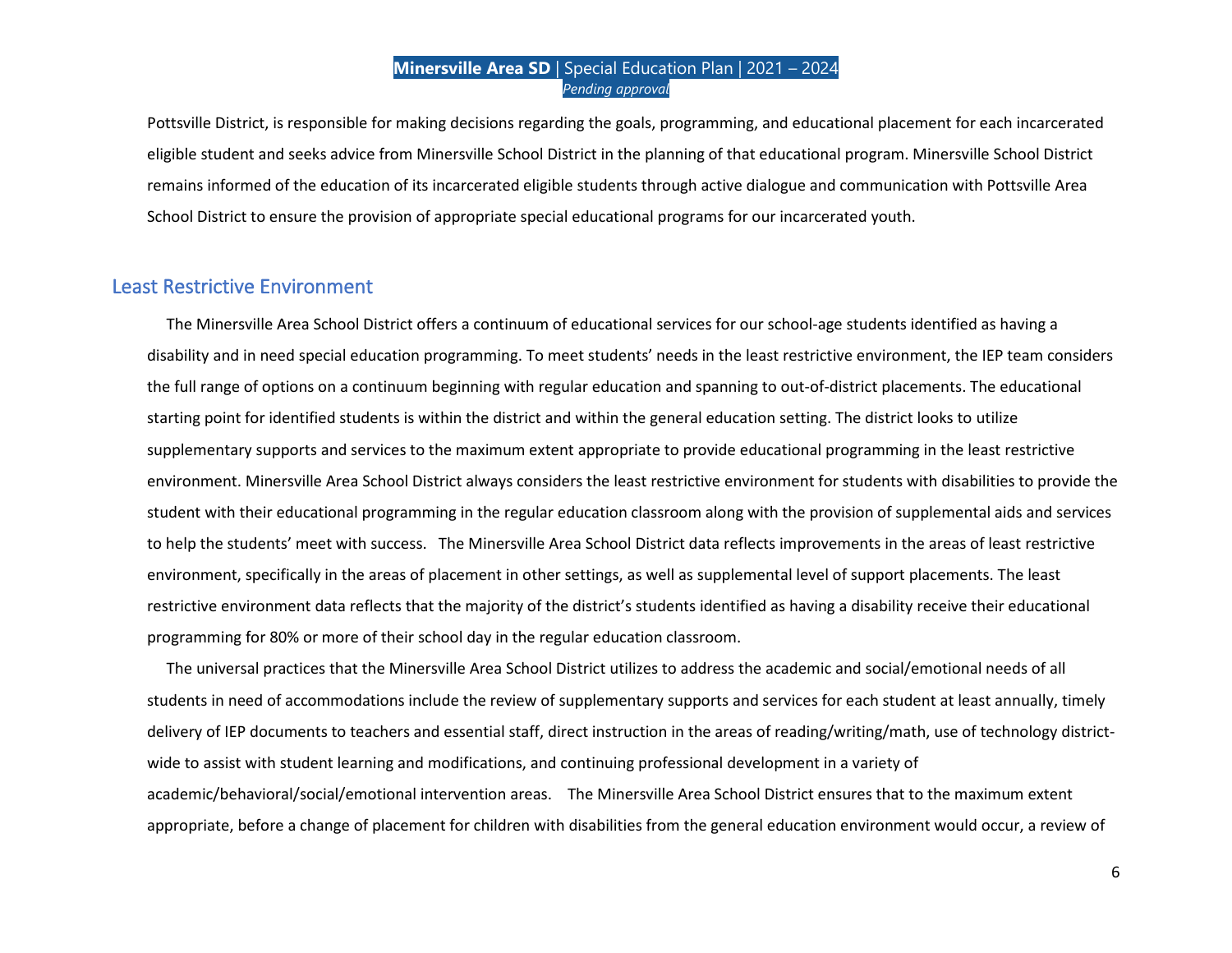supplementary aids occurs, and consideration made for implementation of additional supplementary aids and services. These provisions are in alignment with the district's Psychoeducational Evaluation and Referral Process. The district's goal is to educate all students together in their home schools. When the IEP team determines that it can no longer successfully support a student with disabilities in the least restrictive environment, even with the addition of supplementary supports and services, the IEP team makes a recommendation for a more restrictive placement. The decision-making process includes Parents/guardians as they are an integral part of the team.

 The Minersville Area School District utilizes a variety of academic programming and training efforts to ensure that students with disabilities are provided with the opportunity to participate meaningfully in the general education curriculum. One model of instruction that the district provides is a co-teaching approach in which the district provides instruction in the Regular Education classroom utilizing a co-teaching model of instruction to various degrees depending on the grade-level and the needs of the individual students. The district provides their teachers, related-services professionals, and support staff with training throughout the school year related to behavior interventions, social/emotional learning, inclusive practice, co-teaching, differentiation, progress monitoring, and provision of supplementary aids and service considerations. The Minersville Area School District provides information regarding training opportunities to parents through the district website.

 The Minersville Area School District considers the full range of supplementary aids and services to afford children with disabilities an equal opportunity for participation in nonacademic and extracurricular services and activities. Special education teachers and support staff collaborate with extracurricular advisors and coaches to provide any supports and services necessary for students with disabilities to participate meaningfully. The district maintains that each student with a disability will have access to the supplementary aids and services determined by the student's IEP team to be appropriate and necessary for the student to participate in nonacademic settings according to 34 CFR § 300.117.

 The Minersville Area School District procedures allow students that are demonstrating appropriate behaviors and academic effort to participate in district extracurricular activities such as clubs, musical activities, and athletics. The district notifies students of opportunities to participate in extracurricular activities and directions for registration through the student information system communication methods of parent phone call, email, and the district website.

7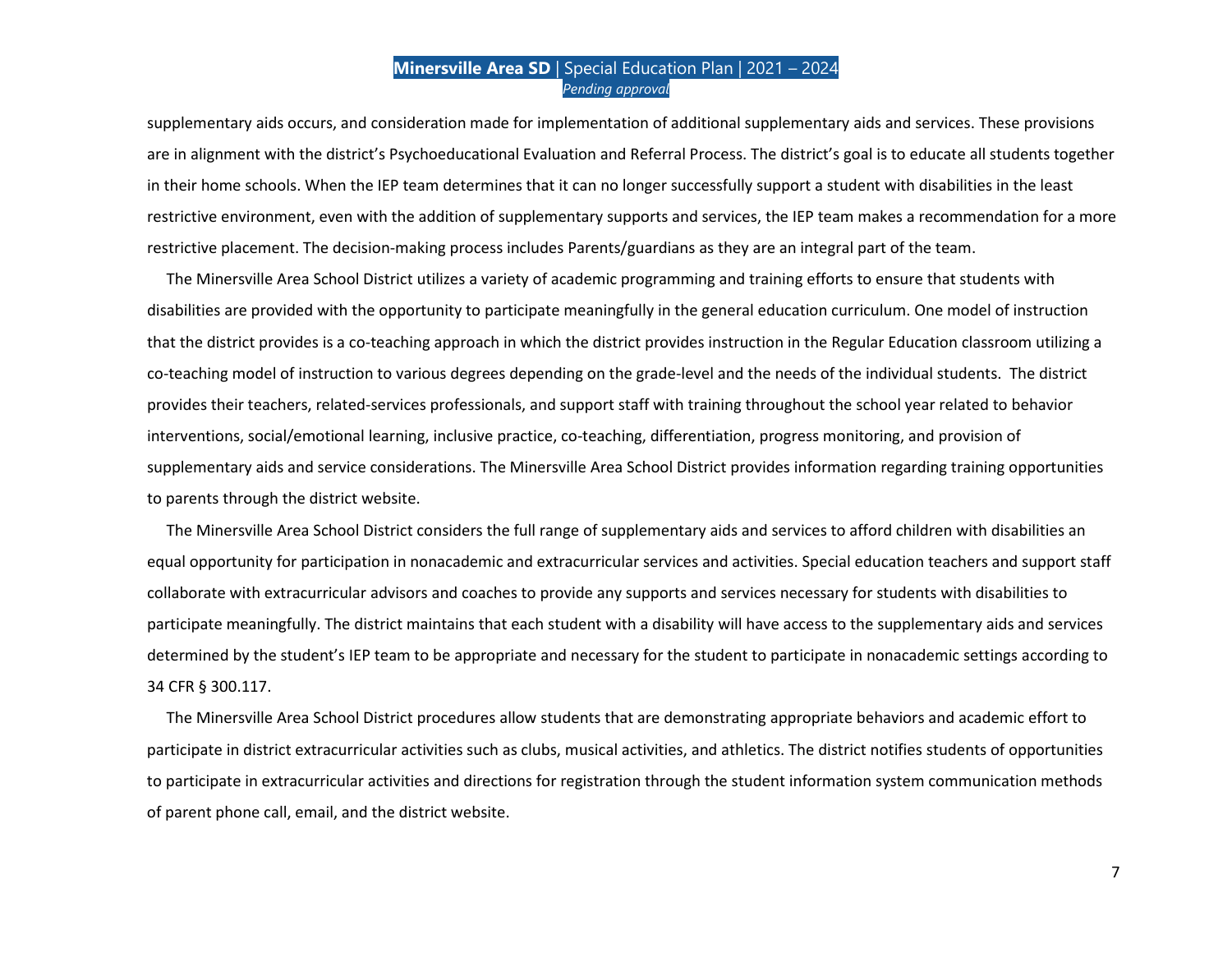The Minersville Area School District continuously evaluates services and programming options within the district to expand the provision of the continuum of services. The district recognizes that with greater expansion of services, there will be a reduced need for placements in other settings.

## Out of District Placements

| <b>Facility Name</b>                          | Facility<br>Type | Other                                                       | Operated By                                   | Service Type                            | Number of<br><b>Students Placed</b> |
|-----------------------------------------------|------------------|-------------------------------------------------------------|-----------------------------------------------|-----------------------------------------|-------------------------------------|
| Maple Avenue<br>Campus                        | Other            | <b>Public Facility (Non-Residential)</b>                    | Schuylkill Intermediate<br><b>Unit #29</b>    | <b>Autistic Support</b>                 | 4                                   |
| Maple Avenue<br>Campus                        | Other            | Public Separate Facility (Non-<br>Residential)              | Schuylkill Intermediate<br><b>Unit #29</b>    | <b>Emotional Support</b>                | 5                                   |
| Maple Avenue<br>Campus                        | Other            | Public Separate Facility (Non-<br>Residential)              | Schuylkill Intermediate<br><b>Unit #29</b>    | Life Skills Support                     | 5                                   |
| Maple Avenue<br>Campus                        | Other            | Public Separate Facility (Non-<br>Residential)              | Schuylkill Intermediate<br><b>Unit #29</b>    | <b>Multiple Disabilities</b><br>Support | 3                                   |
| Schuylkill Learning<br>Academy                | Other            | Public Separate Facility (Non-<br>Residential)              | Schuylkill Intermediate<br><b>Unit #29</b>    | <b>Emotional Support</b>                | 3                                   |
| <b>Behavioral Health</b><br><b>Associates</b> | Other            | <b>Other Private Separate Facility</b><br>(non-residential) | <b>Educare Educational</b><br><b>Services</b> | <b>Emotional Support</b>                | 1                                   |
| Justice Works Youth<br>Care                   | Other            | Public Separate Facility (Non-<br>Residential)              | <b>Compass Academy</b>                        | <b>Learning Support</b>                 | $\mathbf{1}$                        |
| Schuylkill Learning<br>Academy                | Other            | Public Separate Facility (Non-<br>Residential)              | Schuylkill Intermediate<br><b>Unit #29</b>    | Learning<br>Support                     | 5                                   |
| New Story<br>Wyomissing                       | Other            | <b>Other Private Separate Facility</b><br>(non-residential) | New Story Schools                             | <b>Autistic Support</b>                 | $\mathbf{1}$                        |
| Devereaux<br><b>Brandywine</b>                | Other            | <b>Other Private Facility</b><br>(Residential)              | Devereux Advanced<br><b>Behavioral Health</b> | <b>Emotional Support</b>                | $\mathbf 1$                         |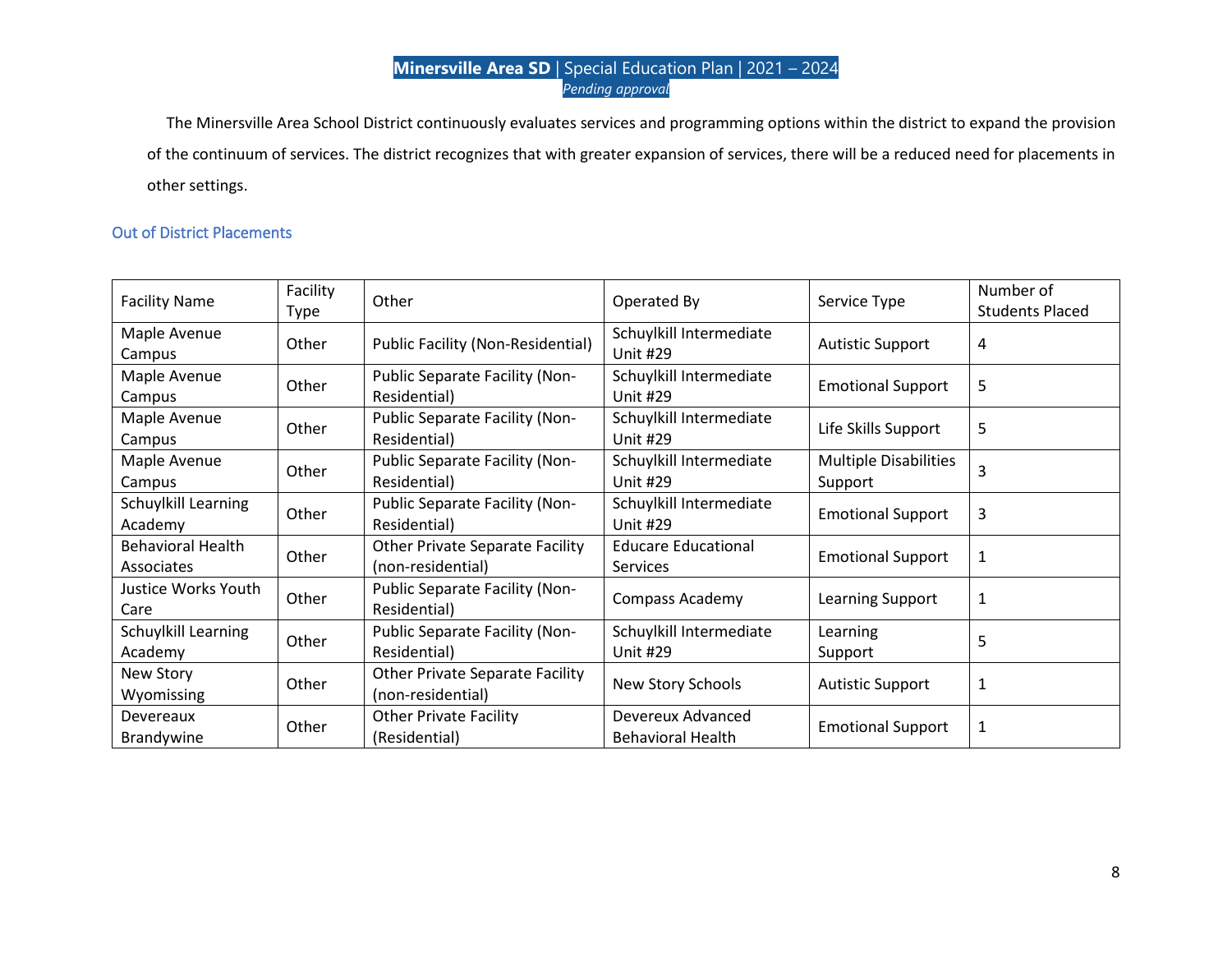## Positive Behavior Support

Date of Approval 2019-02-27

#### Uploaded Files 113.2 Positive Behavior [96005].pdf

 The Minersville Area School District supports the emotional and social needs of students with disabilities through district staff, contracted staff, and professional development to support their services. The district added the position of Social Worker to our elementary staff during the 21-22 school year. to provide services to address emotional and social needs of students with disabilities. In addition, a Licensed Professional Counselor provides Social Work/Counseling services to our high school level students with disabilities. The district contracts with a Community and School Based Behavioral Health service and provides the agency with a classroom within both our elementary and high school buildings to provide additional supports to students and families of students with disabilities.

 The district provides training in the use of positive behavior supports, de-escalation techniques and responses to behavior that may require immediate intervention. The district has several employees training in Safe Crisis Management Certification de-escalation and plans to provide annual training to certify additional staff. The district utilizes the (Pennsylvania Training and Technical Assistance Network (PaTTAN) resources for educators as reference materials for teachers to utilize on an ongoing basis. Teachers are required to complete the PaTTAN trainings related to the Behavior supports referenced in the Multi-Tiered-System-of-Support (MTSS) model to include creating Positive Behavior Support Plans and Learning Environment and Engagement Initiatives. The district provides additional training in the development of Positive Behavior Support Plans as well as reference materials to access when developing those plans. The district contracts with Behavioral Interventionists to conduct Functional Behavioral Analysis (FBA) assessments to have data analysis to support a thorough Positive Behavior Support Plan.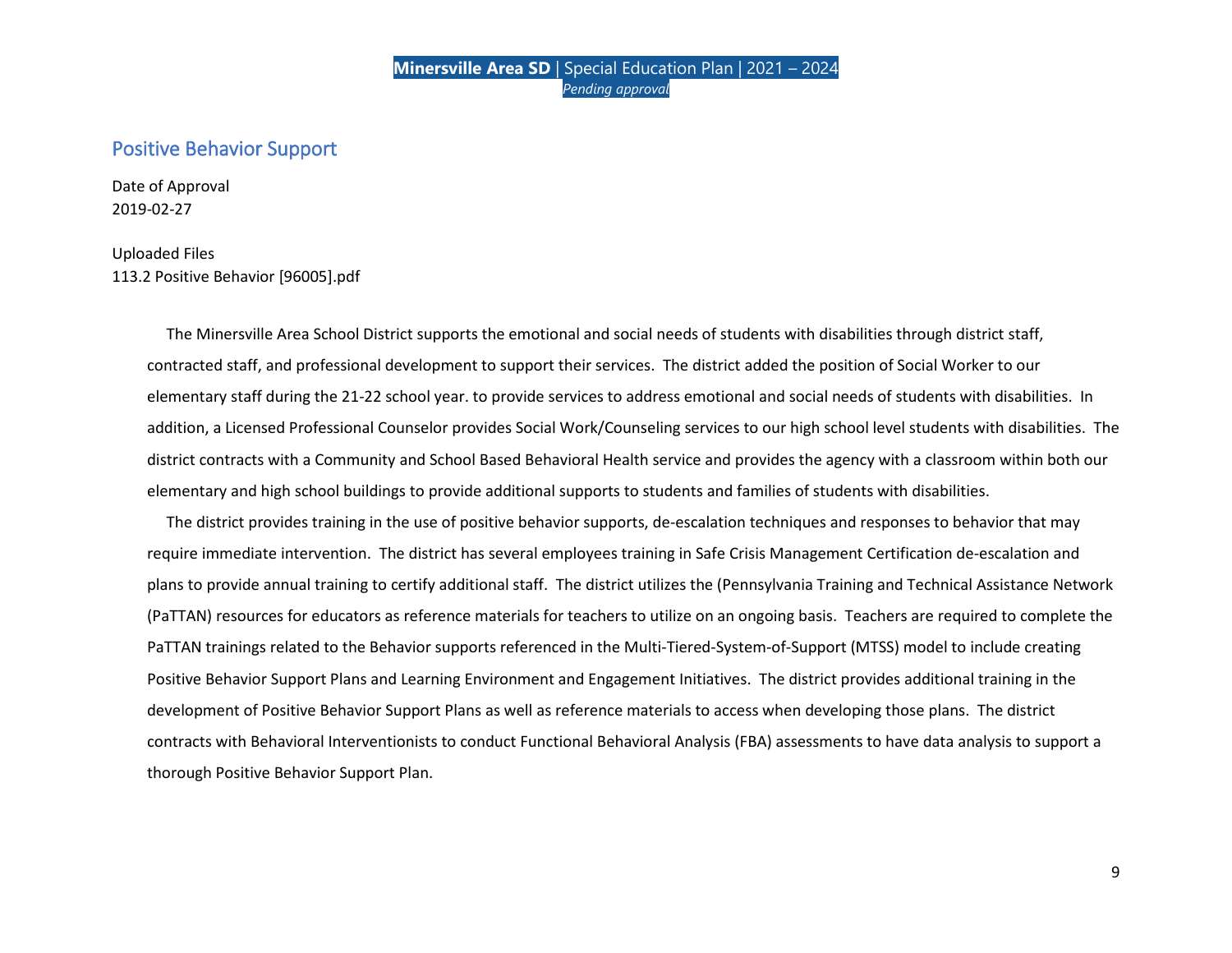Minersville adopted Behavioral Support requirements that focus on positive rather than negative measures. The behavior support program includes a variety of techniques to develop and maintain skills that will enhance a student's opportunities for learning and selffulfillment. The types of intervention chosen for a student shall be individualized and least intrusive. The district has established rules regarding student discipline and behavior requirements. The district plans to enlist the support of our local Intermediate Unit to develop a more in-depth school-wide behavior support program through the PaTTAN Positive Behavior Interventions and Supports (PBIS) initiative.

 Minersville Area School District provides school-based behavioral health services to students with disabilities. The district offers psychological services through a Licensed School Psychologist. In addition, the district provides Social Work Services to students with disabilities through a Licensed Social Worker and a Licensed Professional Counselor. Contracted services are also utilized from individuals who specialize in Behavior Intervention. The district contracted school-based service provider collaborates with psychiatrists and families to coordinate services.

 Restraints may only be included in a student's IEP if the following criteria are met: 1) used in conjunction with Positive Behavior Support Plan 2) used in conjunction of teaching socially appropriate alternatives to behavior 3) staff are properly trained and sanctioned by the district 4) Behavior Support Plans includes effort to eliminate restraints. The district has a team of trainers certified using the JKM Model of Safe Crisis Management (SCM). A certified crisis team is in place in each of the two district buildings. Trainings are offered annually for recertification in SCM by the "trainers' team" and the crisis intervention teams. The "training team" also provides in-service presentations specifically on de-escalation techniques for all students and specifically on students with autism.

 Per Chapter 10, Safe Schools, a Memorandum of Understanding exists between the local police authority and the school district. The local force is issued an invitation to attend in-service on de-escalation training sessions. Additionally, all district paraprofessionals are also in serviced on behavior management strategies and techniques. All restraints are recorded through the RISC System in a timely manner by the Director of Special Education.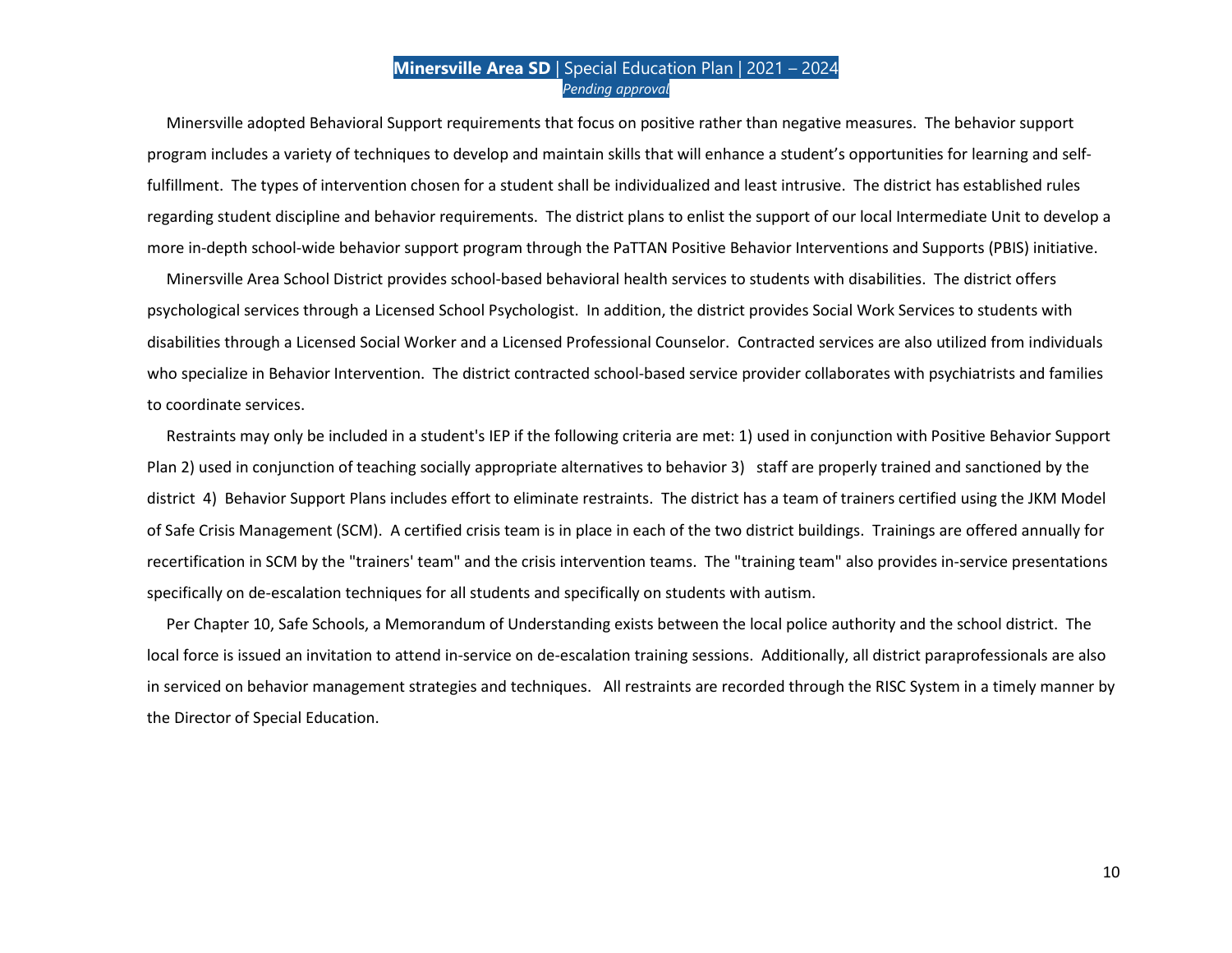## Intensive Interagency

 In accordance with BEC 34 CFR §300.26(a)(1), the Minersville Area School District ensures that students with disabilities determined to need Instruction Conducted in the Home or receive Homebound Instruction will report to the Pennsylvania Department of Education Special Education Students @ Home Reporting System (SES), so that the Department can determine whether these students require intensive interagency coordination. The district will also utilize the SES reporting system to notify the Pennsylvania Department of Education if a student with a disability who is at substantial risk of waiting more than 30 days for an appropriate educational placement, for the department to assist in coordination efforts.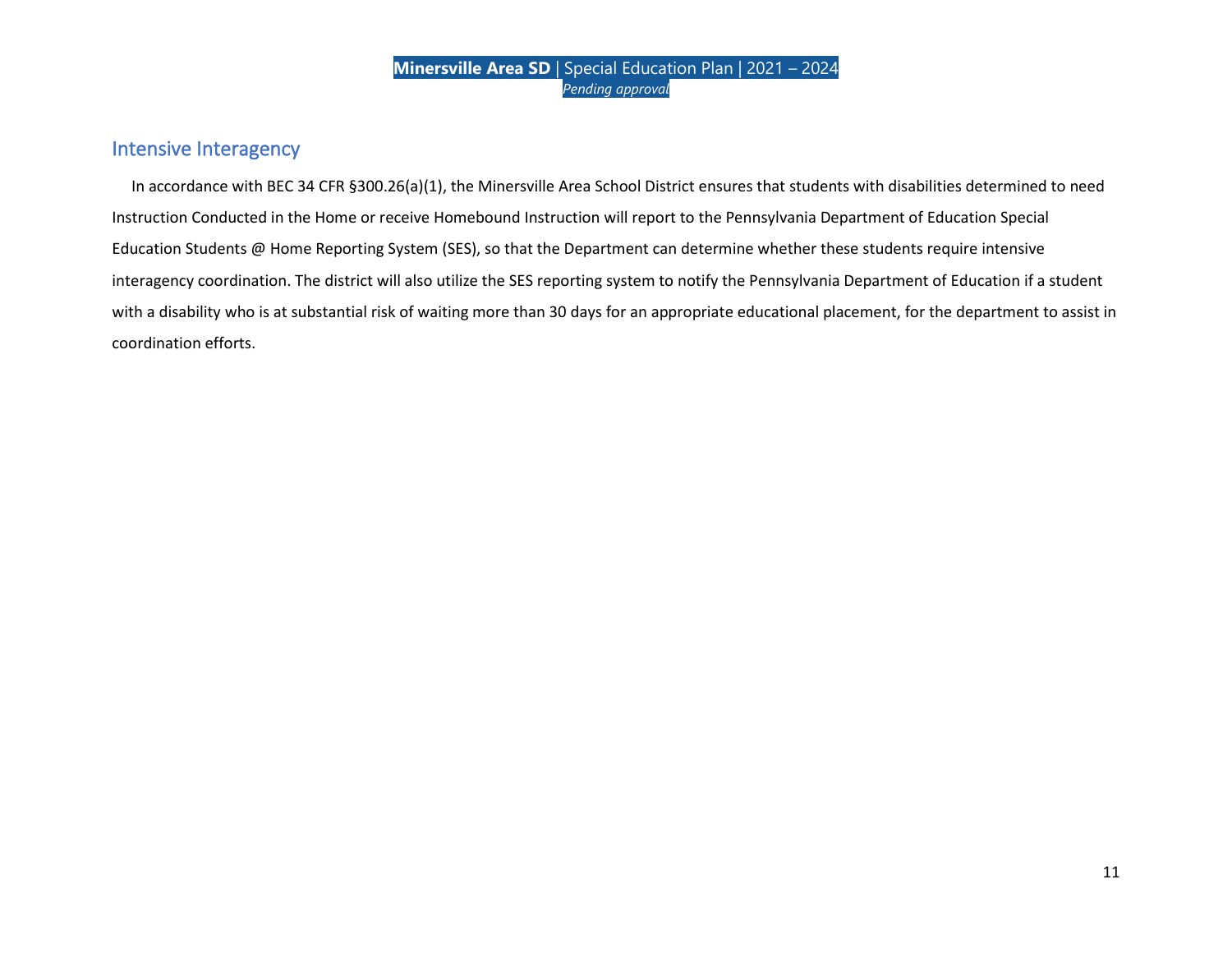# Education Program (Caseload FTE)

| <b>FTE ID</b> |            | Classroom Location   Full-time or Part-time Position? | l Revised        |
|---------------|------------|-------------------------------------------------------|------------------|
|               |            |                                                       | 06/09/2022 04:26 |
| RJ9483        | Elementary | Full-time $(1.0)$                                     | <b>PM</b>        |

| <b>Building Name</b>                                                                                                      |  |         |
|---------------------------------------------------------------------------------------------------------------------------|--|---------|
| Minersville Area El Ctr                                                                                                   |  |         |
| <b>Support Type</b>                                                                                                       |  |         |
| <b>Autistic Support</b>                                                                                                   |  |         |
| <b>Support Sub-Type</b>                                                                                                   |  |         |
| <b>Autistic Support</b>                                                                                                   |  |         |
| <b>Level of Support</b>                                                                                                   |  | Case    |
|                                                                                                                           |  | Load    |
| Supplemental (Less Than 80% but More Than 20%)                                                                            |  | 4       |
| <b>Identify Classroom</b><br><b>Classroom Location</b>                                                                    |  |         |
|                                                                                                                           |  | Range   |
| <b>School District</b><br>Elementary                                                                                      |  | 6 to 12 |
| <b>Age Range Justification</b>                                                                                            |  | FTE %   |
| The age format in the Emotional/Autistic Support Classroom exceeds 4 years in Jr./Sr. High School (grades 7-12), with the |  |         |
| understanding that the educational program/placement is appropriate to the individual student's needs.                    |  | 0.5     |

| <b>Building Name</b>                           |              |
|------------------------------------------------|--------------|
| Minersville Area El Ctr                        |              |
| <b>Support Type</b>                            |              |
| Learning Support                               |              |
| <b>Support Sub-Type</b>                        |              |
| Learning Support                               |              |
| Level of Support                               | Case<br>Load |
|                                                |              |
| Supplemental (Less Than 80% but More Than 20%) |              |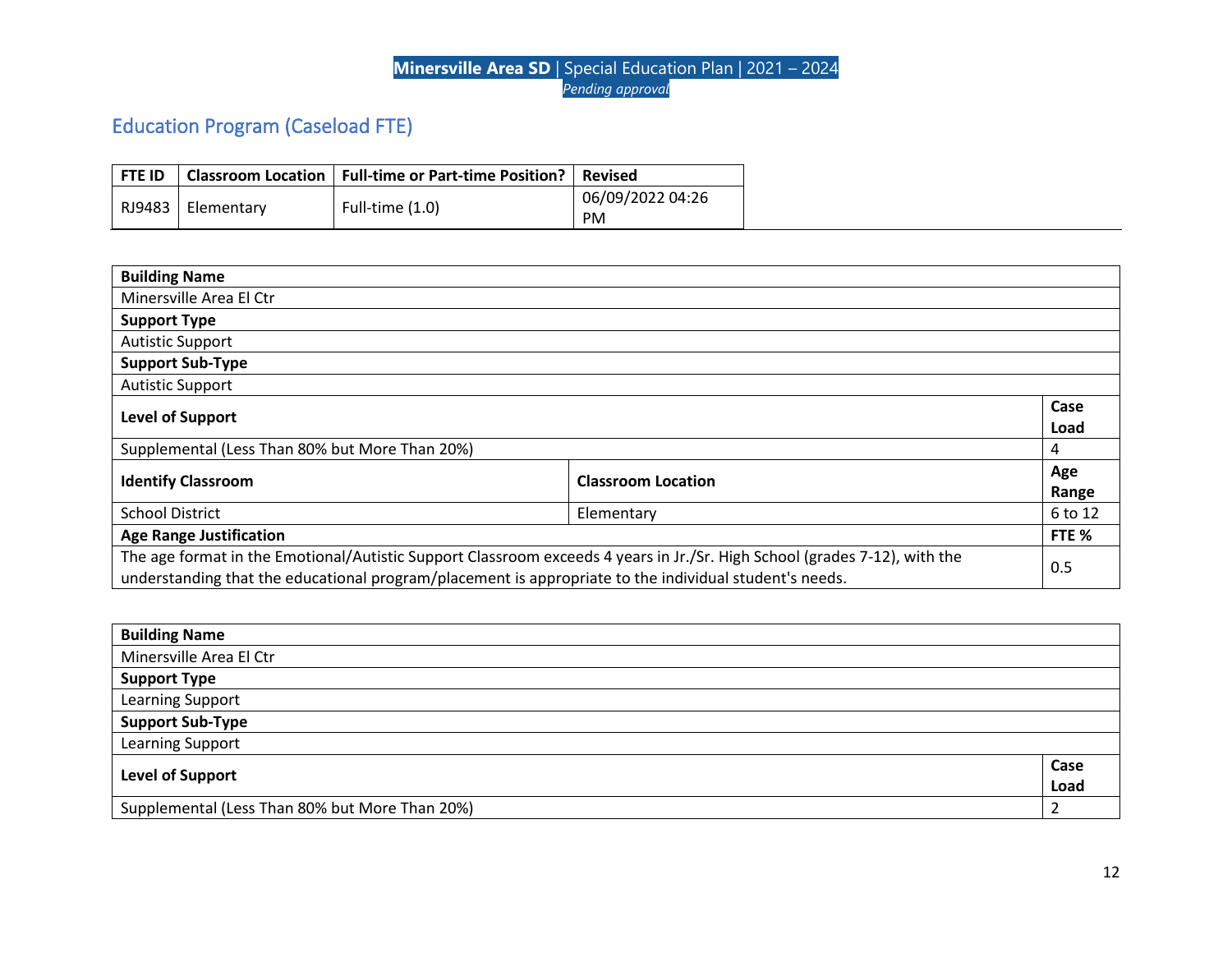| <b>Identify Classroom</b>                                                                                                 | <b>Classroom Location</b> | Age<br>Range |
|---------------------------------------------------------------------------------------------------------------------------|---------------------------|--------------|
| <b>School District</b>                                                                                                    | Elementary                | 6 to 12      |
| <b>Age Range Justification</b>                                                                                            |                           | FTE %        |
| The age format in the Emotional/Autistic Support Classroom exceeds 4 years in Jr./Sr. High School (grades 7-12), with the |                           |              |
| understanding that the educational program/placement is appropriate to the individual student's needs.                    |                           | 0.1          |

| <b>Building Name</b>                                                                                                                                                                                                                |                           |              |
|-------------------------------------------------------------------------------------------------------------------------------------------------------------------------------------------------------------------------------------|---------------------------|--------------|
| Minersville Area El Ctr                                                                                                                                                                                                             |                           |              |
| <b>Support Type</b>                                                                                                                                                                                                                 |                           |              |
| <b>Emotional Support</b>                                                                                                                                                                                                            |                           |              |
| <b>Support Sub-Type</b>                                                                                                                                                                                                             |                           |              |
| <b>Emotional Support</b>                                                                                                                                                                                                            |                           |              |
| Level of Support                                                                                                                                                                                                                    |                           | Case<br>Load |
| Supplemental (Less Than 80% but More Than 20%)                                                                                                                                                                                      |                           | 8            |
| <b>Identify Classroom</b>                                                                                                                                                                                                           | <b>Classroom Location</b> | Age<br>Range |
| <b>School District</b><br>Elementary                                                                                                                                                                                                |                           | 6 to 12      |
| <b>Age Range Justification</b>                                                                                                                                                                                                      |                           | FTE %        |
| The age format in the Emotional/Autistic Support Classroom exceeds 4 years in Jr./Sr. High School (grades 7-12), with the<br>understanding that the educational program/placement is appropriate to the individual student's needs. |                           | 0.4          |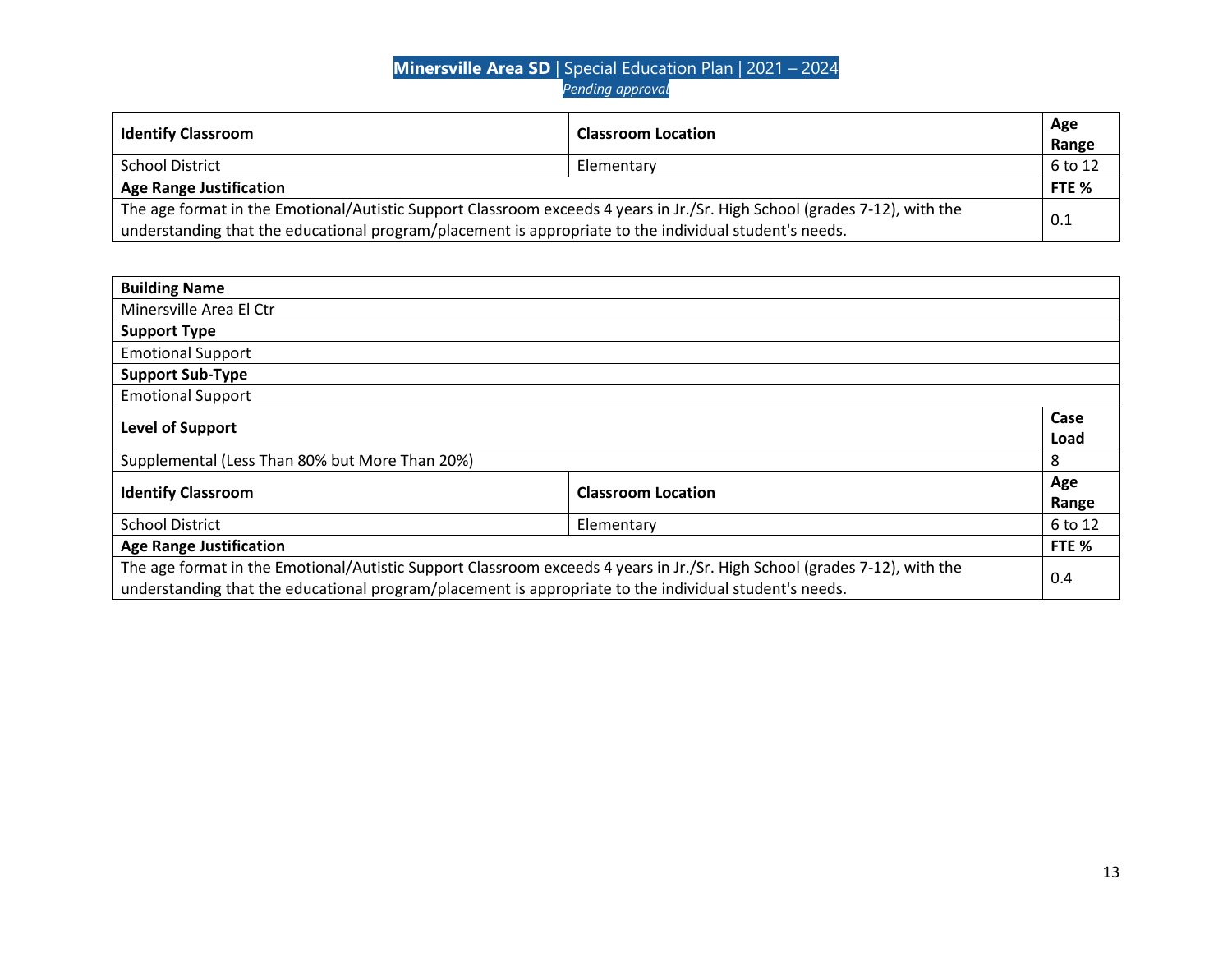|                     | FTE ID   Classroom Location   Full-time or Part-time Position?   Revised |                     |
|---------------------|--------------------------------------------------------------------------|---------------------|
| JC8594   Elementary | Full-time (1.0)                                                          | 06/08/2022 04:20 PM |

| <b>Building Name</b>                                                                                                                                                                                                                                                 |                           |              |
|----------------------------------------------------------------------------------------------------------------------------------------------------------------------------------------------------------------------------------------------------------------------|---------------------------|--------------|
| Minersville Area El Ctr                                                                                                                                                                                                                                              |                           |              |
| <b>Support Type</b>                                                                                                                                                                                                                                                  |                           |              |
| Speech And Language Support                                                                                                                                                                                                                                          |                           |              |
| <b>Support Sub-Type</b>                                                                                                                                                                                                                                              |                           |              |
| Speech And Language Support                                                                                                                                                                                                                                          |                           |              |
| Level of Support                                                                                                                                                                                                                                                     |                           | Case<br>Load |
| Itinerant (20% or less)                                                                                                                                                                                                                                              |                           | 50           |
| <b>Identify Classroom</b>                                                                                                                                                                                                                                            | <b>Classroom Location</b> | Age<br>Range |
| <b>School District</b><br>Elementary                                                                                                                                                                                                                                 |                           |              |
| <b>Age Range Justification</b>                                                                                                                                                                                                                                       |                           | FTE %        |
| The age format represented on the roster of the Speech and Language Pathologist exceeds 3 years in elementary school (grades K-6), with the<br>understanding that the educational services provided to the student is appropriate to the individual student's needs. |                           |              |

| <b>Building Name</b>                                   |  |              |
|--------------------------------------------------------|--|--------------|
| Early Childhood Edu Ctr                                |  |              |
| <b>Support Type</b>                                    |  |              |
| Speech And Language Support                            |  |              |
| <b>Support Sub-Type</b>                                |  |              |
| Speech And Language Support                            |  |              |
| <b>Level of Support</b>                                |  | Case<br>Load |
|                                                        |  |              |
| Itinerant (20% or less)                                |  | 15           |
| <b>Identify Classroom</b><br><b>Classroom Location</b> |  |              |
|                                                        |  | Range        |
| <b>School District</b><br>Elementary                   |  |              |
| <b>Age Range Justification</b>                         |  | FTE %        |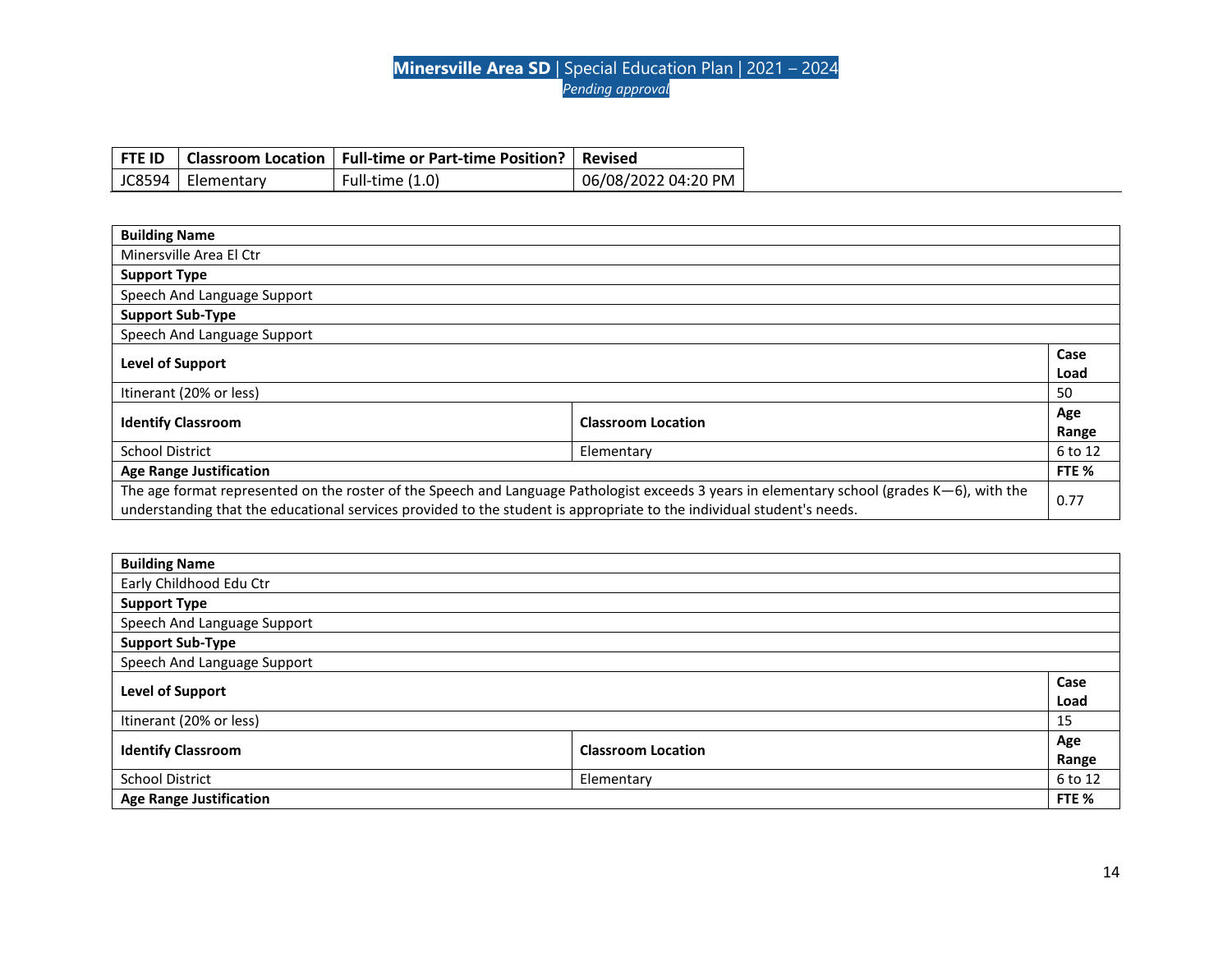| The age format represented on the roster of the Speech and Language Pathologist exceeds 3 years in elementary school (grades K-6), with the |  |
|---------------------------------------------------------------------------------------------------------------------------------------------|--|
| understanding that the educational services provided to the student is appropriate to the individual student's needs.                       |  |

| l FTE ID           | Classroom Location   Full-time or Part-time Position?   Revised |                  |
|--------------------|-----------------------------------------------------------------|------------------|
| EW1368   Secondary | Full-time $(1.0)$                                               | 06/10/2022 09:09 |
|                    |                                                                 | AM               |

| <b>Building Name</b>                                                                                                                                                                                                      |                           |              |
|---------------------------------------------------------------------------------------------------------------------------------------------------------------------------------------------------------------------------|---------------------------|--------------|
| Minersville Area JSHS                                                                                                                                                                                                     |                           |              |
| <b>Support Type</b>                                                                                                                                                                                                       |                           |              |
| Learning Support                                                                                                                                                                                                          |                           |              |
| <b>Support Sub-Type</b>                                                                                                                                                                                                   |                           |              |
| Learning Support                                                                                                                                                                                                          |                           |              |
| Level of Support                                                                                                                                                                                                          |                           | Case<br>Load |
| Itinerant (20% or Less)                                                                                                                                                                                                   |                           | 15           |
| <b>Identify Classroom</b>                                                                                                                                                                                                 | <b>Classroom Location</b> | Age<br>Range |
| <b>School District</b><br>Secondary                                                                                                                                                                                       |                           | 17 to 21     |
| <b>Age Range Justification</b>                                                                                                                                                                                            |                           | FTE %        |
| The age format in the Learning Support Classroom exceeds 4 years in Jr./Sr. High School (grades 7-12), with the understanding that<br>the educational program/placement is appropriate to the individual student's needs. |                           | 0.3          |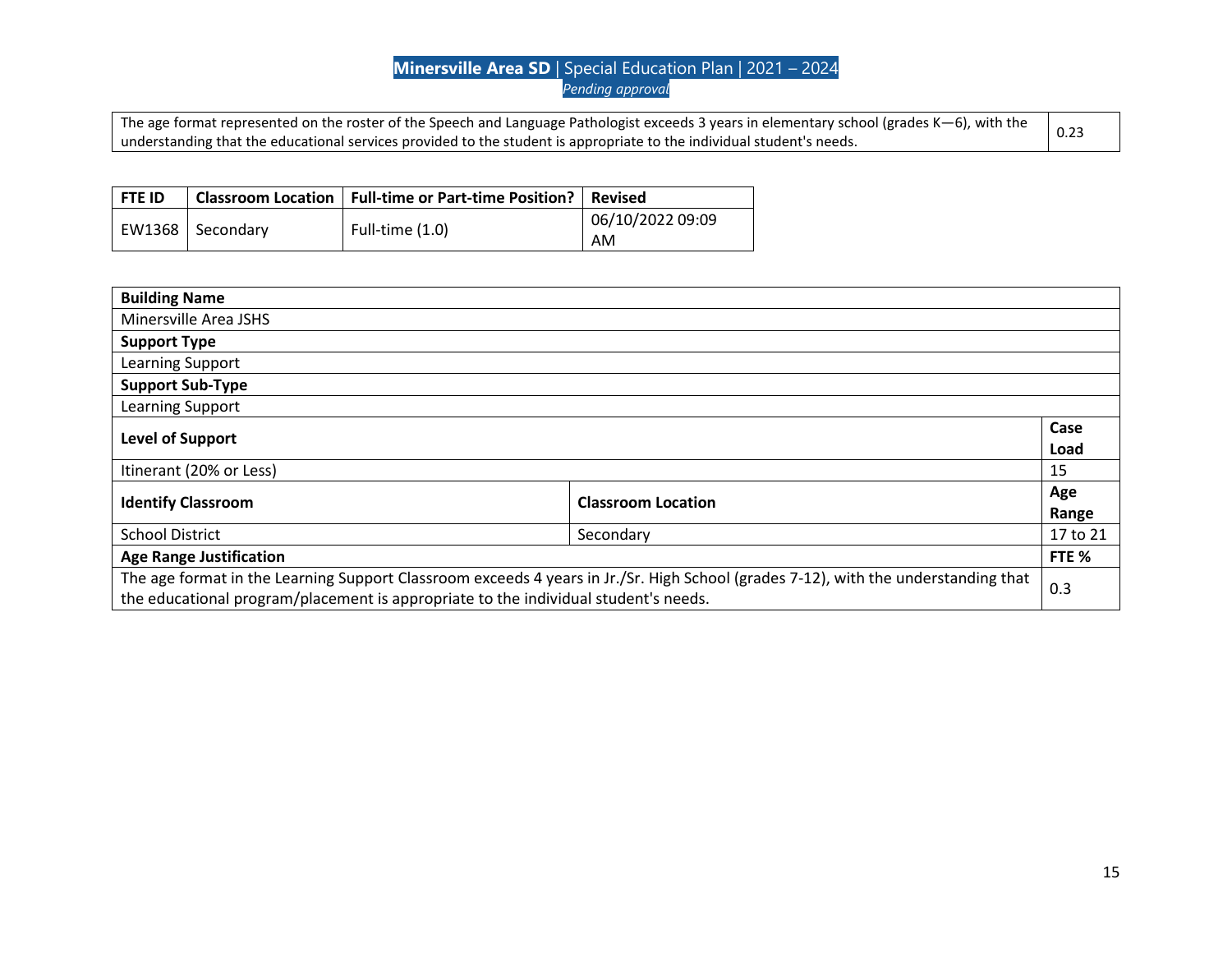| i fte id |                     | Classroom Location   Full-time or Part-time Position?   Revised |                     |
|----------|---------------------|-----------------------------------------------------------------|---------------------|
|          | DW4724   Elementary | Full-time (1.0)                                                 | 06/10/2022 10:00 AM |

| <b>Building Name</b>                                                                                                                                                                                                            |  |              |
|---------------------------------------------------------------------------------------------------------------------------------------------------------------------------------------------------------------------------------|--|--------------|
| Minersville Area El Ctr                                                                                                                                                                                                         |  |              |
| <b>Support Type</b>                                                                                                                                                                                                             |  |              |
| Life Skills Support                                                                                                                                                                                                             |  |              |
| <b>Support Sub-Type</b>                                                                                                                                                                                                         |  |              |
| Life Skills Support (Grades K-6)                                                                                                                                                                                                |  |              |
| <b>Level of Support</b>                                                                                                                                                                                                         |  | Case<br>Load |
| Supplemental (Less Than 80% but More Than 20%)                                                                                                                                                                                  |  | 2            |
| <b>Classroom Location</b><br><b>Identify Classroom</b>                                                                                                                                                                          |  | Age<br>Range |
| <b>School District</b><br>Elementary                                                                                                                                                                                            |  | 9 to 12      |
| <b>Age Range Justification</b>                                                                                                                                                                                                  |  | FTE %        |
| The age format in Life Skills /Learning Support Classroom exceeds 3 years in elementary school (grades K-6), with the<br>understanding that the educational program/placement is appropriate to the individual student's needs. |  | 0.1          |

| <b>Building Name</b>    |      |
|-------------------------|------|
| Minersville Area El Ctr |      |
| <b>Support Type</b>     |      |
| Learning Support        |      |
| <b>Support Sub-Type</b> |      |
| <b>Learning Support</b> |      |
|                         | Case |
| Level of Support        | Load |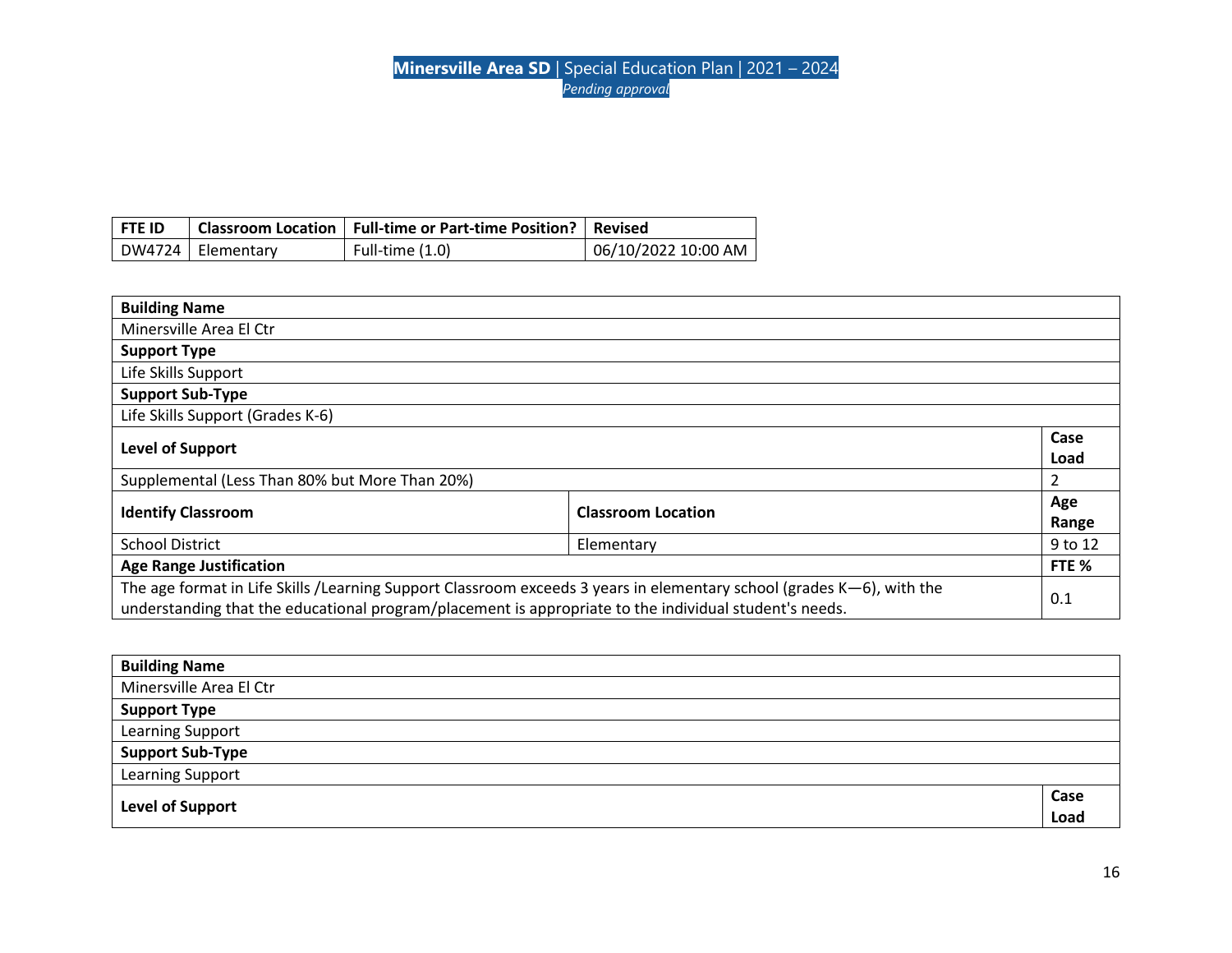| Supplemental (Less Than 80% but More Than 20%)                                                                                                                                                                                      |                           |         |
|-------------------------------------------------------------------------------------------------------------------------------------------------------------------------------------------------------------------------------------|---------------------------|---------|
| <b>Identify Classroom</b>                                                                                                                                                                                                           |                           | Age     |
|                                                                                                                                                                                                                                     | <b>Classroom Location</b> |         |
| <b>School District</b>                                                                                                                                                                                                              | Elementary                | 9 to 12 |
| <b>Age Range Justification</b>                                                                                                                                                                                                      |                           | FTE %   |
| The age format in the Life Skills /Learning Support Classroom exceeds 3 years in elementary school (grades K-6), with the<br>understanding that the educational program/placement is appropriate to the individual student's needs. |                           | 0.25    |

| <b>Building Name</b>                                                                                                                                                                                                                |  |              |
|-------------------------------------------------------------------------------------------------------------------------------------------------------------------------------------------------------------------------------------|--|--------------|
| Minersville Area El Ctr                                                                                                                                                                                                             |  |              |
| <b>Support Type</b>                                                                                                                                                                                                                 |  |              |
| <b>Autistic Support</b>                                                                                                                                                                                                             |  |              |
| <b>Support Sub-Type</b>                                                                                                                                                                                                             |  |              |
| <b>Autistic Support</b>                                                                                                                                                                                                             |  |              |
| <b>Level of Support</b>                                                                                                                                                                                                             |  | Case<br>Load |
| Supplemental (Less Than 80% but More Than 20%)                                                                                                                                                                                      |  |              |
| <b>Classroom Location</b><br><b>Identify Classroom</b>                                                                                                                                                                              |  | Age<br>Range |
| <b>School District</b><br>Elementary                                                                                                                                                                                                |  | 9 to 12      |
| <b>Age Range Justification</b>                                                                                                                                                                                                      |  | FTE %        |
| The age format in the Life Skills /Learning Support Classroom exceeds 3 years in elementary school (grades K-6), with the<br>understanding that the educational program/placement is appropriate to the individual student's needs. |  | 0.12         |

| <b>Building Name</b>    |      |
|-------------------------|------|
| Minersville Area El Ctr |      |
| <b>Support Type</b>     |      |
| Learning Support        |      |
| <b>Support Sub-Type</b> |      |
| Learning Support        |      |
|                         | Case |
| <b>Level of Support</b> | Load |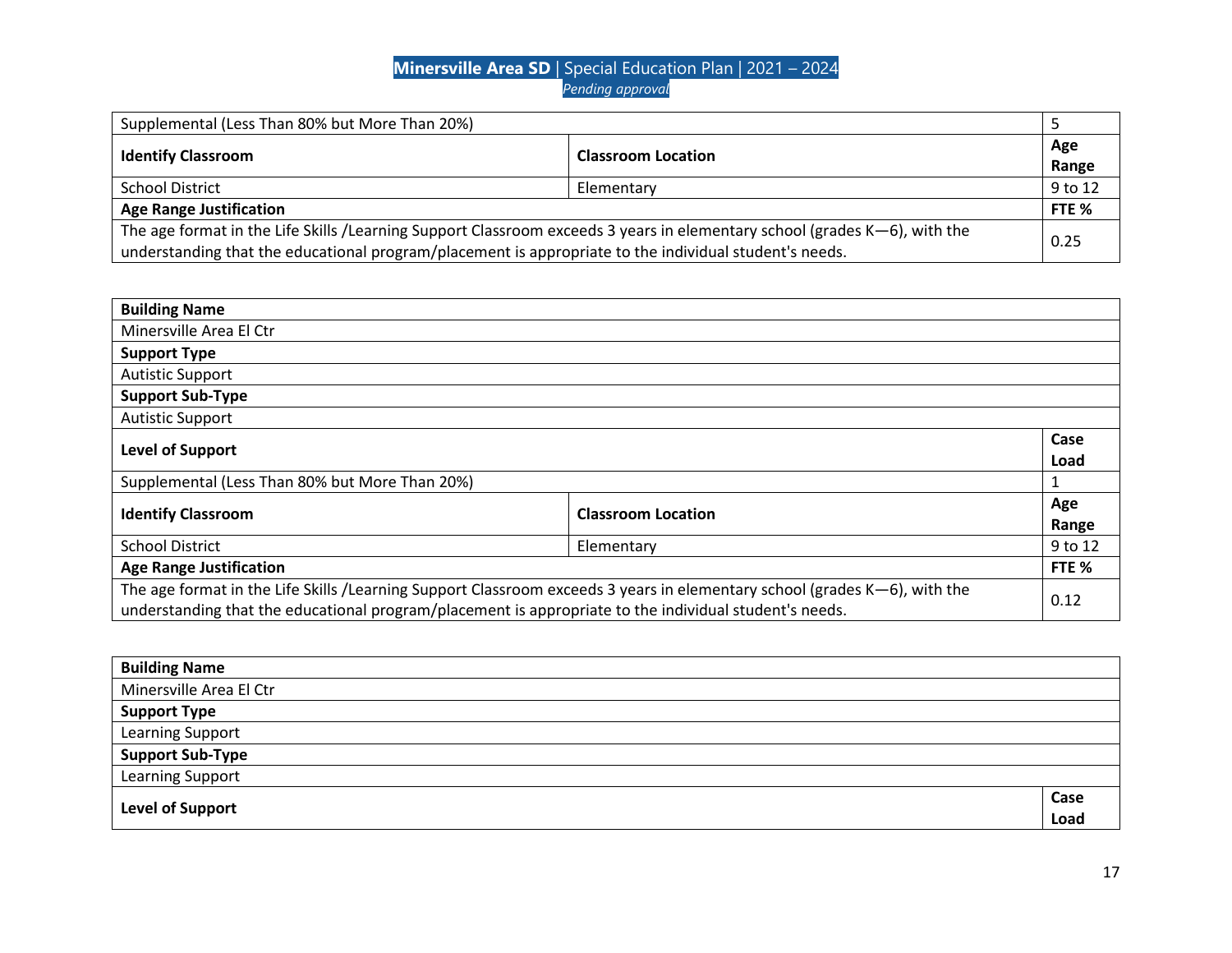| Itinerant (20% or Less)                                                                                                                                                                                                             |                                                        |         |
|-------------------------------------------------------------------------------------------------------------------------------------------------------------------------------------------------------------------------------------|--------------------------------------------------------|---------|
|                                                                                                                                                                                                                                     | <b>Identify Classroom</b><br><b>Classroom Location</b> | Age     |
|                                                                                                                                                                                                                                     |                                                        | Range   |
| <b>School District</b>                                                                                                                                                                                                              | Elementary                                             | 9 to 12 |
| <b>Age Range Justification</b>                                                                                                                                                                                                      |                                                        | FTE %   |
| The age format in the Life Skills /Learning Support Classroom exceeds 3 years in elementary school (grades K-6), with the<br>understanding that the educational program/placement is appropriate to the individual student's needs. |                                                        | 0.02    |

| <b>Building Name</b>                                                                                                   |                           |         |
|------------------------------------------------------------------------------------------------------------------------|---------------------------|---------|
| Minersville Area El Ctr                                                                                                |                           |         |
| <b>Support Type</b>                                                                                                    |                           |         |
| <b>Emotional Support</b>                                                                                               |                           |         |
| <b>Support Sub-Type</b>                                                                                                |                           |         |
| <b>Emotional Support</b>                                                                                               |                           |         |
| <b>Level of Support</b>                                                                                                |                           |         |
|                                                                                                                        |                           | Load    |
| Supplemental (Less Than 80% but More Than 20%)                                                                         |                           |         |
| <b>Identify Classroom</b>                                                                                              | <b>Classroom Location</b> | Age     |
|                                                                                                                        |                           | Range   |
| <b>School District</b><br>Elementary                                                                                   |                           | 9 to 12 |
| <b>Age Range Justification</b>                                                                                         |                           | FTE %   |
| The age format in Life Skills / Learning Support Classroom exceeds 3 years in elementary school (grades K-6), with the |                           | 0.05    |
| understanding that the educational program/placement is appropriate to the individual student's needs.                 |                           |         |

| <b>Building Name</b>    |      |
|-------------------------|------|
| Minersville Area El Ctr |      |
| <b>Support Type</b>     |      |
| <b>Autistic Support</b> |      |
| <b>Support Sub-Type</b> |      |
| <b>Autistic Support</b> |      |
| Level of Support        | Case |
|                         | Load |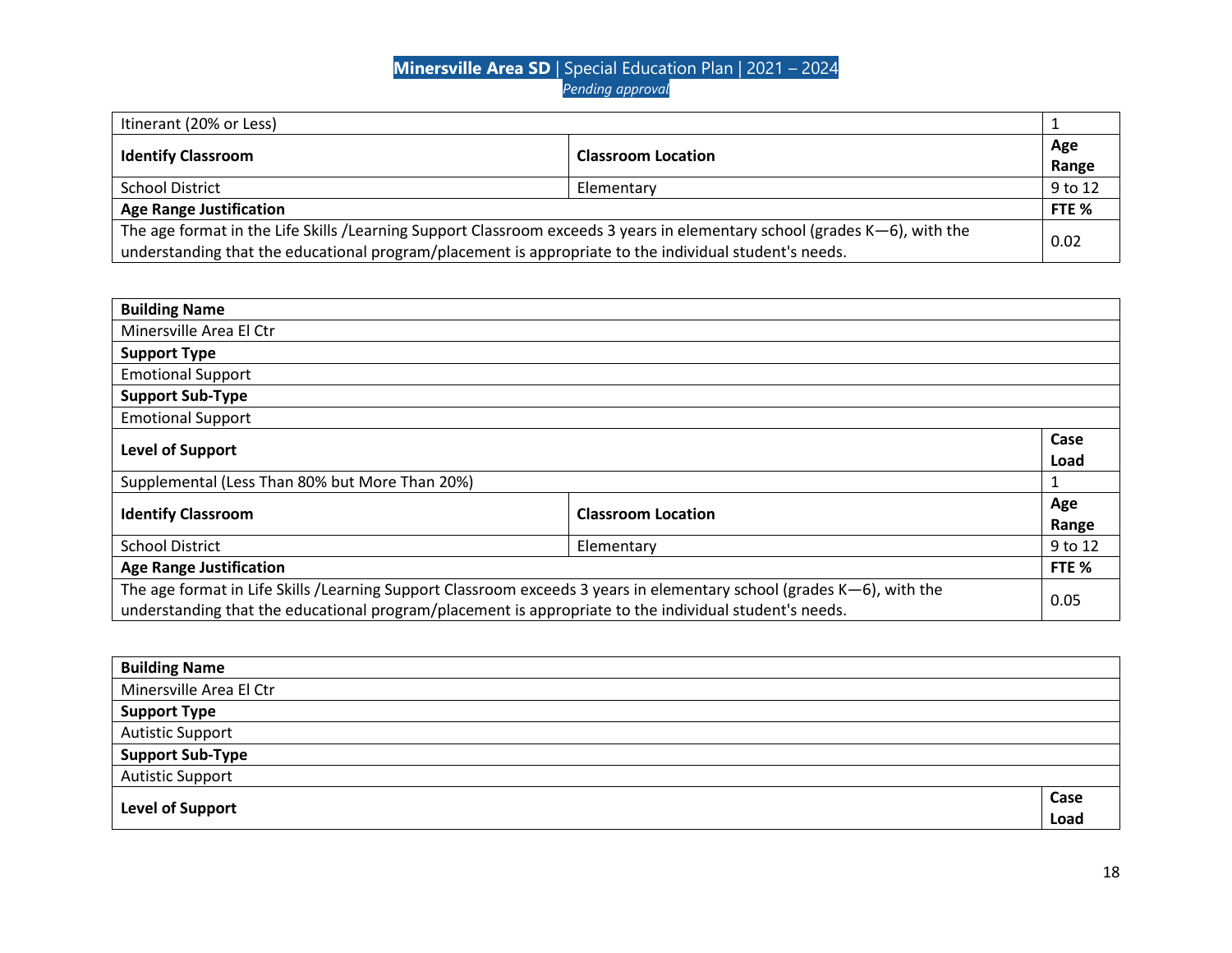| Itinerant (20% or less)                                                                                                          |                           |         |
|----------------------------------------------------------------------------------------------------------------------------------|---------------------------|---------|
| <b>Identify Classroom</b>                                                                                                        | <b>Classroom Location</b> | Age     |
|                                                                                                                                  |                           | Range   |
| <b>School District</b>                                                                                                           | Elementary                | 9 to 12 |
| <b>Age Range Justification</b>                                                                                                   |                           | FTE %   |
| The age format in the Life Skills Support Classroom exceeds 3 years in elementary school (grades $K-6$ ), with the understanding |                           | 0.17    |
| that the educational program/placement is appropriate to the individual student's needs.                                         |                           |         |

| <b>Building Name</b>                                                                                                                                                                                                         |  |              |
|------------------------------------------------------------------------------------------------------------------------------------------------------------------------------------------------------------------------------|--|--------------|
| Minersville Area El Ctr                                                                                                                                                                                                      |  |              |
| <b>Support Type</b>                                                                                                                                                                                                          |  |              |
| <b>Emotional Support</b>                                                                                                                                                                                                     |  |              |
| <b>Support Sub-Type</b>                                                                                                                                                                                                      |  |              |
| <b>Emotional Support</b>                                                                                                                                                                                                     |  |              |
| <b>Level of Support</b>                                                                                                                                                                                                      |  | Case<br>Load |
| Itinerant (20% or less)                                                                                                                                                                                                      |  | 1            |
| <b>Identify Classroom</b><br><b>Classroom Location</b>                                                                                                                                                                       |  | Age<br>Range |
| <b>School District</b><br>Elementary                                                                                                                                                                                         |  | 9 to 12      |
| <b>Age Range Justification</b>                                                                                                                                                                                               |  | FTE %        |
| The age format in the Life Skills Support Classroom exceeds 3 years in elementary school (grades $K-6$ ), with the understanding<br>that the educational program/placement is appropriate to the individual student's needs. |  | 0.02         |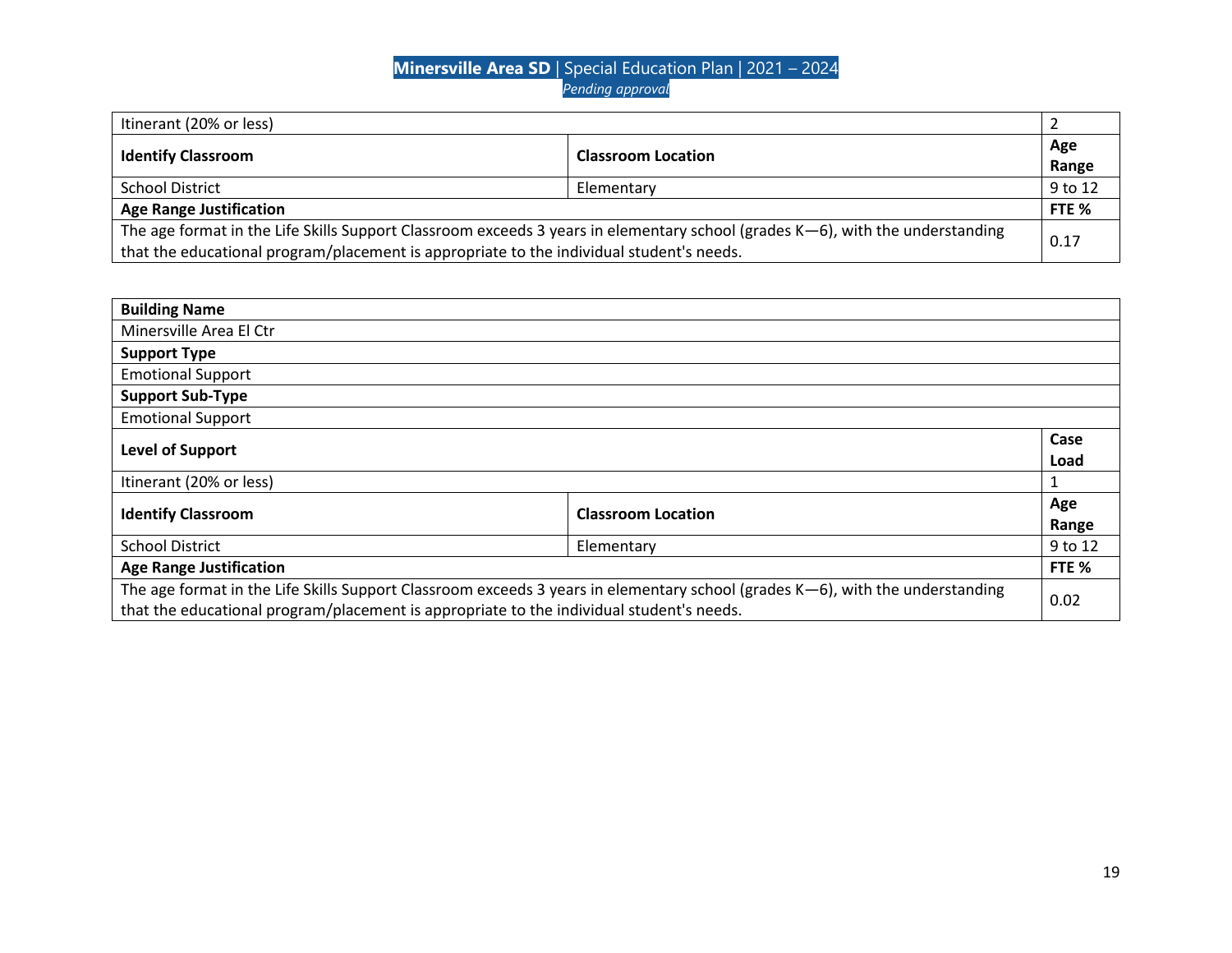| <b>FTE ID</b> |                    | Classroom Location   Full-time or Part-time Position?   Revised |                     |
|---------------|--------------------|-----------------------------------------------------------------|---------------------|
|               | MS5793   Secondary | Full-time $(1.0)$                                               | 06/09/2022 04:55 PM |

| <b>Building Name</b>                                                                |                                                                                                                                       |              |
|-------------------------------------------------------------------------------------|---------------------------------------------------------------------------------------------------------------------------------------|--------------|
| Minersville Area JSHS                                                               |                                                                                                                                       |              |
| <b>Support Type</b>                                                                 |                                                                                                                                       |              |
| Life Skills Support                                                                 |                                                                                                                                       |              |
| <b>Support Sub-Type</b>                                                             |                                                                                                                                       |              |
| Life Skills Support (Grades 7-12)                                                   |                                                                                                                                       |              |
| Level of Support                                                                    |                                                                                                                                       | Case<br>Load |
| Supplemental (Less Than 80% but More Than 20%)                                      |                                                                                                                                       | 15           |
| <b>Identify Classroom</b>                                                           | <b>Classroom Location</b>                                                                                                             | Age<br>Range |
| <b>School District</b><br>Secondary                                                 |                                                                                                                                       | 13 to 21     |
| <b>Age Range Justification</b>                                                      |                                                                                                                                       | FTE %        |
| the educational program/placement is appropriate to the individual student's needs. | The age format in the Life Skills Support Classroom exceeds 4 years in Jr./Sr. High School (grades 7-12), with the understanding that | 0.75         |

| <b>Building Name</b>    |      |
|-------------------------|------|
| Minersville Area JSHS   |      |
| <b>Support Type</b>     |      |
| <b>Learning Support</b> |      |
| <b>Support Sub-Type</b> |      |
| Learning Support        |      |
|                         | Case |
| <b>Level of Support</b> | Load |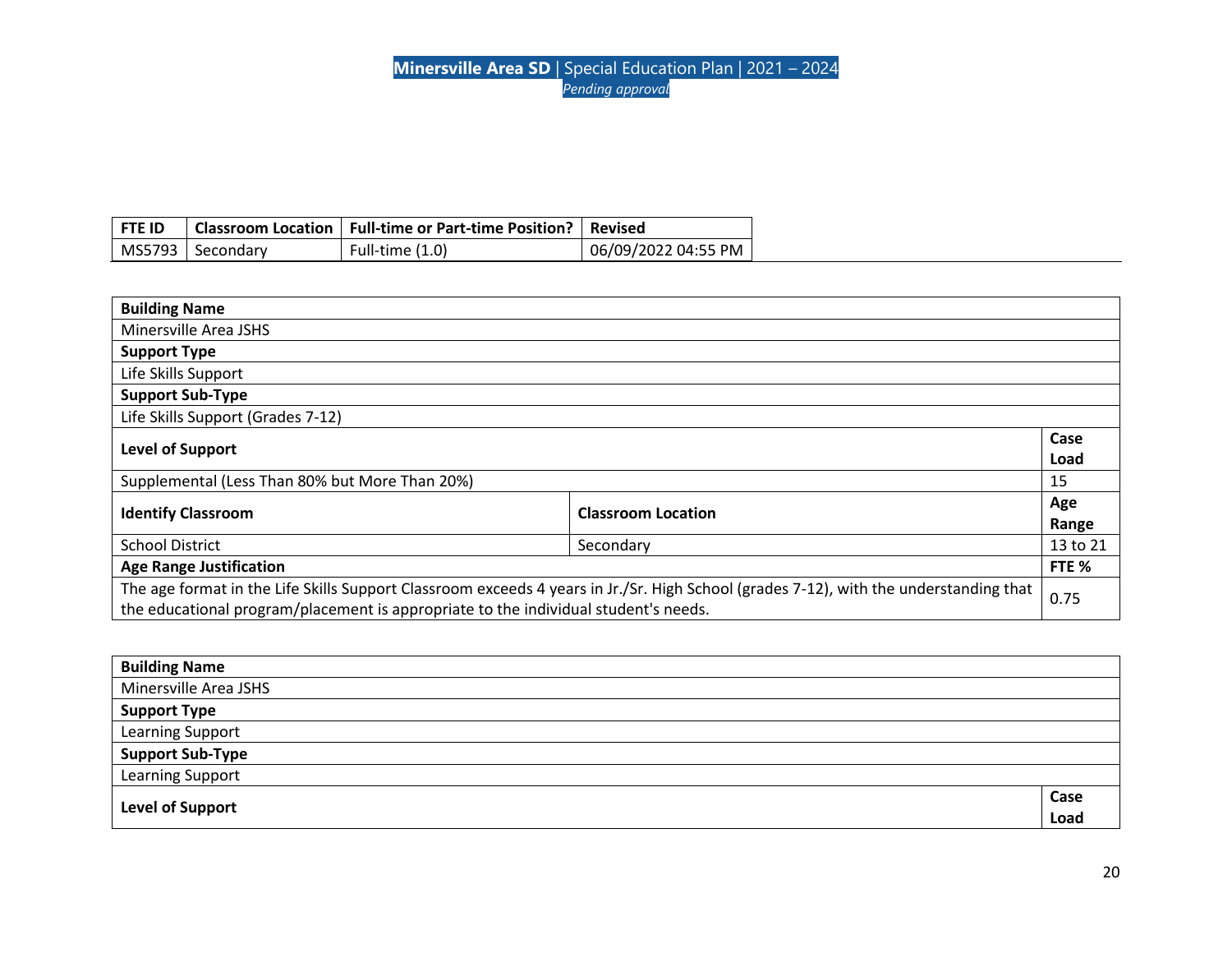| Itinerant (20% or Less)                                                                                                               |                           |          |
|---------------------------------------------------------------------------------------------------------------------------------------|---------------------------|----------|
| <b>Identify Classroom</b>                                                                                                             | <b>Classroom Location</b> | Age      |
|                                                                                                                                       |                           | Range    |
| <b>School District</b>                                                                                                                | Secondary                 | 13 to 21 |
| <b>Age Range Justification</b>                                                                                                        |                           | FTE %    |
| The age format in the Life Skills Support Classroom exceeds 4 years in Jr./Sr. High School (grades 7-12), with the understanding that |                           |          |
| the educational program/placement is appropriate to the individual student's needs.                                                   |                           | 0.02     |

| <b>Building Name</b>                                                                |                                                                                                                                       |              |
|-------------------------------------------------------------------------------------|---------------------------------------------------------------------------------------------------------------------------------------|--------------|
| Minersville Area JSHS                                                               |                                                                                                                                       |              |
| <b>Support Type</b>                                                                 |                                                                                                                                       |              |
| Learning Support                                                                    |                                                                                                                                       |              |
| <b>Support Sub-Type</b>                                                             |                                                                                                                                       |              |
| Learning Support                                                                    |                                                                                                                                       |              |
| <b>Level of Support</b>                                                             |                                                                                                                                       | Case<br>Load |
| Supplemental (Less Than 80% but More Than 20%)                                      |                                                                                                                                       | 1            |
| <b>Identify Classroom</b>                                                           | <b>Classroom Location</b>                                                                                                             | Age<br>Range |
| <b>School District</b>                                                              | Secondary                                                                                                                             | 13 to 21     |
| <b>Age Range Justification</b>                                                      |                                                                                                                                       | FTE %        |
| the educational program/placement is appropriate to the individual student's needs. | The age format in the Life Skills Support Classroom exceeds 4 years in Jr./Sr. High School (grades 7-12), with the understanding that | 0.05         |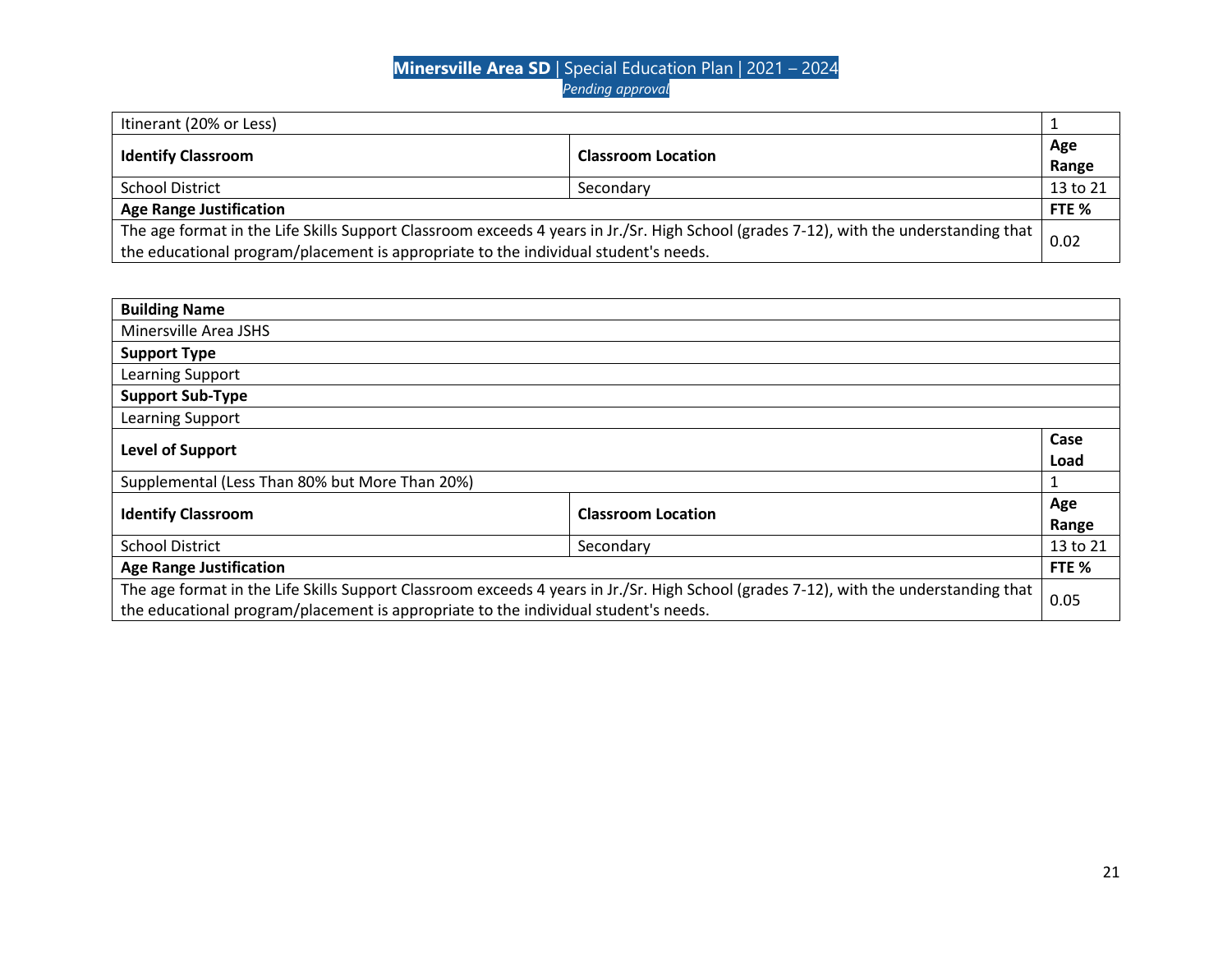|                    | FTE ID   Classroom Location   Full-time or Part-time Position?   Revised |                     |
|--------------------|--------------------------------------------------------------------------|---------------------|
| KS7923   Secondary | Full-time $(1.0)$                                                        | 06/10/2022 08:16 AM |

| <b>Building Name</b>                                                                |                                                                                                                                    |              |
|-------------------------------------------------------------------------------------|------------------------------------------------------------------------------------------------------------------------------------|--------------|
| Minersville Area JSHS                                                               |                                                                                                                                    |              |
| <b>Support Type</b>                                                                 |                                                                                                                                    |              |
| Learning Support                                                                    |                                                                                                                                    |              |
| <b>Support Sub-Type</b>                                                             |                                                                                                                                    |              |
| Learning Support                                                                    |                                                                                                                                    |              |
| <b>Level of Support</b>                                                             |                                                                                                                                    | Case<br>Load |
| Itinerant (20% or Less)                                                             |                                                                                                                                    | 20           |
| <b>Identify Classroom</b>                                                           | <b>Classroom Location</b>                                                                                                          | Age<br>Range |
| <b>School District</b><br>Secondary                                                 |                                                                                                                                    | 13 to 16     |
| <b>Age Range Justification</b>                                                      |                                                                                                                                    | FTE %        |
| the educational program/placement is appropriate to the individual student's needs. | The age format in the Learning Support Classroom exceeds 4 years in Jr./Sr. High School (grades 7-12), with the understanding that | 0.4          |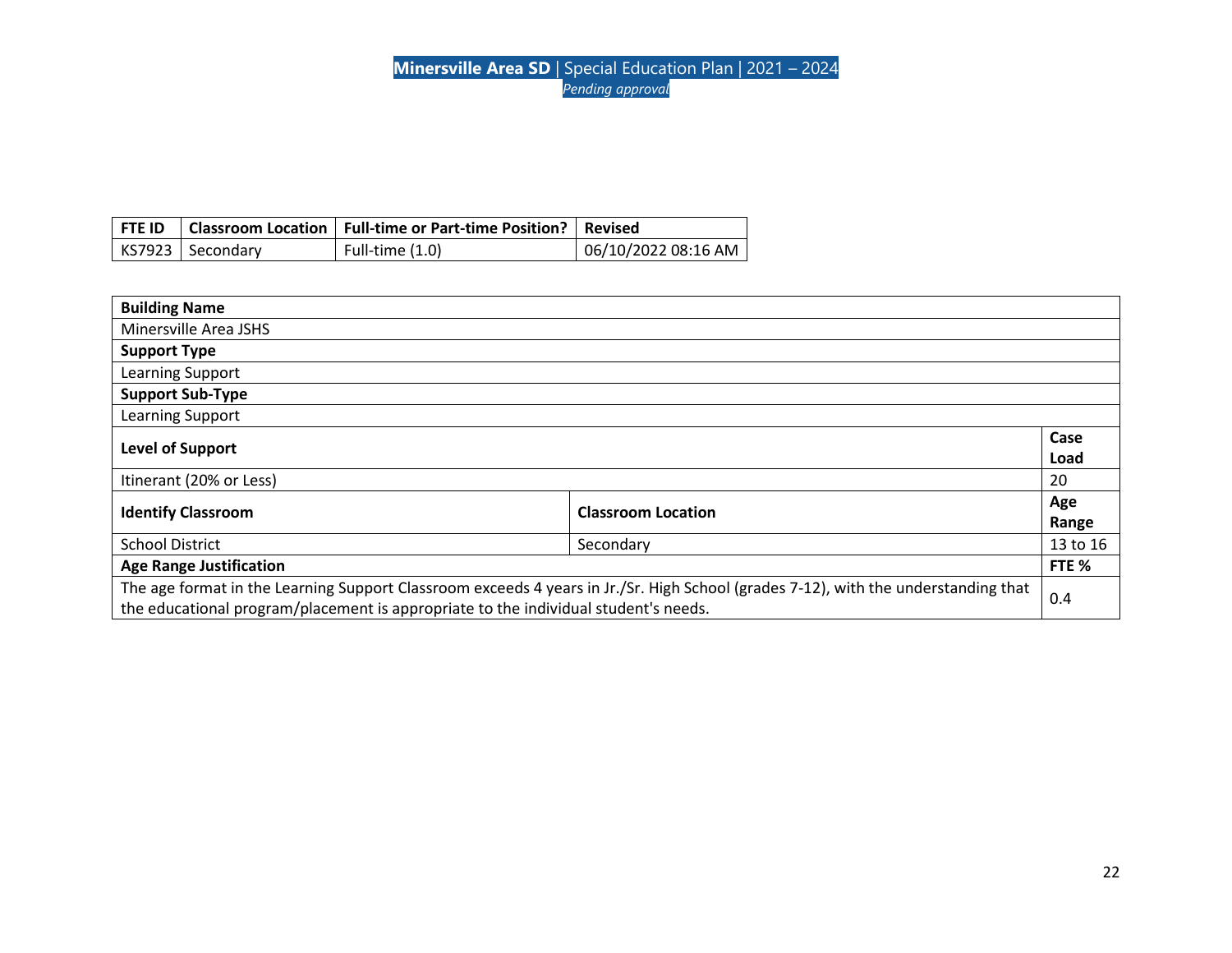|                  | FTE ID   Classroom Location   Full-time or Part-time Position?   Revised |                     |
|------------------|--------------------------------------------------------------------------|---------------------|
| AS9371 Secondary | Full-time $(1.0)$                                                        | 06/10/2022 10:03 AM |

| <b>Building Name</b>           |                           |                  |  |  |
|--------------------------------|---------------------------|------------------|--|--|
| Minersville Area JSHS          |                           |                  |  |  |
| <b>Support Type</b>            |                           |                  |  |  |
| Learning Support               |                           |                  |  |  |
| <b>Support Sub-Type</b>        |                           |                  |  |  |
| Learning Support               |                           |                  |  |  |
| <b>Level of Support</b>        | <b>Case Load</b>          |                  |  |  |
| Itinerant (20% or Less)        |                           | 20               |  |  |
| <b>Identify Classroom</b>      | <b>Classroom Location</b> | <b>Age Range</b> |  |  |
| <b>School District</b>         | Secondary                 | 16 to 19         |  |  |
| <b>Age Range Justification</b> |                           | FTE %            |  |  |
|                                |                           | 0.4              |  |  |

| <b>Building Name</b>           |                                                |                  |
|--------------------------------|------------------------------------------------|------------------|
| Minersville Area JSHS          |                                                |                  |
| <b>Support Type</b>            |                                                |                  |
| Learning Support               |                                                |                  |
| <b>Support Sub-Type</b>        |                                                |                  |
| Learning Support               |                                                |                  |
| <b>Level of Support</b>        |                                                | <b>Case Load</b> |
|                                | Supplemental (Less Than 80% but More Than 20%) | 1                |
| <b>Identify Classroom</b>      | <b>Classroom Location</b>                      | <b>Age Range</b> |
| <b>School District</b>         | Secondary                                      | 16 to 19         |
| <b>Age Range Justification</b> |                                                | FTE %            |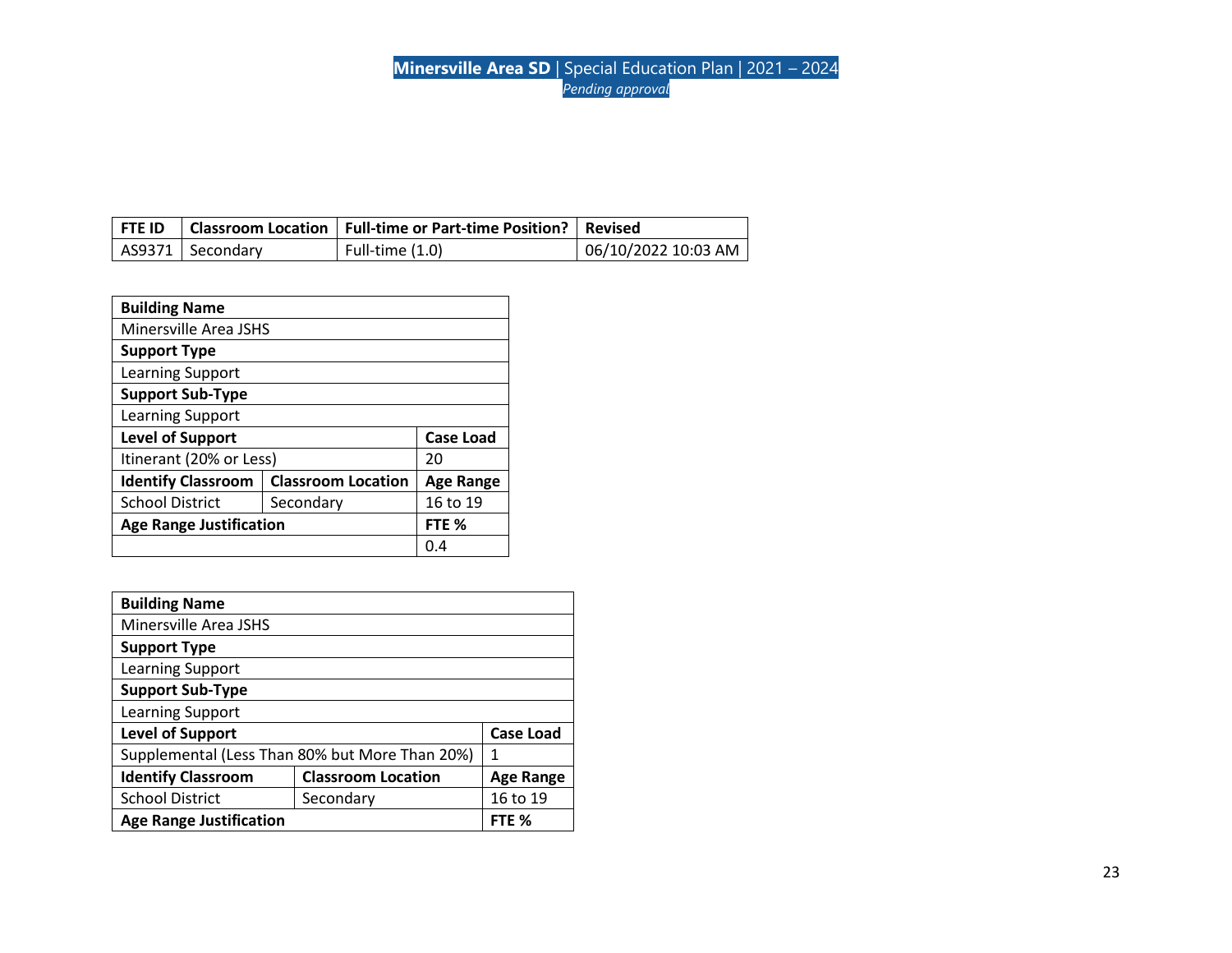| <b>FTE ID</b>     | Classroom Location   Full-time or Part-time Position?   Revised |                     |
|-------------------|-----------------------------------------------------------------|---------------------|
| SQ8706   Multiple | Full-time $(1.0)$                                               | 06/08/2022 04:28 PM |

| <b>Building Name</b>                                                                                                          |                                                                                                                              |         |
|-------------------------------------------------------------------------------------------------------------------------------|------------------------------------------------------------------------------------------------------------------------------|---------|
| Minersville Area El Ctr                                                                                                       |                                                                                                                              |         |
| <b>Support Type</b>                                                                                                           |                                                                                                                              |         |
| Speech And Language Support                                                                                                   |                                                                                                                              |         |
| <b>Support Sub-Type</b>                                                                                                       |                                                                                                                              |         |
| Speech And Language Support                                                                                                   |                                                                                                                              |         |
| Level of Support                                                                                                              |                                                                                                                              | Case    |
|                                                                                                                               |                                                                                                                              | Load    |
| Itinerant (20% or Less)                                                                                                       |                                                                                                                              | 33      |
| <b>Identify Classroom</b>                                                                                                     | <b>Classroom Location</b>                                                                                                    | Age     |
|                                                                                                                               |                                                                                                                              | Range   |
| <b>School District</b>                                                                                                        | Elementary                                                                                                                   | 6 to 12 |
| <b>Age Range Justification</b>                                                                                                |                                                                                                                              | FTE %   |
|                                                                                                                               | The age format represented on the roster of the Speech and Language Pathologist exceeds 3 years in elementary school (grades |         |
| K-6), with the understanding that the educational services provided to the student is appropriate to the individual student's |                                                                                                                              | 0.51    |
| needs.                                                                                                                        |                                                                                                                              |         |

| <b>Building Name</b>        |
|-----------------------------|
| Minersville Area JSHS       |
| Support Type                |
| Speech And Language Support |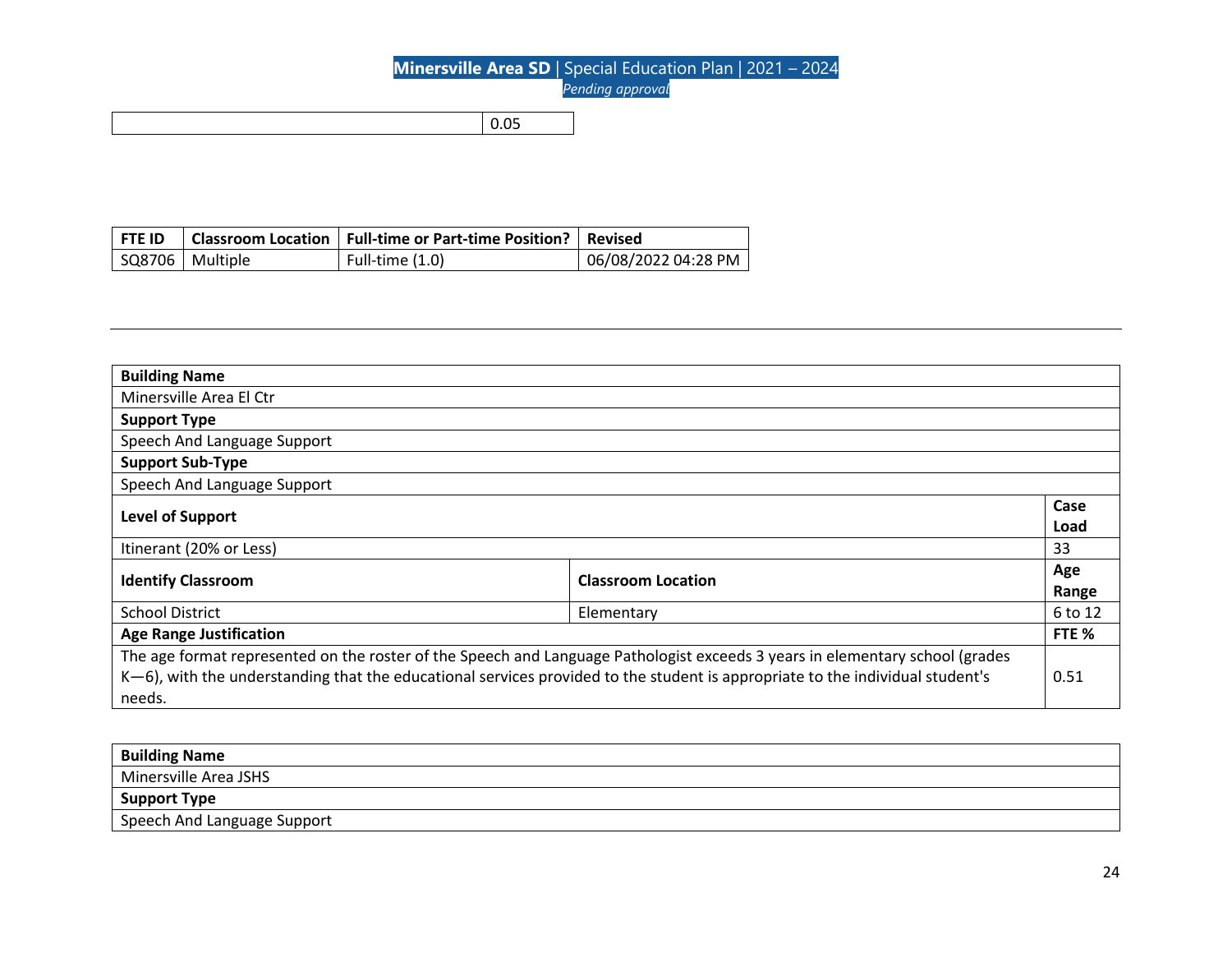| <b>Support Sub-Type</b>                                                                                                        |                           |          |
|--------------------------------------------------------------------------------------------------------------------------------|---------------------------|----------|
| Speech And Language Support                                                                                                    |                           |          |
|                                                                                                                                |                           | Case     |
| <b>Level of Support</b>                                                                                                        |                           | Load     |
| Itinerant (20% or Less)                                                                                                        |                           | 32       |
|                                                                                                                                | <b>Classroom Location</b> | Age      |
| <b>Identify Classroom</b>                                                                                                      |                           | Range    |
| <b>School District</b>                                                                                                         | Secondary                 | 13 to 21 |
| <b>Age Range Justification</b>                                                                                                 |                           | FTE %    |
| The age format represented on the roster of the Speech and Language Pathologist exceeds 4 years in high school (grades 7-12),  |                           |          |
| with the understanding that the educational services provided to the student is appropriate to the individual student's needs. |                           | 0.49     |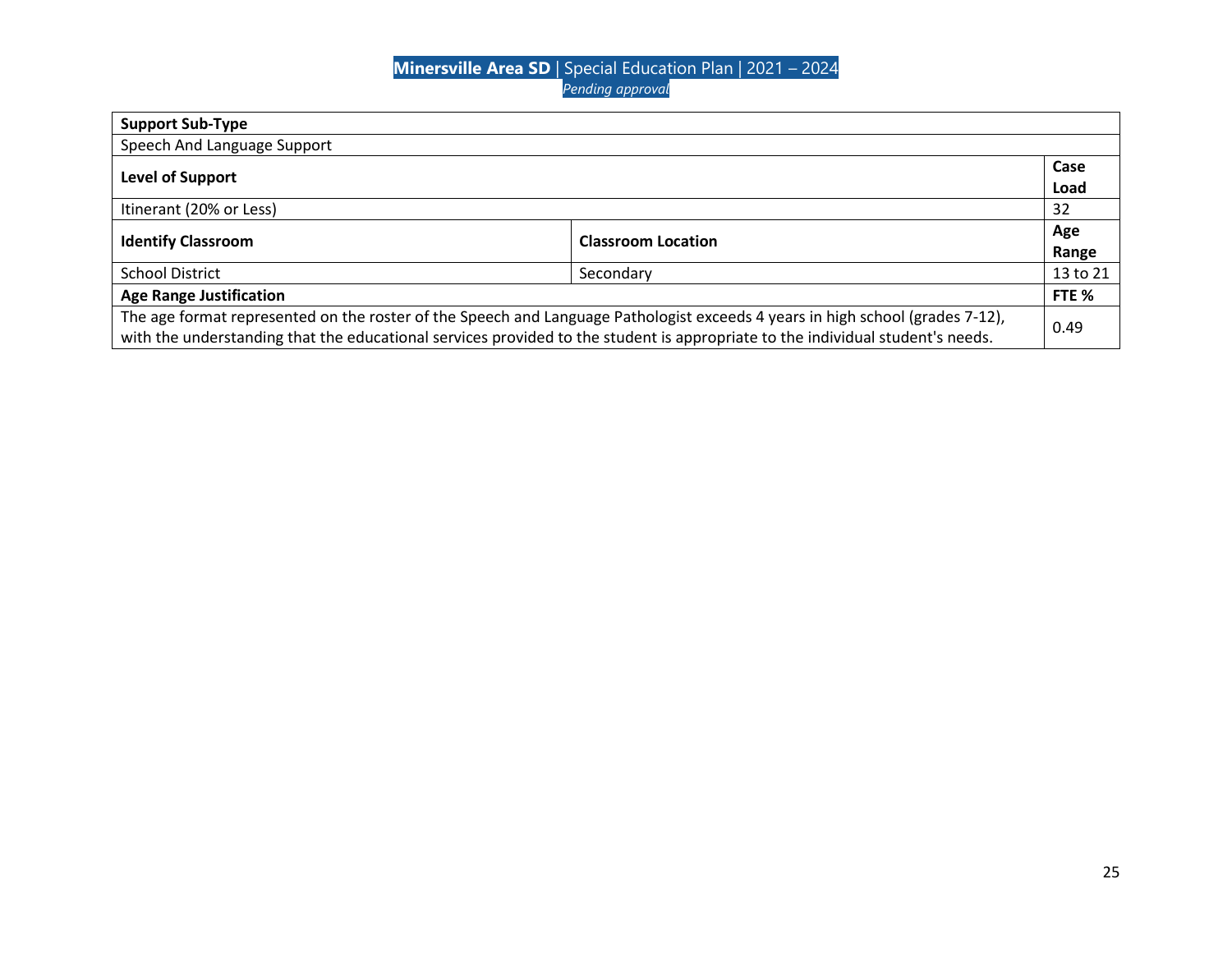| l FTE ID |                  | Classroom Location   Full-time or Part-time Position? | <b>Revised</b>   |
|----------|------------------|-------------------------------------------------------|------------------|
|          |                  | Full-time $(1.0)$                                     | 06/10/2022 08:08 |
|          | BO8124 Secondary |                                                       | AM               |

| <b>Building Name</b>           |                           |                  |
|--------------------------------|---------------------------|------------------|
| Minersville Area JSHS          |                           |                  |
| <b>Support Type</b>            |                           |                  |
| Learning Support               |                           |                  |
| <b>Support Sub-Type</b>        |                           |                  |
| Learning Support               |                           |                  |
| <b>Level of Support</b>        |                           | <b>Case Load</b> |
| Itinerant (20% or Less)        |                           | 20               |
| <b>Identify Classroom</b>      | <b>Classroom Location</b> | <b>Age Range</b> |
| <b>School District</b>         | Secondary                 | 12 to 14         |
| <b>Age Range Justification</b> |                           | FTE %            |
|                                |                           | 0.4              |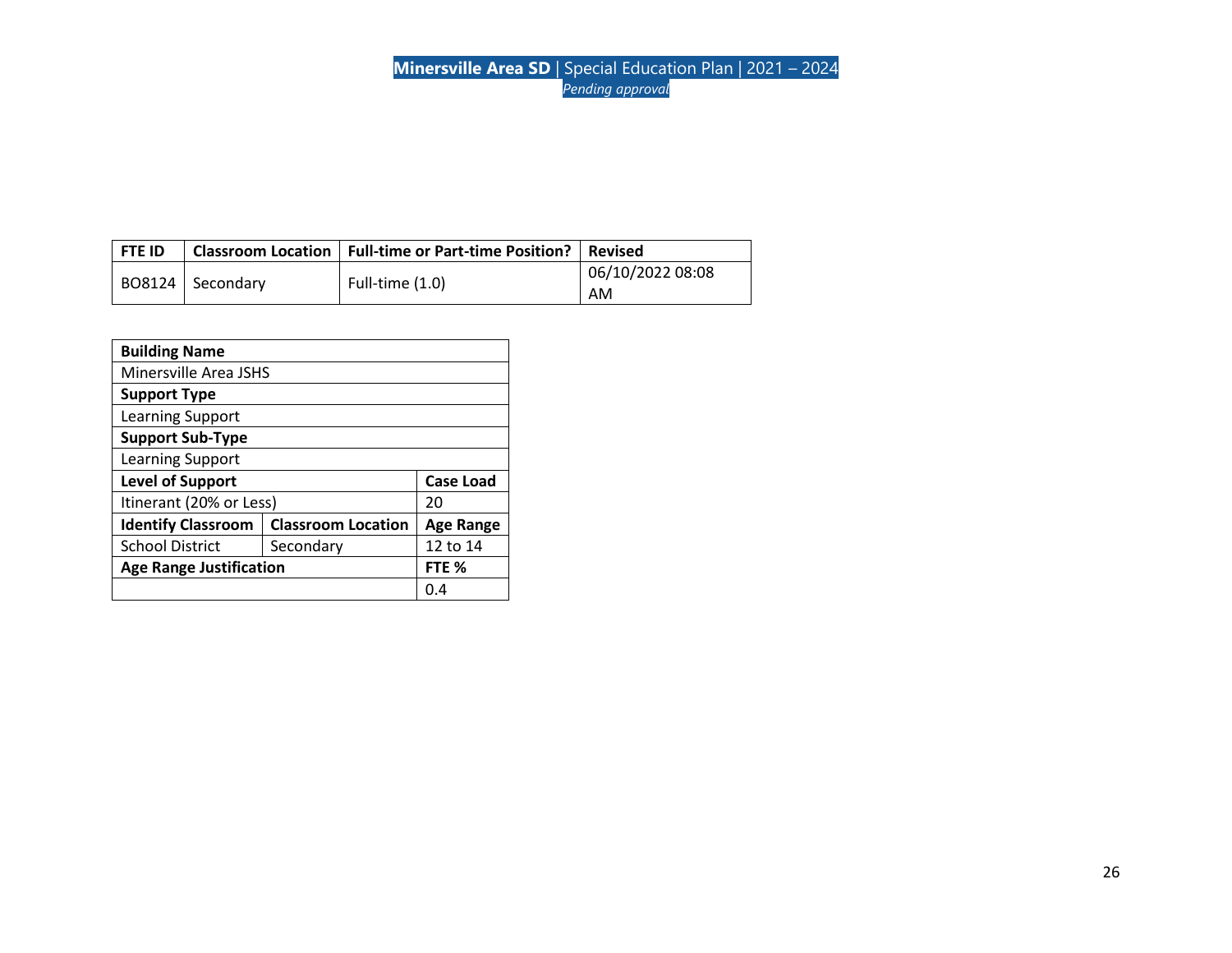| <b>FTE ID</b> |                    | Classroom Location   Full-time or Part-time Position?   Revised |                     |
|---------------|--------------------|-----------------------------------------------------------------|---------------------|
|               | JM1625   Secondary | Full-time (1.0)                                                 | 06/10/2022 08:27 AM |

| <b>Building Name</b>           |                           |                  |
|--------------------------------|---------------------------|------------------|
| Minersville Area JSHS          |                           |                  |
| <b>Support Type</b>            |                           |                  |
| Learning Support               |                           |                  |
| <b>Support Sub-Type</b>        |                           |                  |
| Learning Support               |                           |                  |
| <b>Level of Support</b>        |                           | <b>Case Load</b> |
| Itinerant (20% or Less)        |                           | 20               |
| <b>Identify Classroom</b>      | <b>Classroom Location</b> | Age Range        |
| <b>School District</b>         | Secondary                 | 14 to 16         |
| <b>Age Range Justification</b> |                           | FTE %            |
|                                |                           | 0.4              |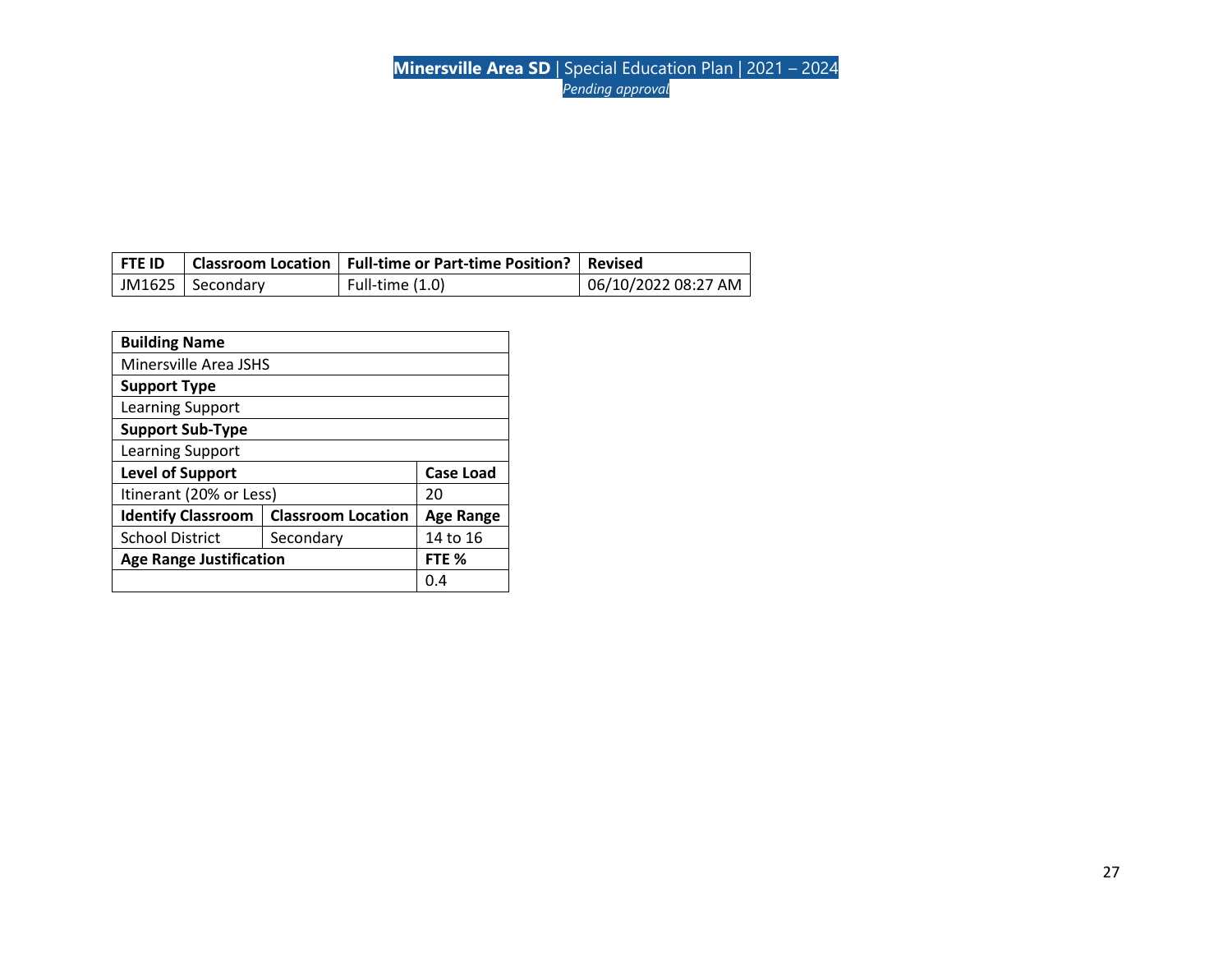| <b>FTE ID</b> |                     | Classroom Location   Full-time or Part-time Position?   Revised |                  |
|---------------|---------------------|-----------------------------------------------------------------|------------------|
|               | AM7487   Elementary | Full-time $(1.0)$                                               | 06/09/2022 04:52 |
|               |                     | <b>PM</b>                                                       |                  |

| <b>Building Name</b>           |                           |                  |
|--------------------------------|---------------------------|------------------|
| Minersville Area El Ctr        |                           |                  |
| <b>Support Type</b>            |                           |                  |
| <b>Learning Support</b>        |                           |                  |
| <b>Support Sub-Type</b>        |                           |                  |
| Learning Support               |                           |                  |
| <b>Level of Support</b>        |                           | <b>Case Load</b> |
| Itinerant (20% or Less)        |                           | 12               |
| <b>Identify Classroom</b>      | <b>Classroom Location</b> | <b>Age Range</b> |
| <b>School District</b>         | Elementary                | 11 to 13         |
| <b>Age Range Justification</b> |                           | FTE %            |
|                                |                           | 0.24             |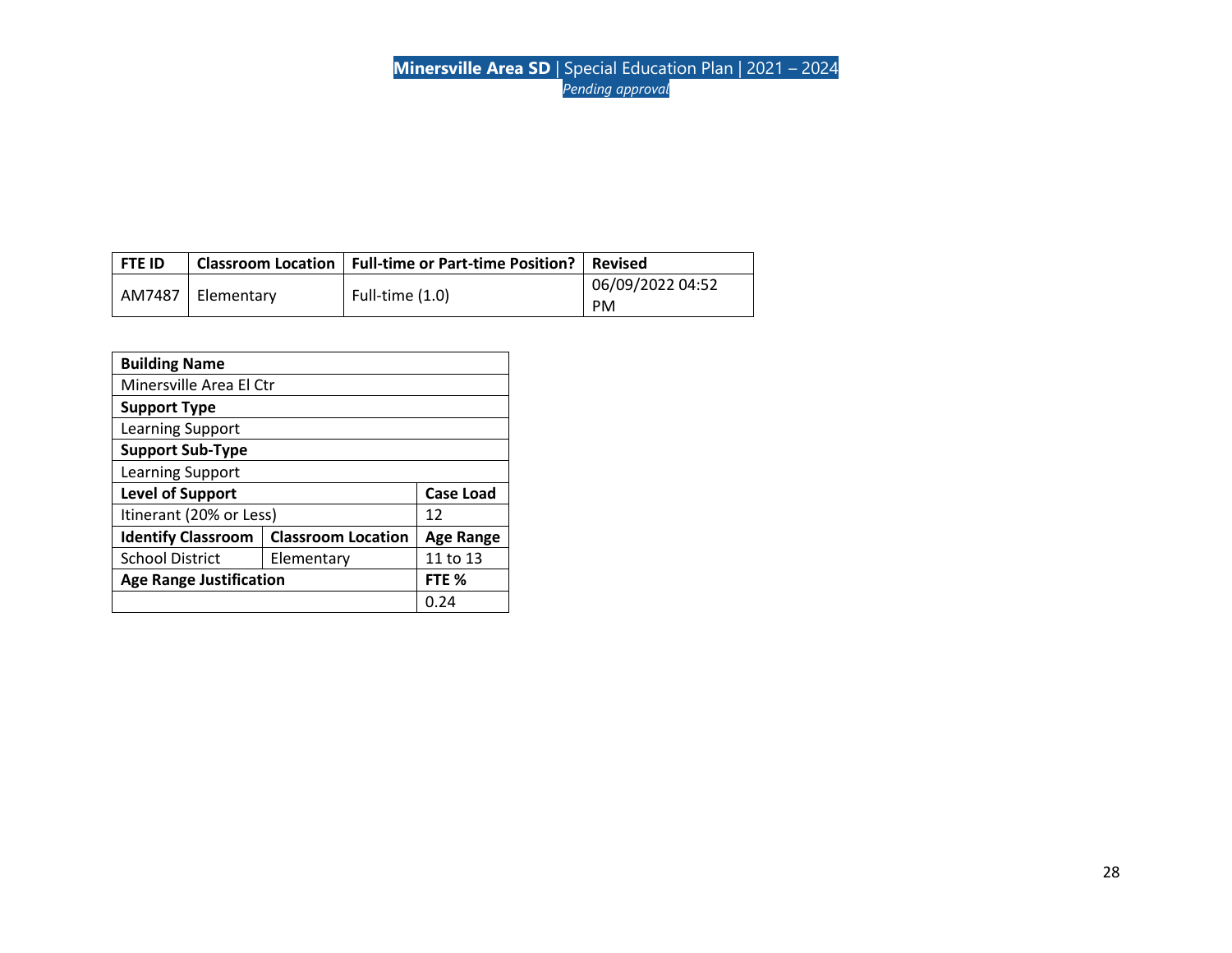| <b>FTE ID</b> |                    | Classroom Location   Full-time or Part-time Position?   Revised |                     |
|---------------|--------------------|-----------------------------------------------------------------|---------------------|
|               | AM3814   Secondary | Full-time (1.0)                                                 | 06/09/2022 04:00 PM |

| <b>Building Name</b>                                                                                                                                                                                                                |                           |              |
|-------------------------------------------------------------------------------------------------------------------------------------------------------------------------------------------------------------------------------------|---------------------------|--------------|
| Minersville Area JSHS                                                                                                                                                                                                               |                           |              |
| <b>Support Type</b>                                                                                                                                                                                                                 |                           |              |
| <b>Emotional Support</b>                                                                                                                                                                                                            |                           |              |
| <b>Support Sub-Type</b>                                                                                                                                                                                                             |                           |              |
| <b>Emotional Support</b>                                                                                                                                                                                                            |                           |              |
| Level of Support                                                                                                                                                                                                                    |                           | Case<br>Load |
| Supplemental (Less Than 80% but More Than 20%)                                                                                                                                                                                      |                           | 5            |
| <b>Identify Classroom</b>                                                                                                                                                                                                           | <b>Classroom Location</b> | Age<br>Range |
| <b>School District</b>                                                                                                                                                                                                              | Secondary                 | 13 to 21     |
| <b>Age Range Justification</b>                                                                                                                                                                                                      |                           | FTE %        |
| The age format in the Emotional/Learning Support Classroom exceeds 4 years in Jr./Sr. High School (grades 7-12), with the<br>understanding that the educational program/placement is appropriate to the individual student's needs. |                           | 0.25         |

| <b>Building Name</b>     |
|--------------------------|
| Minersville Area JSHS    |
| <b>Support Type</b>      |
| <b>Emotional Support</b> |
| <b>Support Sub-Type</b>  |
| <b>Emotional Support</b> |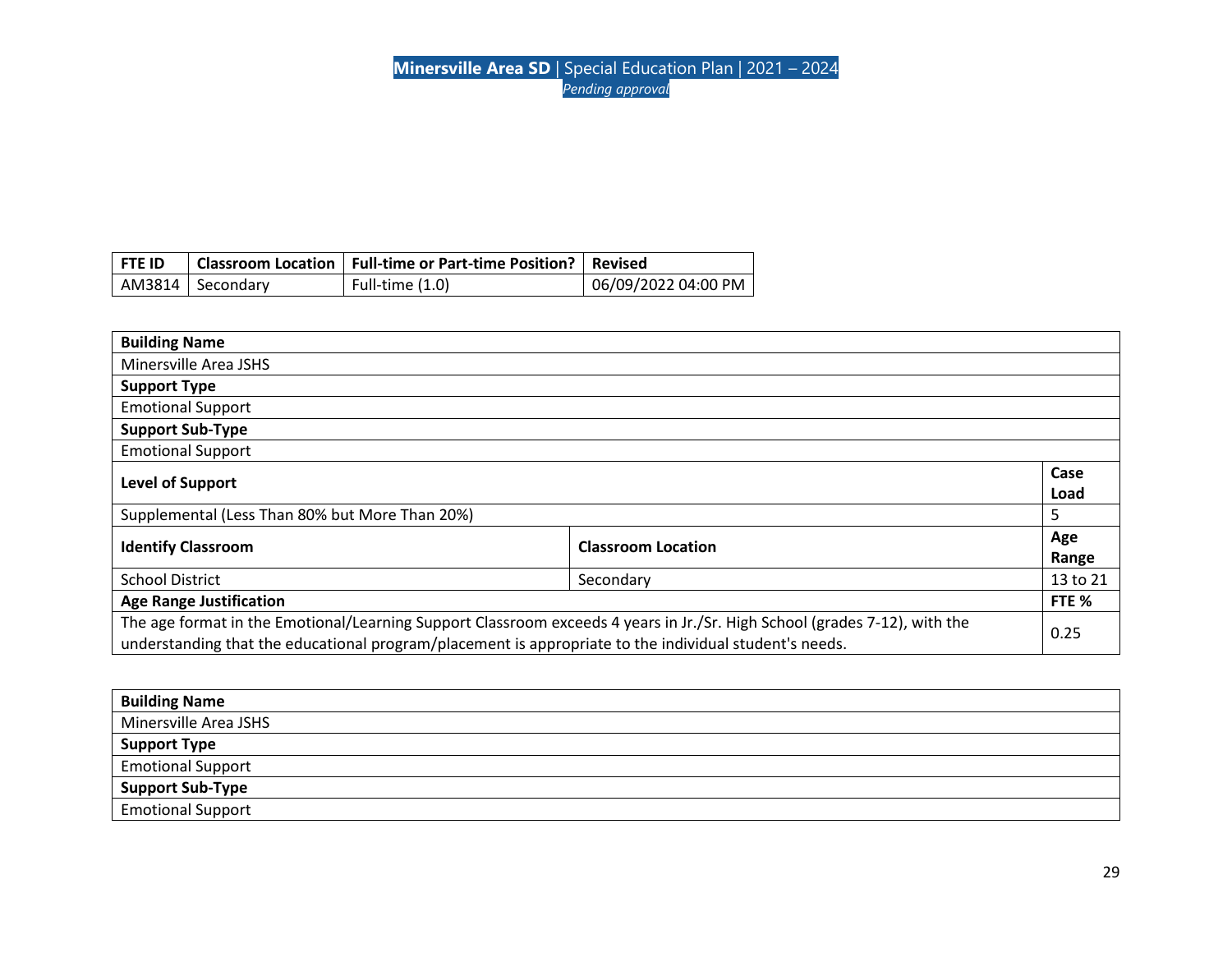| Level of Support                                                                                                          |           | Case     |
|---------------------------------------------------------------------------------------------------------------------------|-----------|----------|
|                                                                                                                           |           | Load     |
| Itinerant (20% or Less)                                                                                                   |           | 10       |
| <b>Identify Classroom</b><br><b>Classroom Location</b>                                                                    |           | Age      |
|                                                                                                                           |           | Range    |
| <b>School District</b>                                                                                                    | Secondary | 13 to 21 |
| <b>Age Range Justification</b>                                                                                            |           | FTE %    |
| The age format in the Emotional/Learning Support Classroom exceeds 4 years in Jr./Sr. High School (grades 7-12), with the |           |          |
| understanding that the educational program/placement is appropriate to the individual student's needs.                    |           | 0.2      |

| <b>Building Name</b>                                                                                                                                                                                                                |                           |              |
|-------------------------------------------------------------------------------------------------------------------------------------------------------------------------------------------------------------------------------------|---------------------------|--------------|
| Minersville Area JSHS                                                                                                                                                                                                               |                           |              |
| <b>Support Type</b>                                                                                                                                                                                                                 |                           |              |
| Learning Support                                                                                                                                                                                                                    |                           |              |
| <b>Support Sub-Type</b>                                                                                                                                                                                                             |                           |              |
| Learning Support                                                                                                                                                                                                                    |                           |              |
| <b>Level of Support</b>                                                                                                                                                                                                             |                           | Case<br>Load |
| Itinerant (20% or Less)                                                                                                                                                                                                             |                           | 2            |
| <b>Identify Classroom</b>                                                                                                                                                                                                           | <b>Classroom Location</b> | Age<br>Range |
| <b>School District</b><br>Secondary                                                                                                                                                                                                 |                           | 13 to 21     |
| <b>Age Range Justification</b>                                                                                                                                                                                                      |                           | FTE %        |
| The age format in the Emotional/Learning Support Classroom exceeds 4 years in Jr./Sr. High School (grades 7-12), with the<br>understanding that the educational program/placement is appropriate to the individual student's needs. |                           | 0.04         |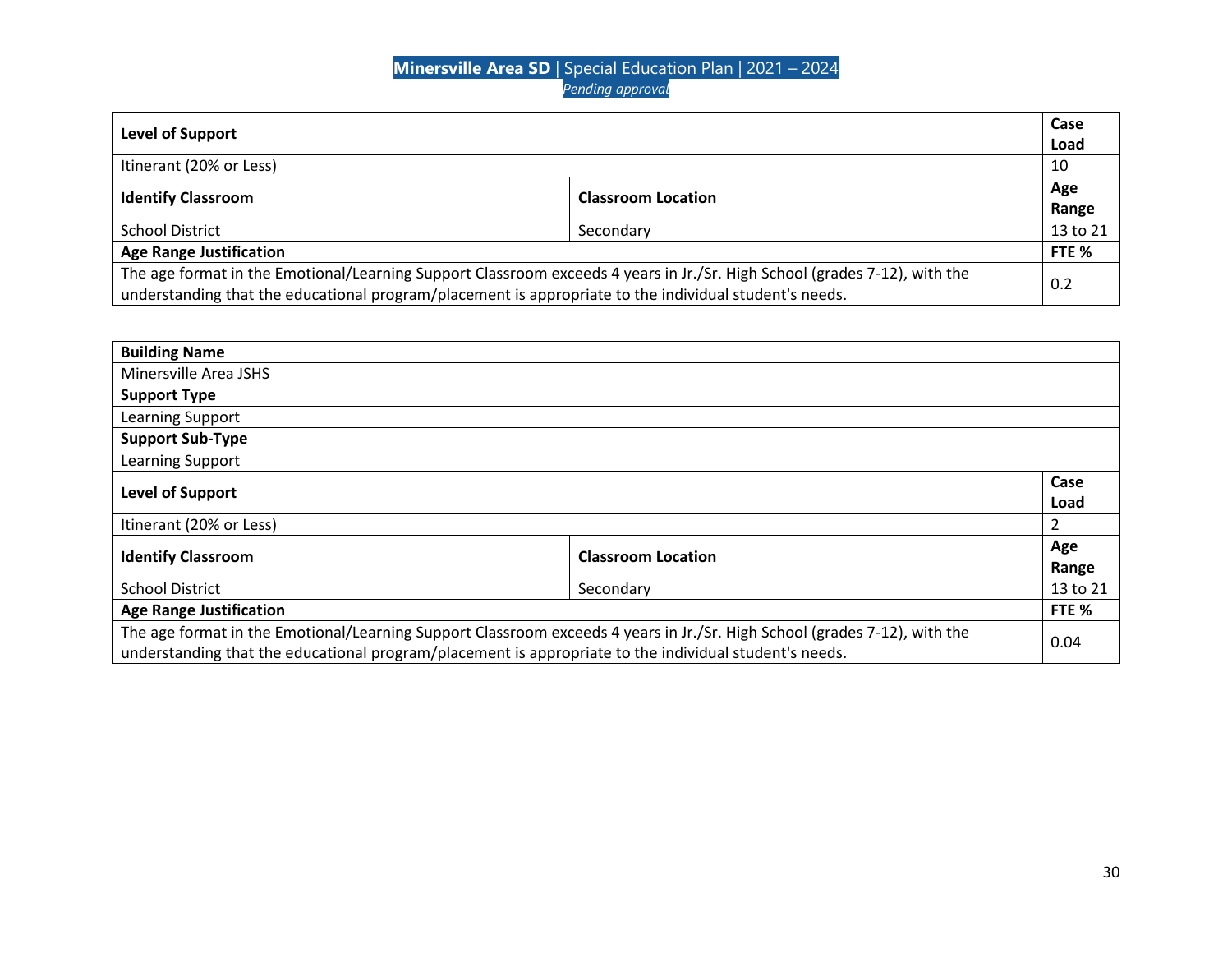|                     | FTE ID   Classroom Location   Full-time or Part-time Position?   Revised |                     |
|---------------------|--------------------------------------------------------------------------|---------------------|
| EL0361   Elementary | Full-time (1.0)                                                          | 06/09/2022 04:50 PM |

| <b>Building Name</b>                                   |      |                  |
|--------------------------------------------------------|------|------------------|
| Minersville Area El Ctr                                |      |                  |
| <b>Support Type</b>                                    |      |                  |
| Learning Support                                       |      |                  |
| <b>Support Sub-Type</b>                                |      |                  |
| Learning Support                                       |      |                  |
| <b>Level of Support</b><br><b>Case Load</b>            |      |                  |
| Itinerant (20% or less)                                |      | 12               |
| <b>Classroom Location</b><br><b>Identify Classroom</b> |      | <b>Age Range</b> |
| <b>School District</b><br>Elementary                   |      | 10 to 12         |
| <b>Age Range Justification</b><br>FTE %                |      |                  |
|                                                        | 0.24 |                  |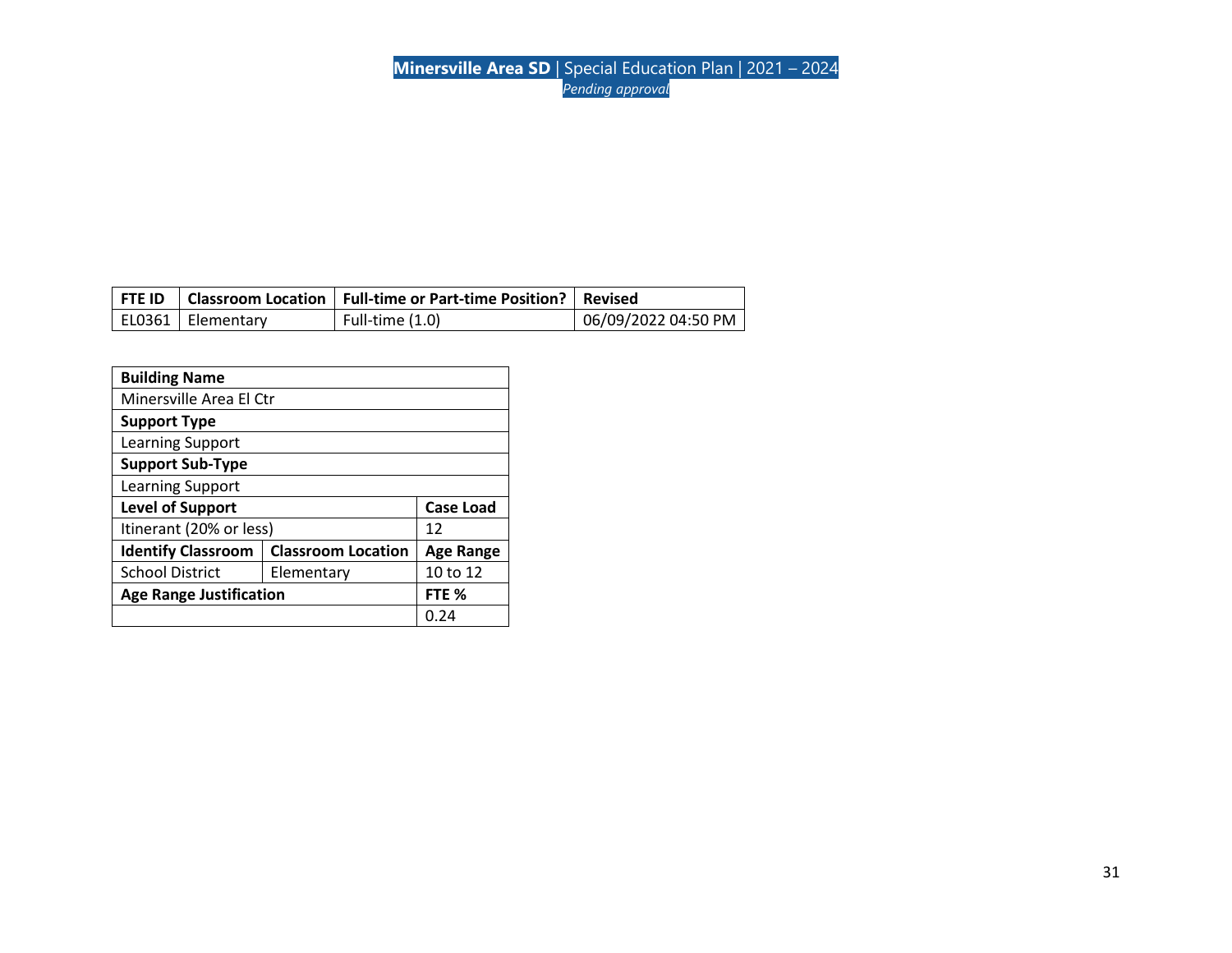|                    | FTE ID   Classroom Location   Full-time or Part-time Position?   Revised |                     |
|--------------------|--------------------------------------------------------------------------|---------------------|
| JH5847   Secondary | Full-time (1.0)                                                          | 06/09/2022 10:02 AM |

| <b>Building Name</b>                                                                                                                  |  |          |
|---------------------------------------------------------------------------------------------------------------------------------------|--|----------|
| Minersville Area JSHS                                                                                                                 |  |          |
| <b>Support Type</b>                                                                                                                   |  |          |
| Learning Support                                                                                                                      |  |          |
| <b>Support Sub-Type</b>                                                                                                               |  |          |
| Learning Support                                                                                                                      |  |          |
|                                                                                                                                       |  |          |
| Level of Support                                                                                                                      |  | Load     |
| Supplemental (Less Than 80% but More Than 20%)                                                                                        |  | 15       |
| <b>Identify Classroom</b><br><b>Classroom Location</b>                                                                                |  | Age      |
|                                                                                                                                       |  | Range    |
| <b>School District</b><br>Secondary                                                                                                   |  | 13 to 18 |
| <b>Age Range Justification</b>                                                                                                        |  | FTE %    |
| The age format in the Life Skills Support Classroom exceeds 4 years in Jr./Sr. High School (grades 7-12), with the understanding that |  |          |
| the educational program/placement is appropriate to the individual student's needs.                                                   |  | 0.75     |

| <b>Building Name</b>  |
|-----------------------|
| Minersville Area JSHS |
| <b>Support Type</b>   |
| Life Skills Support   |
| Support Sub-Type      |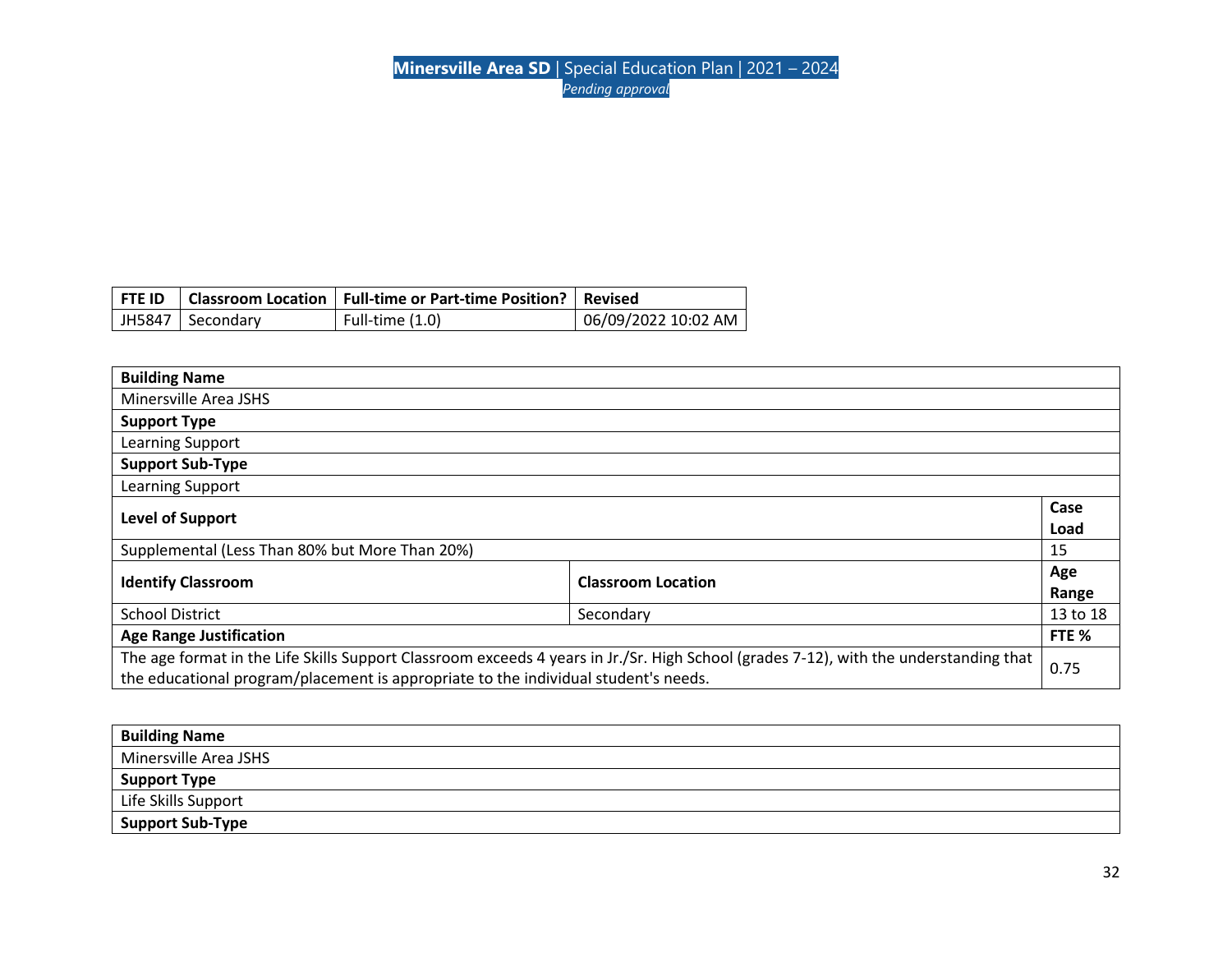| Life Skills Support (Grades 7-12)                                                                                                     |                           |          |
|---------------------------------------------------------------------------------------------------------------------------------------|---------------------------|----------|
|                                                                                                                                       |                           |          |
| <b>Level of Support</b>                                                                                                               |                           | Load     |
| Supplemental (Less Than 80% but More Than 20%)                                                                                        |                           |          |
|                                                                                                                                       |                           | Age      |
| <b>Identify Classroom</b>                                                                                                             | <b>Classroom Location</b> |          |
| <b>School District</b>                                                                                                                | Secondary                 | 13 to 18 |
| <b>Age Range Justification</b>                                                                                                        |                           |          |
| The age format in the Life Skills Support Classroom exceeds 4 years in Jr./Sr. High School (grades 7-12), with the understanding that |                           | 0.1      |
| the educational program/placement is appropriate to the individual student's needs.                                                   |                           |          |

| <b>Building Name</b>                                                                                                                  |  |          |
|---------------------------------------------------------------------------------------------------------------------------------------|--|----------|
| Minersville Area JSHS                                                                                                                 |  |          |
| <b>Support Type</b>                                                                                                                   |  |          |
| Learning Support                                                                                                                      |  |          |
| <b>Support Sub-Type</b>                                                                                                               |  |          |
| Learning Support                                                                                                                      |  |          |
|                                                                                                                                       |  |          |
| <b>Level of Support</b>                                                                                                               |  | Load     |
| Itinerant (20% or Less)                                                                                                               |  | 4        |
| <b>Identify Classroom</b><br><b>Classroom Location</b>                                                                                |  | Age      |
|                                                                                                                                       |  | Range    |
| <b>School District</b><br>Secondary                                                                                                   |  | 13 to 18 |
| <b>Age Range Justification</b>                                                                                                        |  | FTE %    |
| The age format in the Life Skills Support Classroom exceeds 4 years in Jr./Sr. High School (grades 7-12), with the understanding that |  |          |
| the educational program/placement is appropriate to the individual student's needs.                                                   |  |          |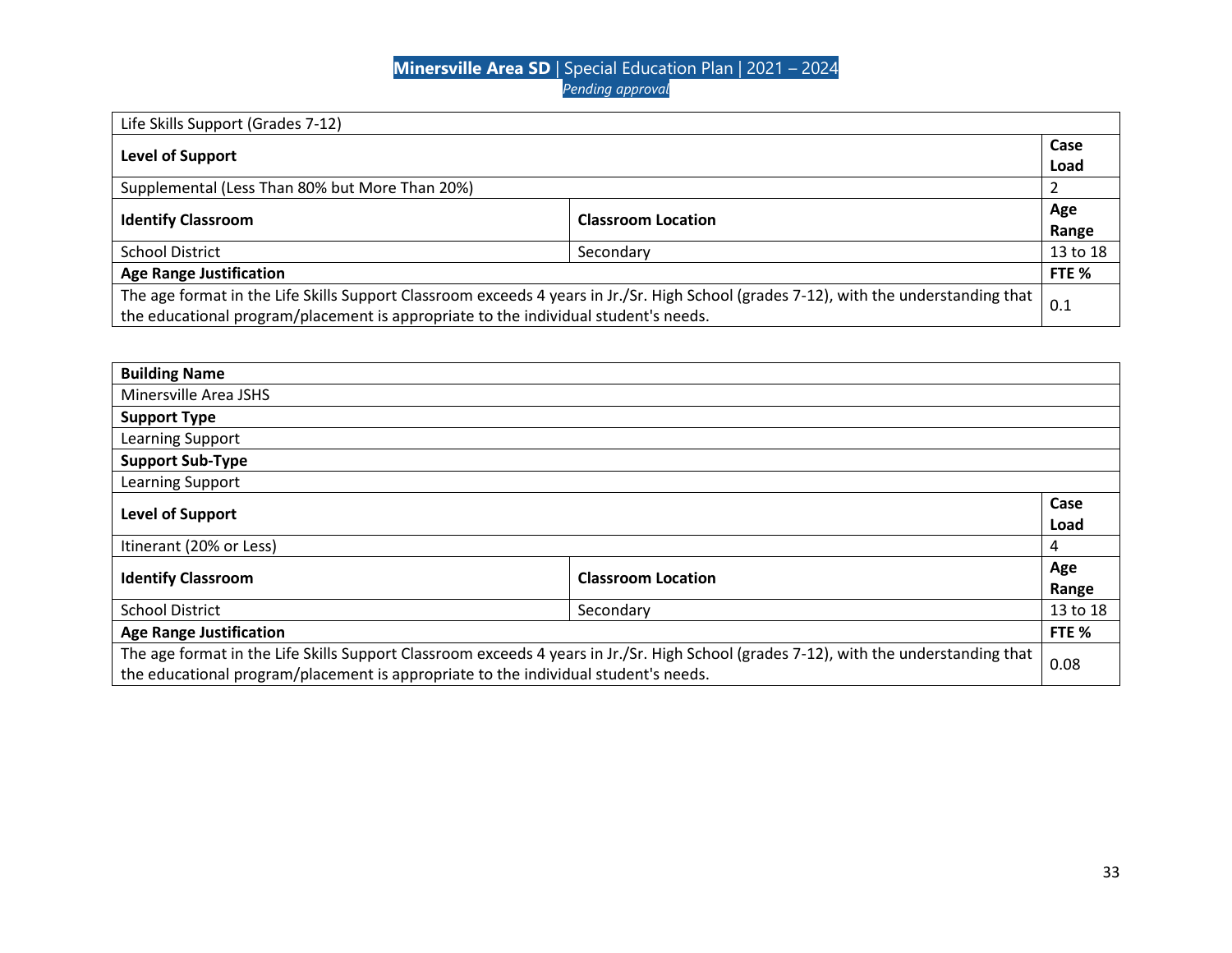|                     | FTE ID   Classroom Location   Full-time or Part-time Position?   Revised |                     |
|---------------------|--------------------------------------------------------------------------|---------------------|
| JF8791   Elementary | Full-time (1.0)                                                          | 06/09/2022 04:49 PM |

| <b>Building Name</b>                    |                           |                  |  |
|-----------------------------------------|---------------------------|------------------|--|
| Minersville Area El Ctr                 |                           |                  |  |
| <b>Support Type</b>                     |                           |                  |  |
| Learning Support                        |                           |                  |  |
| <b>Support Sub-Type</b>                 |                           |                  |  |
| Learning Support                        |                           |                  |  |
| <b>Level of Support</b><br>Case Load    |                           |                  |  |
| Itinerant (20% or Less)                 |                           | 12               |  |
| <b>Identify Classroom</b>               | <b>Classroom Location</b> | <b>Age Range</b> |  |
| <b>School District</b><br>Elementary    |                           | 9 to 11          |  |
| <b>Age Range Justification</b><br>FTE % |                           |                  |  |
|                                         |                           | 0.24             |  |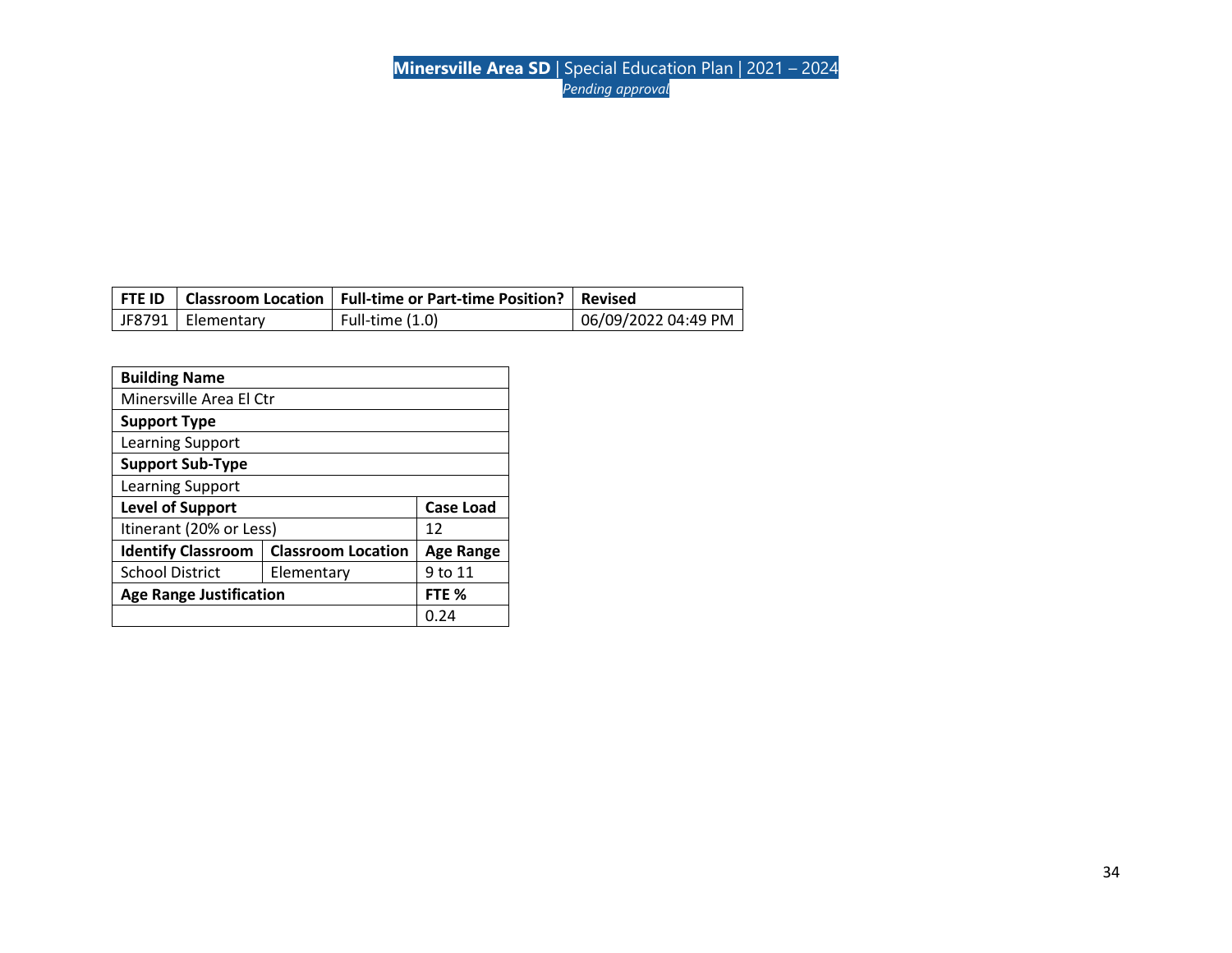|                    | FTE ID   Classroom Location   Full-time or Part-time Position?   Revised |                     |
|--------------------|--------------------------------------------------------------------------|---------------------|
| RC373   Elementary | Full-time $(1.0)$                                                        | 06/09/2022 03:13 PM |

| <b>Building Name</b>                                                                                                                  |  |         |
|---------------------------------------------------------------------------------------------------------------------------------------|--|---------|
| Minersville Area El Ctr                                                                                                               |  |         |
| <b>Support Type</b>                                                                                                                   |  |         |
| <b>Autistic Support</b>                                                                                                               |  |         |
| <b>Support Sub-Type</b>                                                                                                               |  |         |
| <b>Autistic Support</b>                                                                                                               |  |         |
| <b>Level of Support</b>                                                                                                               |  |         |
|                                                                                                                                       |  | Load    |
| Supplemental (Less Than 80% but More Than 20%)                                                                                        |  |         |
| <b>Identify Classroom</b><br><b>Classroom Location</b>                                                                                |  |         |
|                                                                                                                                       |  | Range   |
| <b>School District</b><br>Elementary                                                                                                  |  | 6 to 12 |
| <b>Age Range Justification</b>                                                                                                        |  |         |
| The age format in the Life Skills Support Classroom exceeds 4 years in Jr./Sr. High School (grades 7-12), with the understanding that |  |         |
| the educational program/placement is appropriate to the individual student's needs.                                                   |  |         |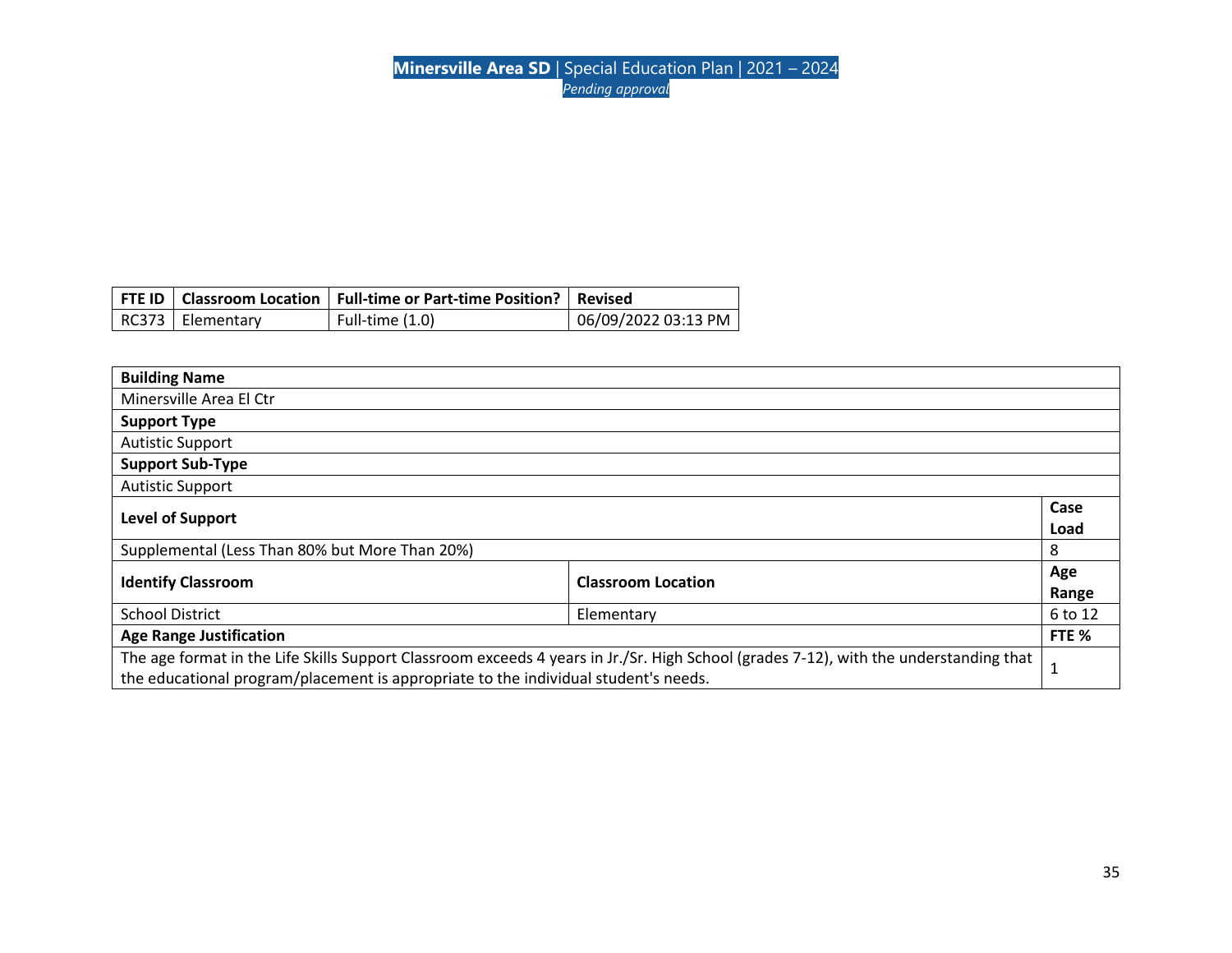| l FTE ID |                    | Classroom Location   Full-time or Part-time Position?   Revised |                        |
|----------|--------------------|-----------------------------------------------------------------|------------------------|
|          | JB5765   Secondary | Full-time $(1.0)$                                               | 06/10/2022 10:03<br>AM |
|          |                    |                                                                 |                        |

| <b>Building Name</b>                        |                           |                  |  |
|---------------------------------------------|---------------------------|------------------|--|
| Minersville Area JSHS                       |                           |                  |  |
| <b>Support Type</b>                         |                           |                  |  |
| Learning Support                            |                           |                  |  |
| <b>Support Sub-Type</b>                     |                           |                  |  |
| Learning Support                            |                           |                  |  |
| <b>Level of Support</b><br><b>Case Load</b> |                           |                  |  |
| Itinerant (20% or Less)                     |                           | 15               |  |
| <b>Identify Classroom</b>                   | <b>Classroom Location</b> | <b>Age Range</b> |  |
| <b>School District</b>                      | Secondary                 | 15 to 17         |  |
| <b>Age Range Justification</b>              |                           | FTE %            |  |
|                                             |                           |                  |  |

| <b>Building Name</b>    |                  |
|-------------------------|------------------|
| Minersville Area JSHS   |                  |
| <b>Support Type</b>     |                  |
| Learning Support        |                  |
| <b>Support Sub-Type</b> |                  |
| Learning Support        |                  |
| <b>Level of Support</b> | <b>Case Load</b> |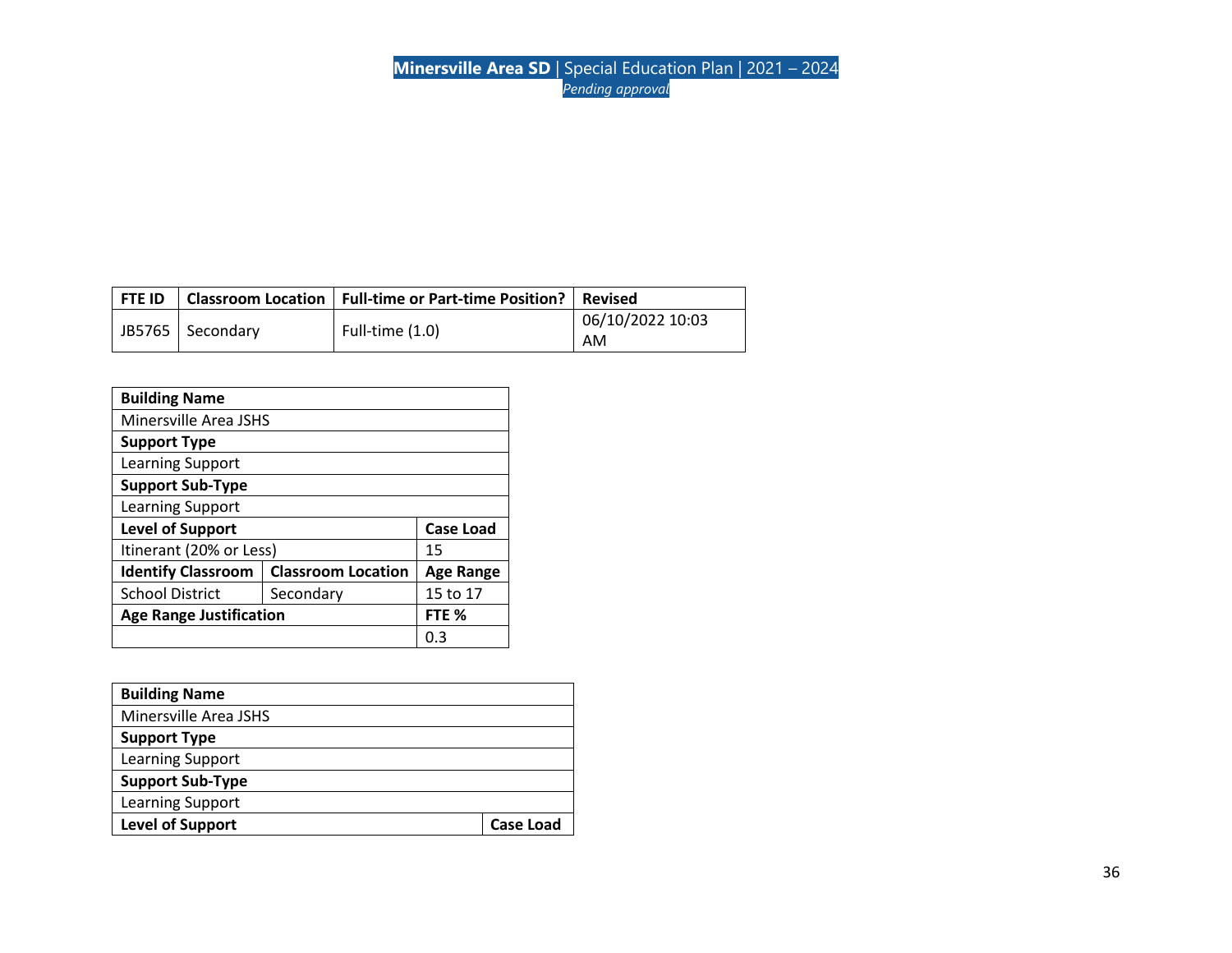| Supplemental (Less Than 80% but More Than 20%) |                           |                  |
|------------------------------------------------|---------------------------|------------------|
| <b>Identify Classroom</b>                      | <b>Classroom Location</b> | <b>Age Range</b> |
| <b>School District</b>                         | Secondary                 | 15 to 17         |
| <b>Age Range Justification</b>                 |                           | FTE %            |
|                                                |                           | <u>በ በ5</u>      |

| l FTE ID |                     | Classroom Location   Full-time or Part-time Position?   Revised |                     |
|----------|---------------------|-----------------------------------------------------------------|---------------------|
|          | AB0138   Elementary | Full-time (1.0)                                                 | 06/09/2022 04:47 PM |

| <b>Building Name</b>                        |                           |                  |  |
|---------------------------------------------|---------------------------|------------------|--|
| Minersville Area El Ctr                     |                           |                  |  |
| <b>Support Type</b>                         |                           |                  |  |
| Learning Support                            |                           |                  |  |
| <b>Support Sub-Type</b>                     |                           |                  |  |
| Learning Support                            |                           |                  |  |
| <b>Level of Support</b><br><b>Case Load</b> |                           |                  |  |
| Itinerant (20% or Less)                     |                           | q                |  |
| <b>Identify Classroom</b>                   | <b>Classroom Location</b> | <b>Age Range</b> |  |
| <b>School District</b>                      | Elementary                | 8 to 10          |  |
| <b>Age Range Justification</b><br>FTE %     |                           |                  |  |
|                                             |                           | 0.18             |  |

| <b>Building Name</b>     |
|--------------------------|
| Minersville Area El Ctr  |
| <b>Support Type</b>      |
| <b>Emotional Support</b> |
| <b>Support Sub-Type</b>  |
| <b>Emotional Support</b> |
|                          |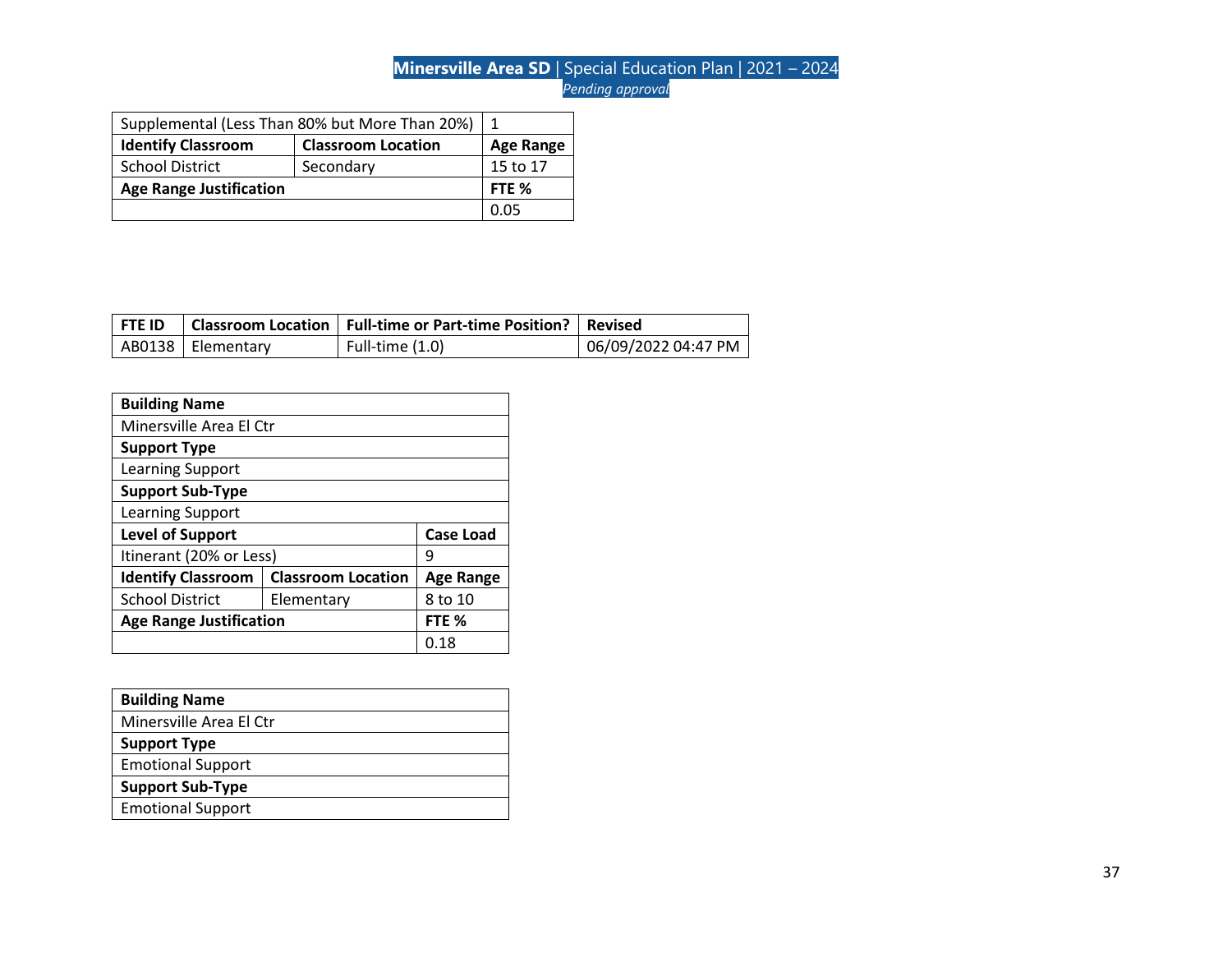| <b>Level of Support</b>                                |  | <b>Case Load</b> |
|--------------------------------------------------------|--|------------------|
| Itinerant (20% or Less)                                |  |                  |
| <b>Identify Classroom</b><br><b>Classroom Location</b> |  | <b>Age Range</b> |
| <b>School District</b><br>Elementary                   |  | 8 to 10          |
| <b>Age Range Justification</b>                         |  | FTE <sub>%</sub> |
|                                                        |  | በ በን             |

| <b>Building Name</b>                        |                           |                  |  |
|---------------------------------------------|---------------------------|------------------|--|
| Minersville Area El Ctr                     |                           |                  |  |
| <b>Support Type</b>                         |                           |                  |  |
| <b>Autistic Support</b>                     |                           |                  |  |
| <b>Support Sub-Type</b>                     |                           |                  |  |
| <b>Autistic Support</b>                     |                           |                  |  |
| <b>Level of Support</b><br><b>Case Load</b> |                           |                  |  |
| Itinerant (20% or Less)                     |                           | 1                |  |
| <b>Identify Classroom</b>                   | <b>Classroom Location</b> | <b>Age Range</b> |  |
| <b>School District</b>                      | Elementary                | 8 to 10          |  |
| <b>Age Range Justification</b><br>FTE %     |                           |                  |  |
|                                             |                           | 0.08             |  |

| <b>Building Name</b>           |                                                |                  |
|--------------------------------|------------------------------------------------|------------------|
| Minersville Area El Ctr        |                                                |                  |
| <b>Support Type</b>            |                                                |                  |
| Learning Support               |                                                |                  |
| <b>Support Sub-Type</b>        |                                                |                  |
| Learning Support               |                                                |                  |
| <b>Level of Support</b>        |                                                | <b>Case Load</b> |
|                                | Supplemental (Less Than 80% but More Than 20%) | 2                |
| <b>Identify Classroom</b>      | <b>Classroom Location</b>                      | <b>Age Range</b> |
| <b>School District</b>         | Elementary                                     | 8 to 10          |
| <b>Age Range Justification</b> |                                                | FTE %            |
|                                |                                                | 0.1              |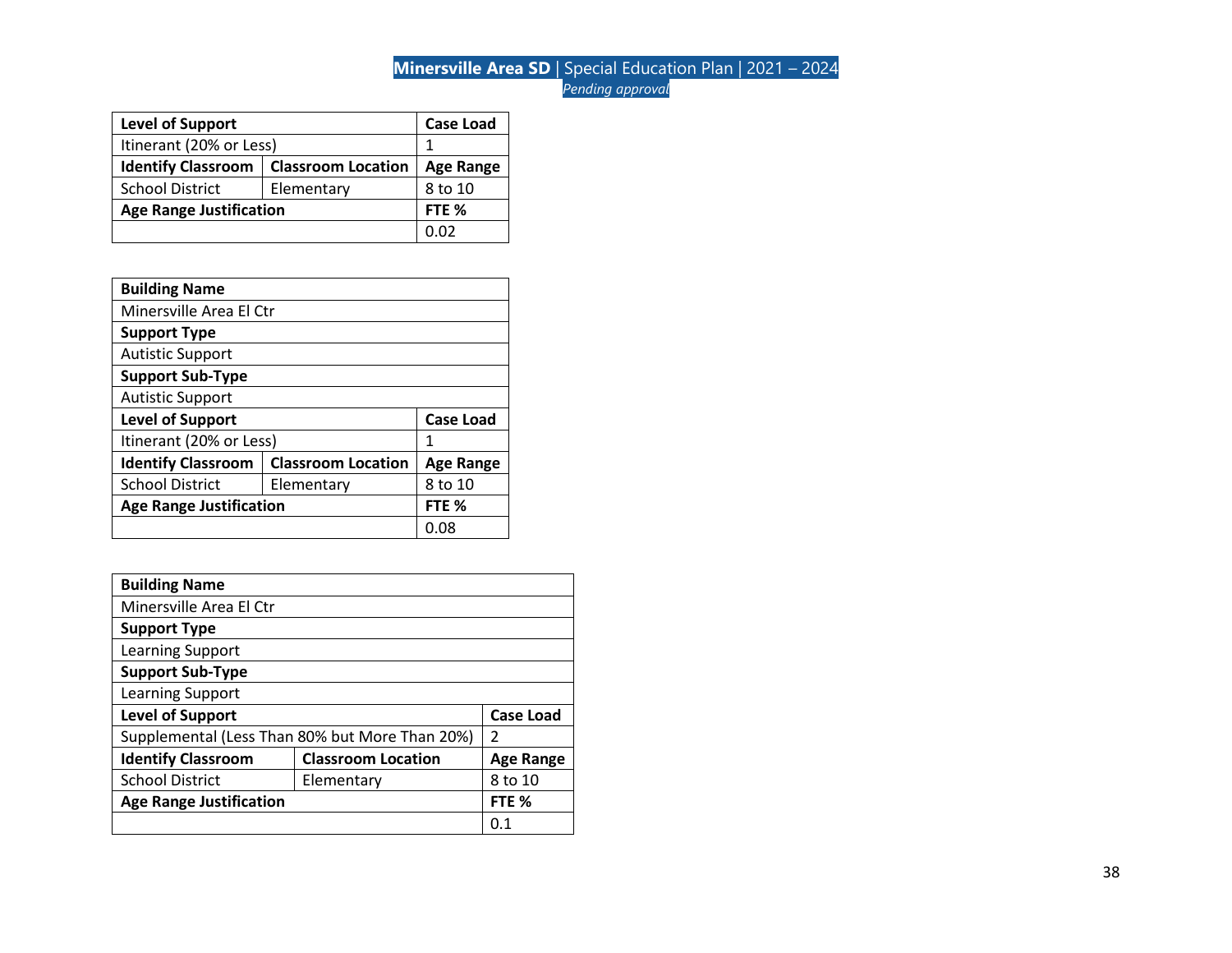|                     | FTE ID   Classroom Location   Full-time or Part-time Position?   Revised |                     |
|---------------------|--------------------------------------------------------------------------|---------------------|
| JV9762   Elementary | Full-time (1.0)                                                          | 06/09/2022 04:44 PM |

| <b>Building Name</b>                        |                           |                  |  |  |
|---------------------------------------------|---------------------------|------------------|--|--|
|                                             | Minersville Area El Ctr   |                  |  |  |
| <b>Support Type</b>                         |                           |                  |  |  |
| Learning Support                            |                           |                  |  |  |
| <b>Support Sub-Type</b>                     |                           |                  |  |  |
| Learning Support                            |                           |                  |  |  |
| <b>Level of Support</b><br><b>Case Load</b> |                           |                  |  |  |
| Itinerant (20% or Less)                     |                           | 16               |  |  |
| <b>Identify Classroom</b>                   | <b>Classroom Location</b> | Age Range        |  |  |
| <b>School District</b>                      | Elementary                | 7 to 9           |  |  |
| <b>Age Range Justification</b>              |                           | FTE <sub>%</sub> |  |  |
|                                             |                           | 0.32             |  |  |

| <b>Building Name</b>    |                  |
|-------------------------|------------------|
| Minersville Area El Ctr |                  |
| <b>Support Type</b>     |                  |
| Learning Support        |                  |
| <b>Support Sub-Type</b> |                  |
| Learning Support        |                  |
| <b>Level of Support</b> | <b>Case Load</b> |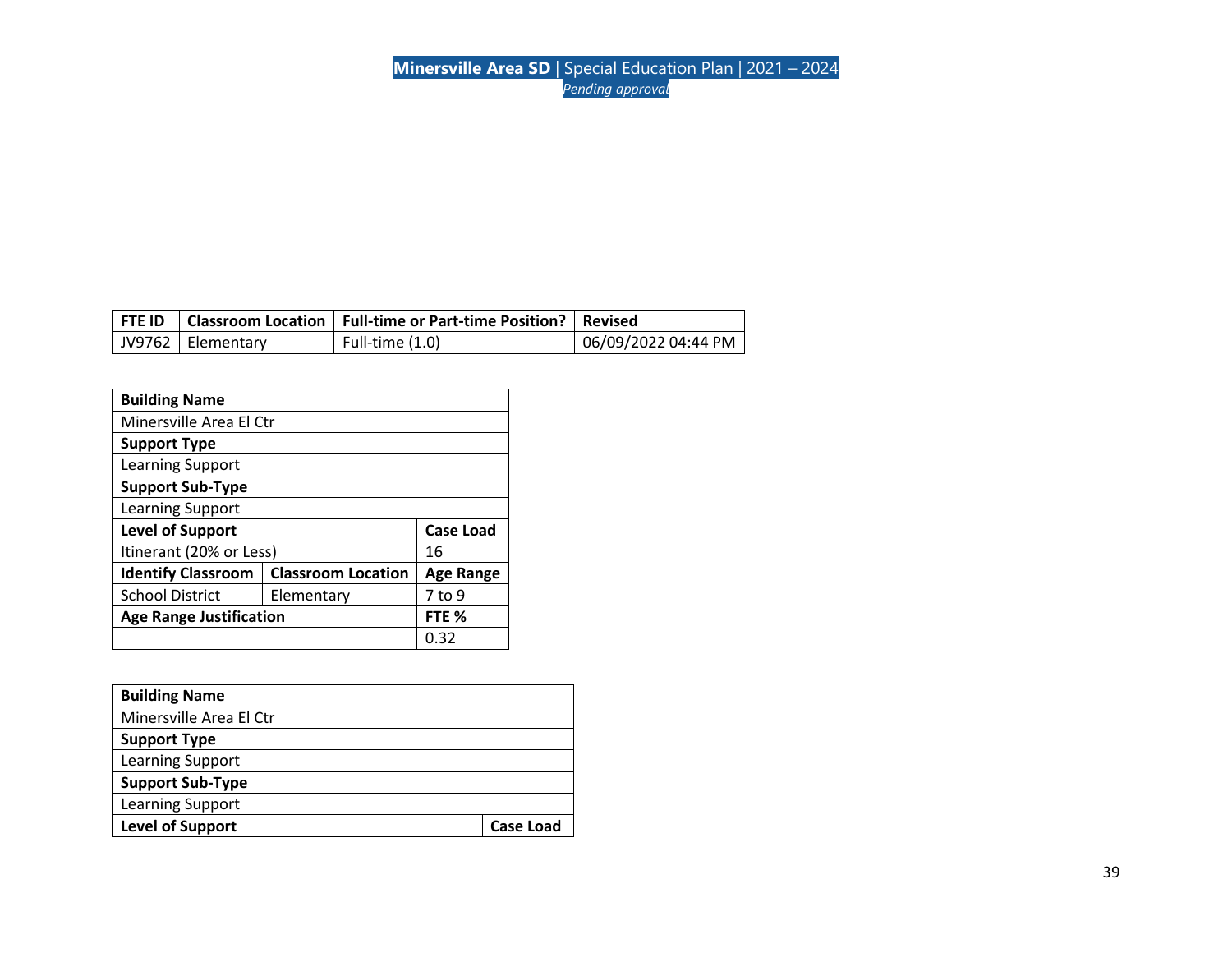| Supplemental (Less Than 80% but More Than 20%)         |            |                  |
|--------------------------------------------------------|------------|------------------|
| <b>Identify Classroom</b><br><b>Classroom Location</b> |            | <b>Age Range</b> |
| <b>School District</b>                                 | Elementary | 7 to 9           |
| <b>Age Range Justification</b>                         |            | FTE %            |
|                                                        |            | ດ 1              |

| <b>Building Name</b>                                   |            |                  |  |
|--------------------------------------------------------|------------|------------------|--|
| Minersville Area El Ctr                                |            |                  |  |
| <b>Support Type</b>                                    |            |                  |  |
| <b>Autistic Support</b>                                |            |                  |  |
| <b>Support Sub-Type</b>                                |            |                  |  |
| <b>Autistic Support</b>                                |            |                  |  |
| <b>Level of Support</b><br><b>Case Load</b>            |            |                  |  |
| Itinerant (20% or Less)                                |            | 2                |  |
| <b>Classroom Location</b><br><b>Identify Classroom</b> |            | <b>Age Range</b> |  |
| <b>School District</b>                                 | Elementary | 7 to 9           |  |
| <b>Age Range Justification</b>                         |            | FTE %            |  |
|                                                        |            | 0.17             |  |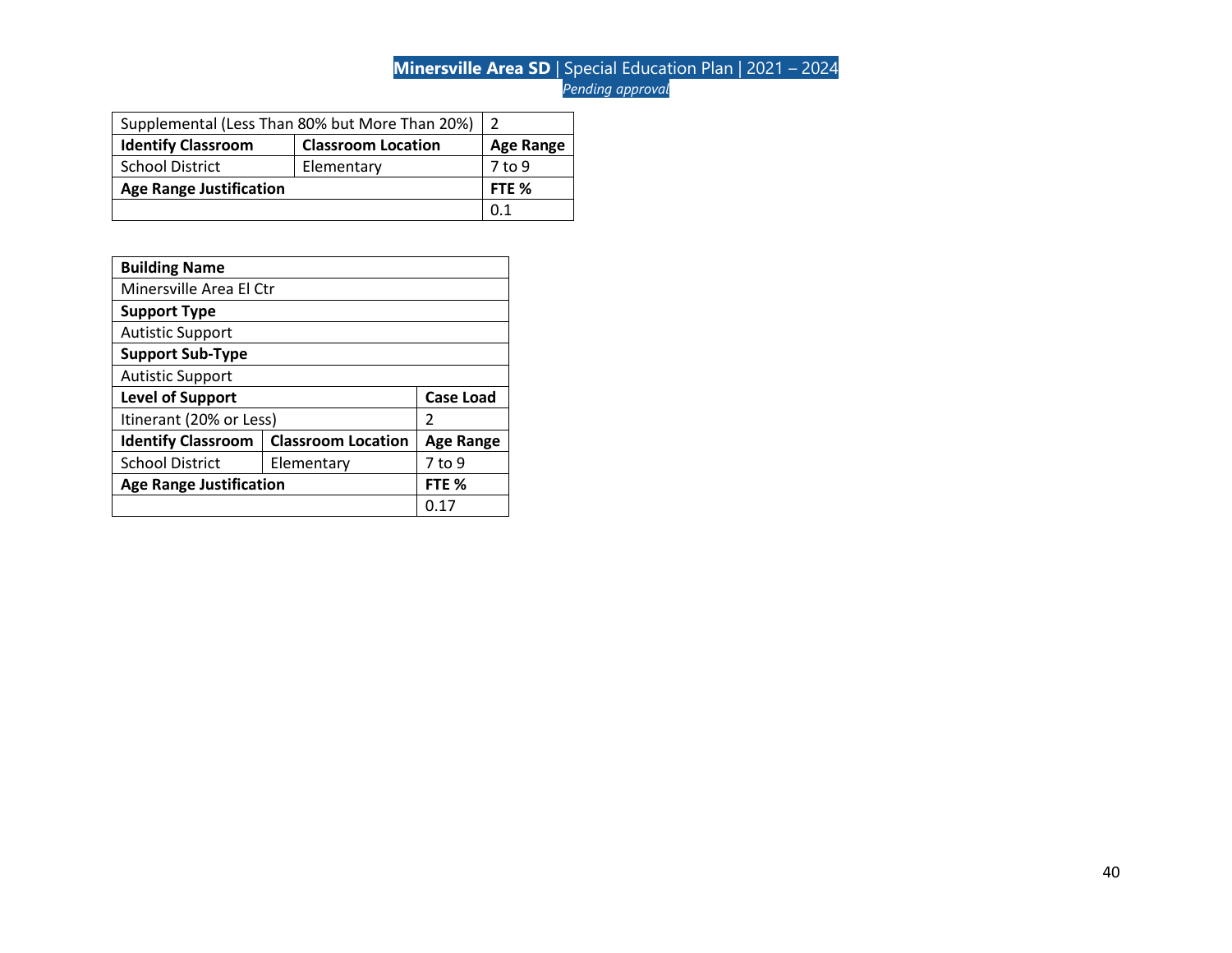| <b>FTE ID</b> |                     | Classroom Location   Full-time or Part-time Position?   Revised |                     |
|---------------|---------------------|-----------------------------------------------------------------|---------------------|
|               | PD3261   Elementary | Full-time (1.0)                                                 | 06/10/2022 09:46 AM |

| <b>Building Name</b>           |                           |                  |  |  |
|--------------------------------|---------------------------|------------------|--|--|
|                                | Early Childhood Edu Ctr   |                  |  |  |
| <b>Support Type</b>            |                           |                  |  |  |
| Learning Support               |                           |                  |  |  |
| <b>Support Sub-Type</b>        |                           |                  |  |  |
| Learning Support               |                           |                  |  |  |
| <b>Level of Support</b>        |                           | <b>Case Load</b> |  |  |
| Itinerant (20% or Less)        |                           | 10               |  |  |
| <b>Identify Classroom</b>      | <b>Classroom Location</b> | <b>Age Range</b> |  |  |
| <b>School District</b>         | Elementary                | 5 to 7           |  |  |
| <b>Age Range Justification</b> |                           | FTE %            |  |  |
|                                |                           | 0.Z              |  |  |

| <b>Building Name</b>    |
|-------------------------|
| Early Childhood Edu Ctr |
| <b>Support Type</b>     |
| <b>Autistic Support</b> |
| <b>Support Sub-Type</b> |
| <b>Autistic Support</b> |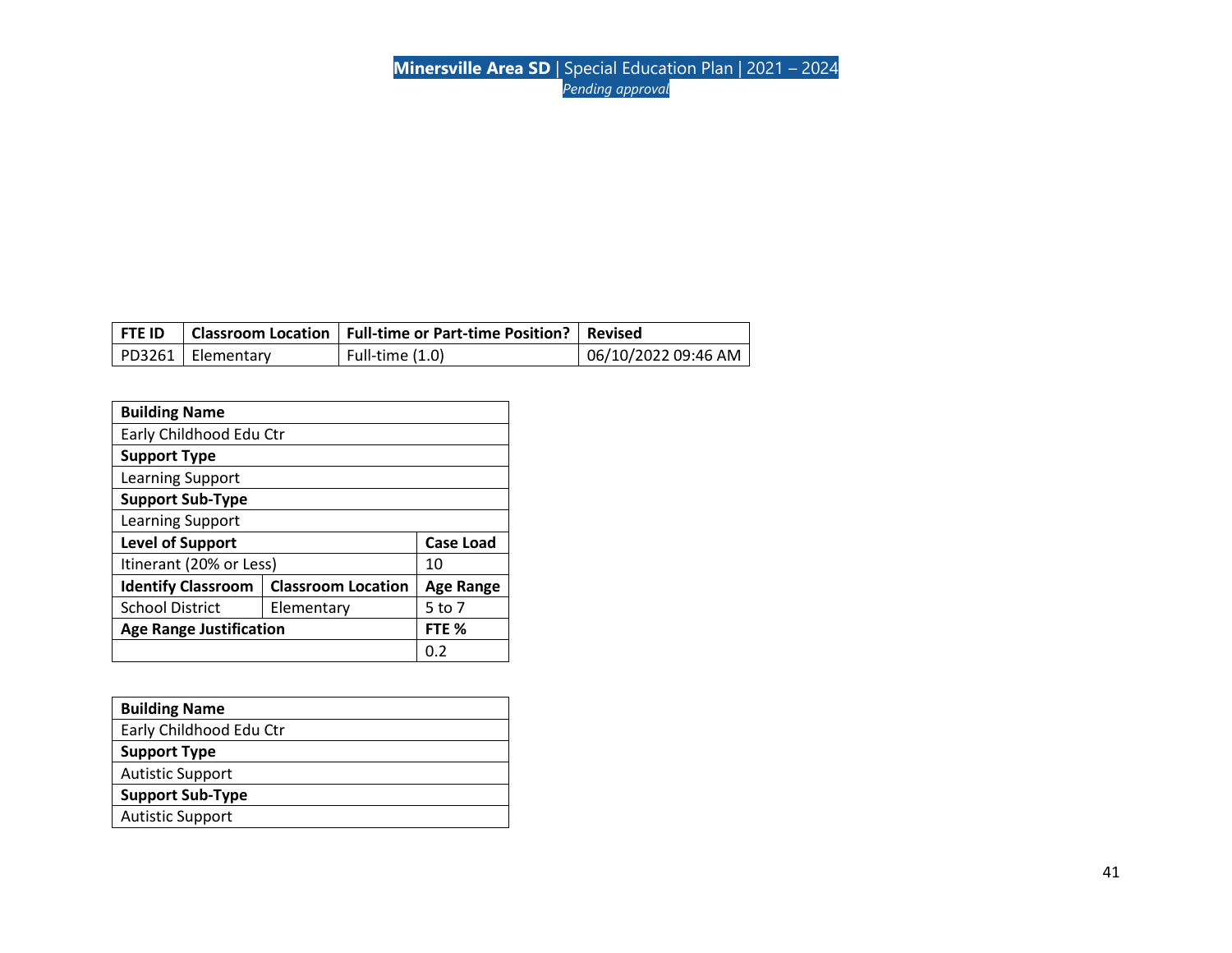| <b>Level of Support</b>                                |  | <b>Case Load</b> |
|--------------------------------------------------------|--|------------------|
| Itinerant (20% or Less)                                |  | 5                |
| <b>Identify Classroom</b><br><b>Classroom Location</b> |  | <b>Age Range</b> |
| <b>School District</b><br>Elementary                   |  | 5 to 7           |
| <b>Age Range Justification</b>                         |  | FTE %            |
|                                                        |  | 0.42             |

| <b>FTE ID</b> |                     | Classroom Location   Full-time or Part-time Position?   Revised |                     |
|---------------|---------------------|-----------------------------------------------------------------|---------------------|
|               | JH0154   Elementary | Full-time (1.0)                                                 | 06/10/2022 10:02 AM |

| <b>Building Name</b>                                                                                                                                                                                                                |            |                |
|-------------------------------------------------------------------------------------------------------------------------------------------------------------------------------------------------------------------------------------|------------|----------------|
| Minersville Area El Ctr                                                                                                                                                                                                             |            |                |
| <b>Support Type</b>                                                                                                                                                                                                                 |            |                |
| Life Skills Support                                                                                                                                                                                                                 |            |                |
| <b>Support Sub-Type</b>                                                                                                                                                                                                             |            |                |
| Life Skills Support (Grades K-6)                                                                                                                                                                                                    |            |                |
| <b>Level of Support</b>                                                                                                                                                                                                             |            | Case<br>Load   |
| Supplemental (Less Than 80% but More Than 20%)                                                                                                                                                                                      |            | $\overline{2}$ |
| <b>Identify Classroom</b><br><b>Classroom Location</b>                                                                                                                                                                              |            | Age<br>Range   |
| <b>School District</b>                                                                                                                                                                                                              | Elementary | 6 to 12        |
| <b>Age Range Justification</b>                                                                                                                                                                                                      |            | FTE %          |
| The age format in the Life Skills /Learning Support Classroom exceeds 3 years in elementary school (grades K-6), with the<br>understanding that the educational program/placement is appropriate to the individual student's needs. |            |                |

| <b>Building Name</b>    |  |
|-------------------------|--|
| Minersville Area El Ctr |  |
| <b>Support Type</b>     |  |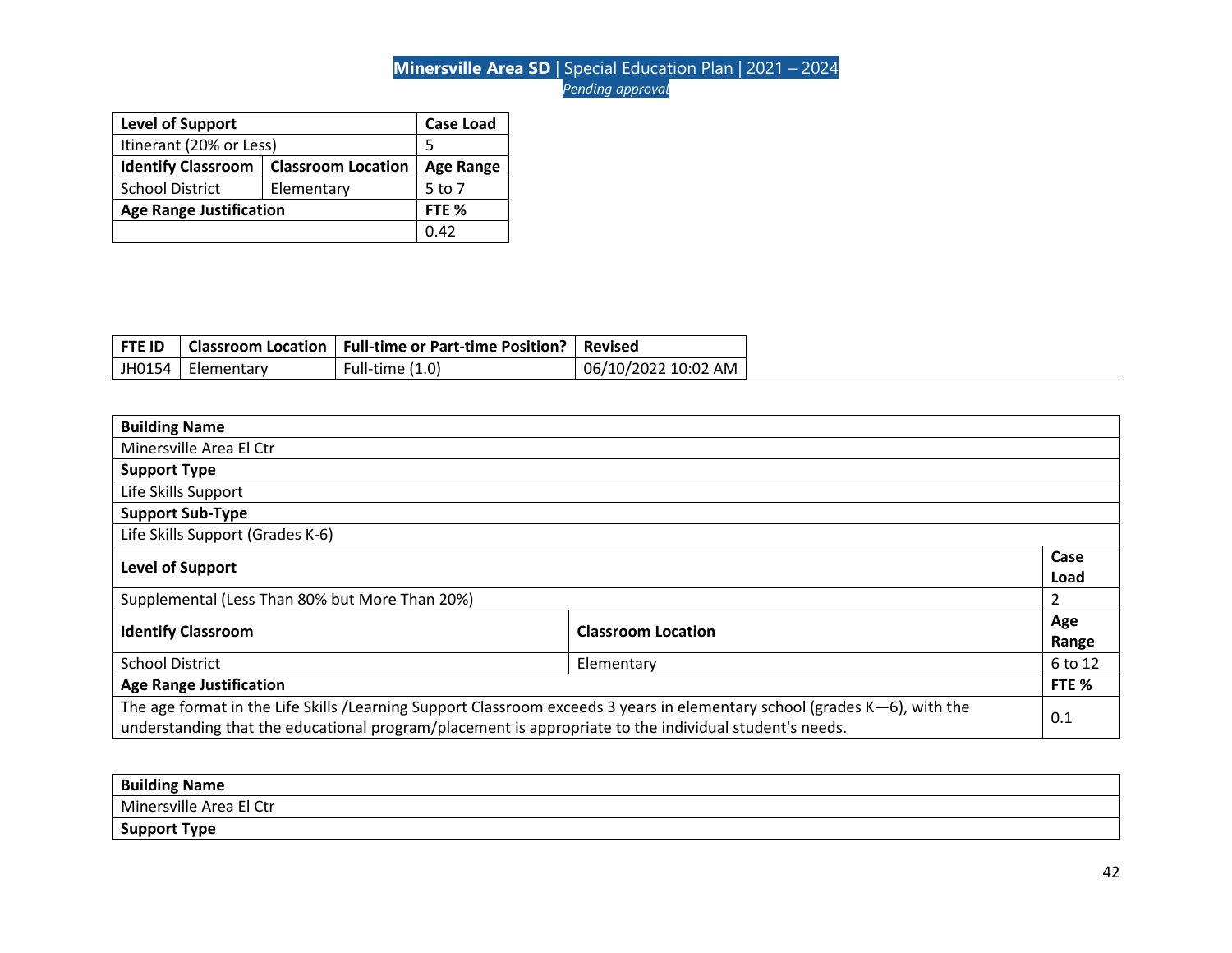| Level of Support                                                                                                          |                                                                                                                                     |
|---------------------------------------------------------------------------------------------------------------------------|-------------------------------------------------------------------------------------------------------------------------------------|
|                                                                                                                           |                                                                                                                                     |
|                                                                                                                           | Age                                                                                                                                 |
|                                                                                                                           | Range                                                                                                                               |
| Elementary                                                                                                                | 6 to 12                                                                                                                             |
|                                                                                                                           | FTE %                                                                                                                               |
| The age format in the Life Skills /Learning Support Classroom exceeds 3 years in elementary school (grades K-6), with the | 0.35                                                                                                                                |
|                                                                                                                           | <b>Classroom Location</b><br>understanding that the educational program/placement is appropriate to the individual student's needs. |

| <b>Building Name</b>                                                                                                                                                                                                                        |  |              |
|---------------------------------------------------------------------------------------------------------------------------------------------------------------------------------------------------------------------------------------------|--|--------------|
| Minersville Area El Ctr                                                                                                                                                                                                                     |  |              |
| <b>Support Type</b>                                                                                                                                                                                                                         |  |              |
| <b>Autistic Support</b>                                                                                                                                                                                                                     |  |              |
| <b>Support Sub-Type</b>                                                                                                                                                                                                                     |  |              |
| <b>Autistic Support</b>                                                                                                                                                                                                                     |  |              |
| Level of Support                                                                                                                                                                                                                            |  | Case<br>Load |
| Itinerant (20% or Less)                                                                                                                                                                                                                     |  | $\mathbf{1}$ |
| <b>Identify Classroom</b><br><b>Classroom Location</b>                                                                                                                                                                                      |  | Age<br>Range |
| <b>School District</b><br>Elementary                                                                                                                                                                                                        |  | 6 to 12      |
| <b>Age Range Justification</b>                                                                                                                                                                                                              |  | FTE %        |
| The age format in the Life Skills /Learning Support Classroom exceeds 3 years in elementary school (grades K-6), with the<br>0.08<br>understanding that the educational program/placement is appropriate to the individual student's needs. |  |              |

| <b>Building Name</b>    |  |
|-------------------------|--|
| Minersville Area El Ctr |  |
| <b>Support Type</b>     |  |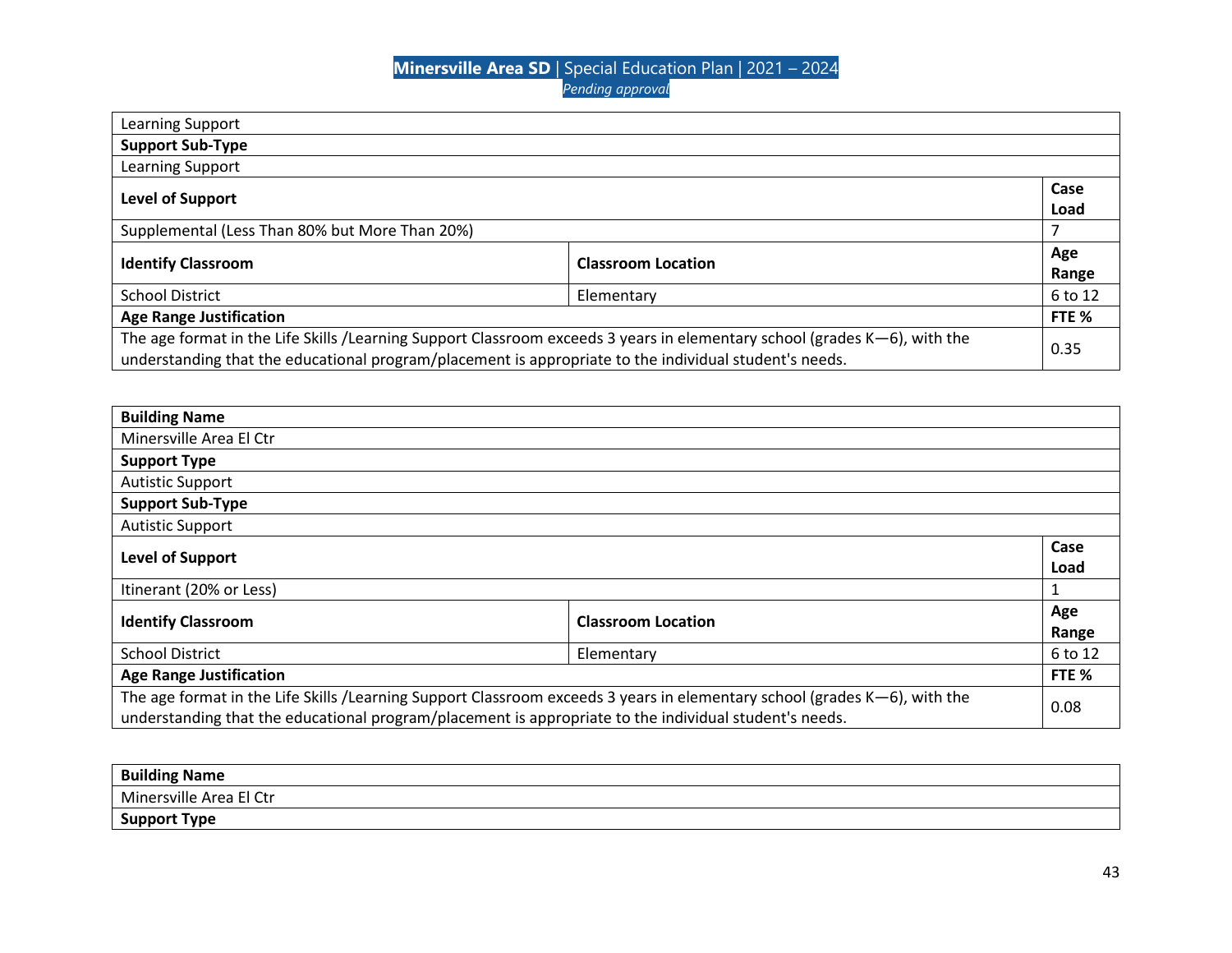| <b>Autistic Support</b>                                                                                                         |  |                  |
|---------------------------------------------------------------------------------------------------------------------------------|--|------------------|
| <b>Support Sub-Type</b>                                                                                                         |  |                  |
| <b>Autistic Support</b>                                                                                                         |  |                  |
|                                                                                                                                 |  | Case             |
| Level of Support                                                                                                                |  | Load             |
| Supplemental (Less Than 80% but More Than 20%)                                                                                  |  |                  |
| <b>Classroom Location</b>                                                                                                       |  | Age              |
| <b>Identify Classroom</b>                                                                                                       |  | Range            |
| <b>School District</b><br>Elementary                                                                                            |  | 6 to 12          |
| <b>Age Range Justification</b>                                                                                                  |  | FTE <sub>%</sub> |
| The age format in the Life Skills /Learning Support Classroom 3 years in elementary school (grades K-6), with the understanding |  | 0.25             |
| that the educational program/placement is appropriate to the individual student's needs.                                        |  |                  |

| <b>Building Name</b>                                                                                                                                                                                                           |  |              |
|--------------------------------------------------------------------------------------------------------------------------------------------------------------------------------------------------------------------------------|--|--------------|
| Minersville Area El Ctr                                                                                                                                                                                                        |  |              |
| <b>Support Type</b>                                                                                                                                                                                                            |  |              |
| Learning Support                                                                                                                                                                                                               |  |              |
| <b>Support Sub-Type</b>                                                                                                                                                                                                        |  |              |
| Learning Support                                                                                                                                                                                                               |  |              |
| Level of Support                                                                                                                                                                                                               |  | Case<br>Load |
| Itinerant (20% or Less)                                                                                                                                                                                                        |  | 2            |
| <b>Identify Classroom</b><br><b>Classroom Location</b>                                                                                                                                                                         |  | Age<br>Range |
| <b>School District</b><br>Elementary                                                                                                                                                                                           |  | 6 to 12      |
| <b>Age Range Justification</b>                                                                                                                                                                                                 |  | FTE %        |
| The age format in the Life Skills /Learning Support Classroom 3 years in elementary school (grades $K-6$ ), with the understanding<br>that the educational program/placement is appropriate to the individual student's needs. |  |              |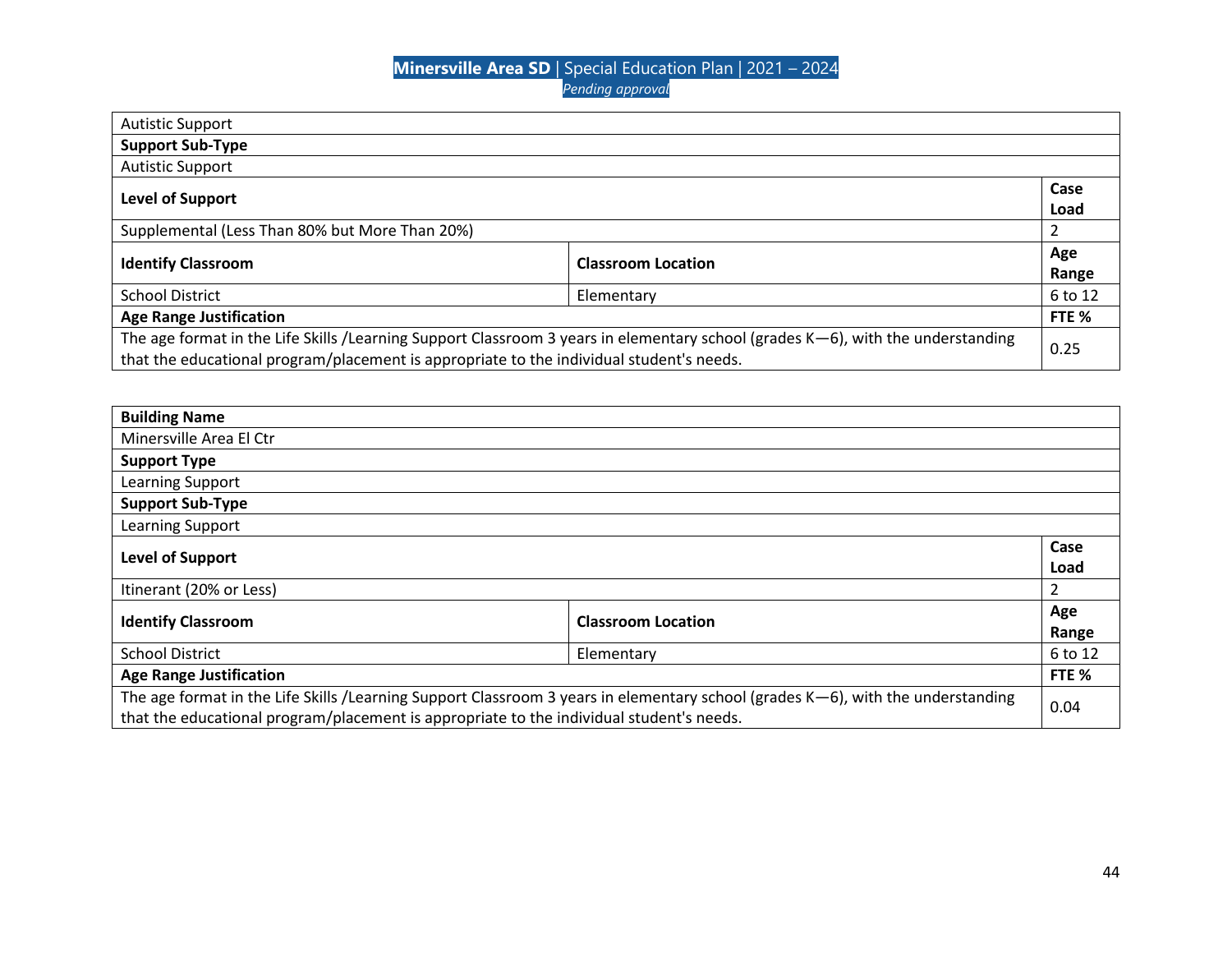| l FTE ID |                     | Classroom Location   Full-time or Part-time Position?   Revised |                     |
|----------|---------------------|-----------------------------------------------------------------|---------------------|
|          | MP3753   Elementary | Full-time $(1.0)$                                               | 06/09/2022 04:41 PM |

| <b>Building Name</b>                                   |      |                  |  |  |
|--------------------------------------------------------|------|------------------|--|--|
| Minersville Area El Ctr                                |      |                  |  |  |
| <b>Support Type</b>                                    |      |                  |  |  |
| Learning Support                                       |      |                  |  |  |
| <b>Support Sub-Type</b>                                |      |                  |  |  |
| Learning Support                                       |      |                  |  |  |
| <b>Level of Support</b><br><b>Case Load</b>            |      |                  |  |  |
| Itinerant (20% or Less)<br>8                           |      |                  |  |  |
| <b>Identify Classroom</b><br><b>Classroom Location</b> |      | <b>Age Range</b> |  |  |
| <b>School District</b><br>Elementary                   |      | 6 to 8           |  |  |
| <b>Age Range Justification</b><br>FTE %                |      |                  |  |  |
|                                                        | 0.16 |                  |  |  |

| <b>Building Name</b>    |
|-------------------------|
| Minersville Area El Ctr |
| <b>Support Type</b>     |
| <b>Autistic Support</b> |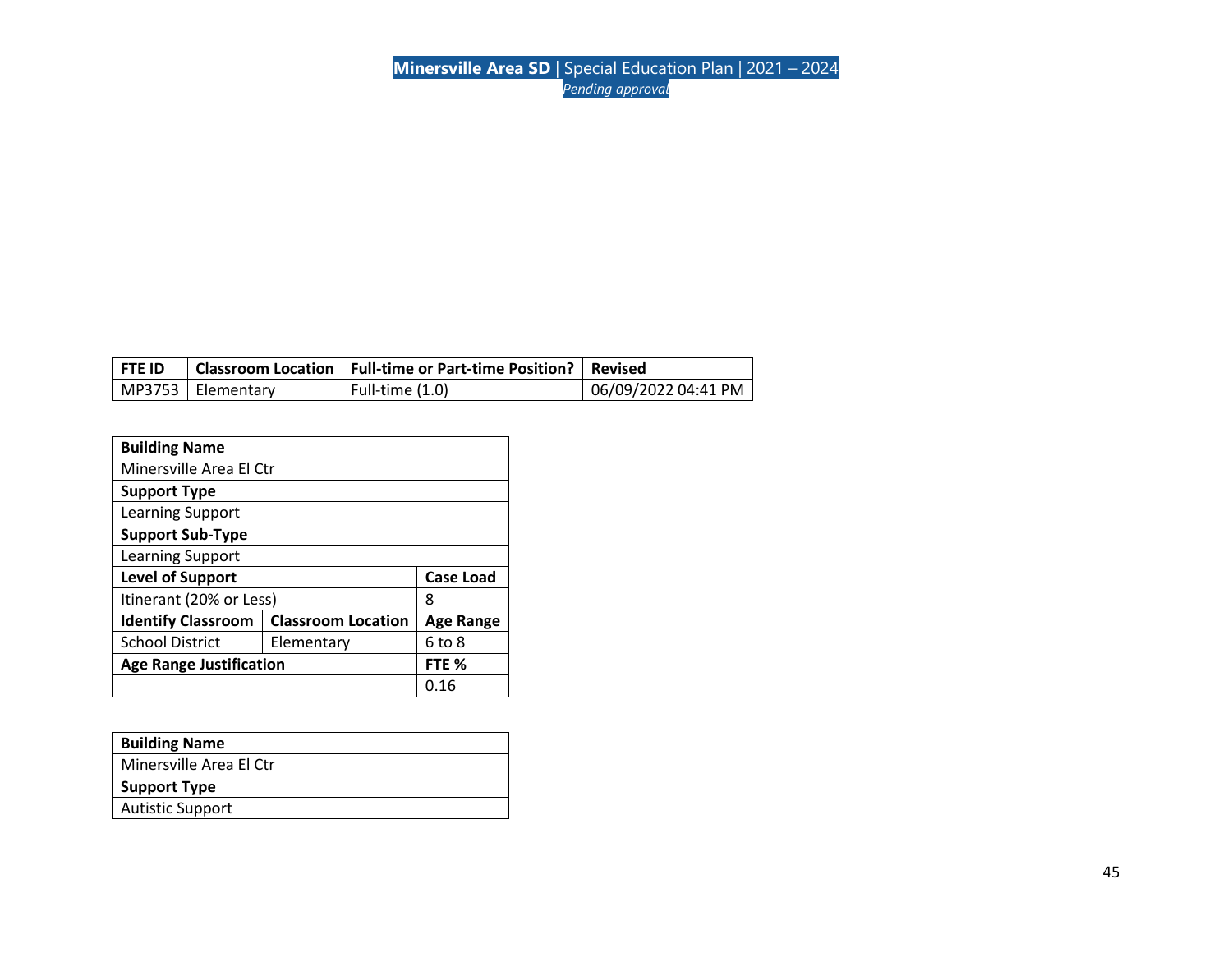| <b>Support Sub-Type</b>                                |                  |                  |  |
|--------------------------------------------------------|------------------|------------------|--|
| <b>Autistic Support</b>                                |                  |                  |  |
| <b>Level of Support</b>                                | <b>Case Load</b> |                  |  |
| Itinerant (20% or Less)                                |                  | 4                |  |
| <b>Identify Classroom</b><br><b>Classroom Location</b> |                  |                  |  |
|                                                        |                  | <b>Age Range</b> |  |
| <b>School District</b>                                 | Elementary       | 6 to 8           |  |
| <b>Age Range Justification</b>                         |                  | FTE <sub>%</sub> |  |

| <b>Building Name</b>                                   |                         |           |  |
|--------------------------------------------------------|-------------------------|-----------|--|
|                                                        | Minersville Area El Ctr |           |  |
| <b>Support Type</b>                                    |                         |           |  |
| Deaf And Hearing Impaired Support                      |                         |           |  |
| <b>Support Sub-Type</b>                                |                         |           |  |
| Deaf And Hearing Impaired Support                      |                         |           |  |
| <b>Case Load</b><br><b>Level of Support</b>            |                         |           |  |
| Itinerant (20% or Less)                                |                         | 1         |  |
| <b>Identify Classroom</b><br><b>Classroom Location</b> |                         | Age Range |  |
| <b>School District</b><br>Elementary                   |                         | 6 to 8    |  |
| <b>Age Range Justification</b><br>FTE %                |                         |           |  |
|                                                        |                         | 0.02      |  |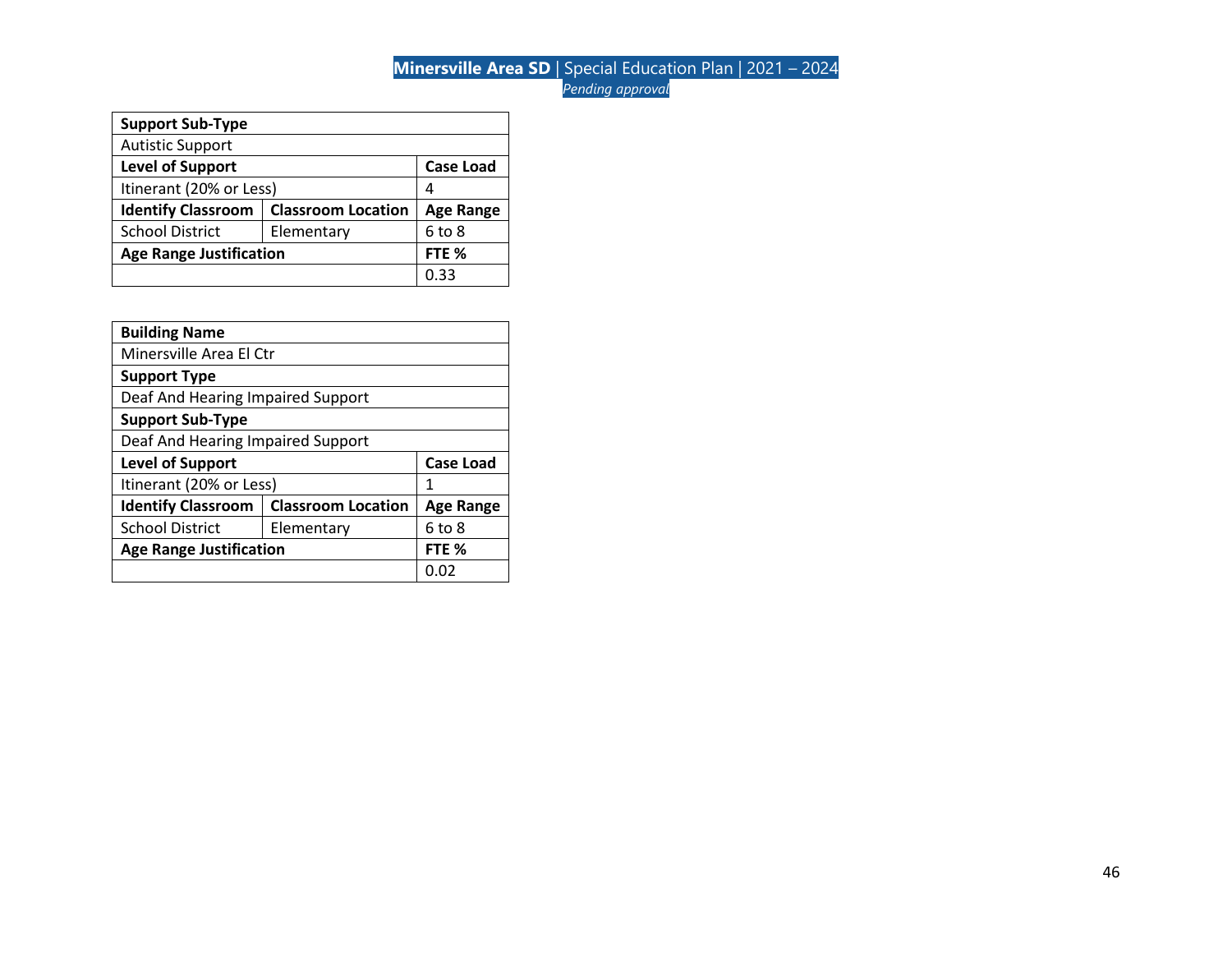# Special Education Facilities

| <b>Building Name</b>                  |                                   | Room #                                                      |
|---------------------------------------|-----------------------------------|-------------------------------------------------------------|
| Minersville Area El Ctr               |                                   | 205                                                         |
| <b>School Building</b>                |                                   | <b>Building Description</b>                                 |
| Elementary                            |                                   | A building in which general education programs are operated |
| <b>Classroom Measurements</b>         | <b>Classroom Area Measurement</b> | Max # of students in classroom                              |
| 22 feet, 0 inches x 32 feet, 0 inches | 704sqft                           | 25                                                          |
| <b>Implementation Date</b>            |                                   |                                                             |
| 2022-06-08                            |                                   |                                                             |
| <b>Uploaded Files</b>                 |                                   |                                                             |
| EC Rm 205 Upload_c6502d08.pdf         |                                   |                                                             |

| <b>Assurance Check</b>                                                                         | Yes | No |
|------------------------------------------------------------------------------------------------|-----|----|
| The class is maintained as close as appropriate to the ebb and flow of usual school activities | Yes |    |
| The class is located where noise will not interfere with instruction                           | Yes |    |
| The class is located only in space that is designed for purposes of instruction                | Yes |    |
| The class is readily accessible                                                                | Yes |    |
| The class is composed of at least 28 square feet per student                                   | Yes |    |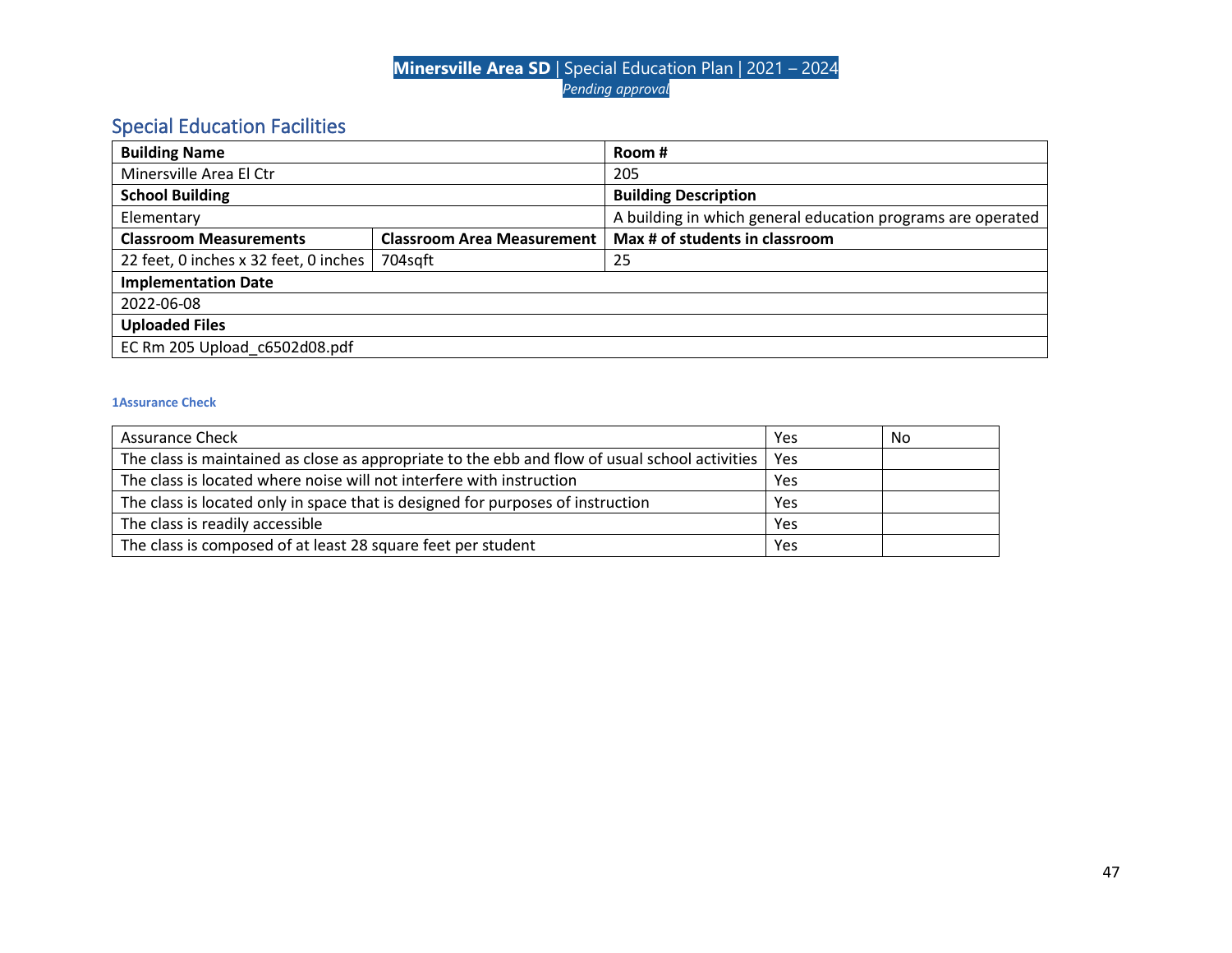| <b>Building Name</b>                  |                                   | Room #                                                      |
|---------------------------------------|-----------------------------------|-------------------------------------------------------------|
| Minersville Area El Ctr               |                                   | 104                                                         |
| <b>School Building</b>                |                                   | <b>Building Description</b>                                 |
| Elementary                            |                                   | A building in which general education programs are operated |
| <b>Classroom Measurements</b>         | <b>Classroom Area Measurement</b> | Max # of students in classroom                              |
| 48 feet, 0 inches x 16 feet, 0 inches | 768sqft                           | 27                                                          |
| <b>Implementation Date</b>            |                                   |                                                             |
| 2022-06-08                            |                                   |                                                             |
| <b>Uploaded Files</b>                 |                                   |                                                             |
| EC Rm 104 Upload 6edca831.pdf         |                                   |                                                             |

| <b>Assurance Check</b>                                                                                | Yes | No |
|-------------------------------------------------------------------------------------------------------|-----|----|
| The class is maintained as close as appropriate to the ebb and flow of usual school activities<br>Yes |     |    |
| The class is located where noise will not interfere with instruction                                  | Yes |    |
| The class is located only in space that is designed for purposes of instruction                       |     |    |
| The class is readily accessible                                                                       | Yes |    |
| The class is composed of at least 28 square feet per student                                          | Yes |    |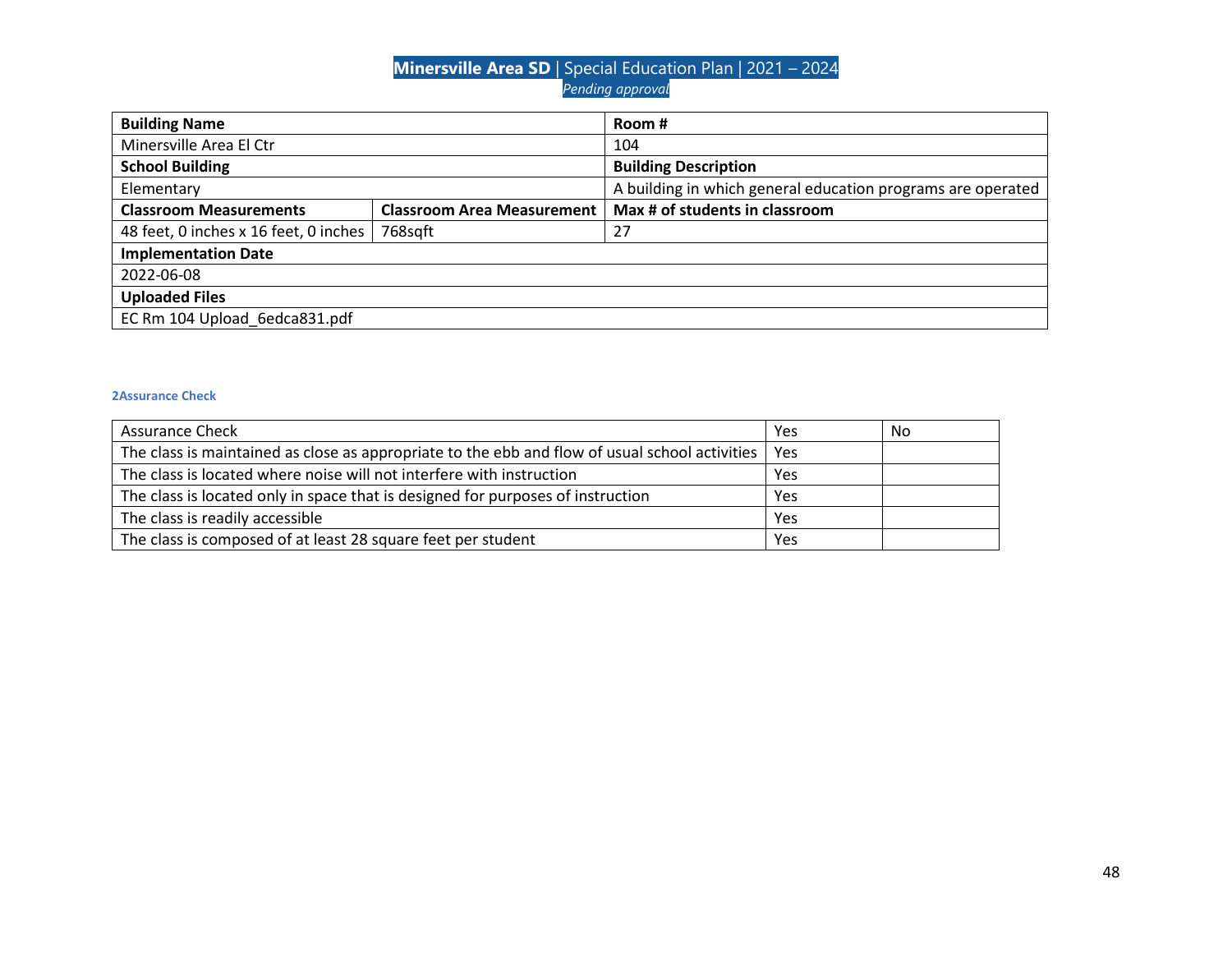| <b>Building Name</b>                  |                                   | Room #                                                      |  |
|---------------------------------------|-----------------------------------|-------------------------------------------------------------|--|
| Early Childhood Edu Ctr               |                                   |                                                             |  |
| <b>School Building</b>                |                                   | <b>Building Description</b>                                 |  |
| Elementary                            |                                   | A building in which general education programs are operated |  |
| <b>Classroom Measurements</b>         | <b>Classroom Area Measurement</b> | Max # of students in classroom                              |  |
| 28 feet, 0 inches x 32 feet, 0 inches | 896sqft                           | 32                                                          |  |
| <b>Implementation Date</b>            |                                   |                                                             |  |
| 2022-06-08                            |                                   |                                                             |  |
| <b>Uploaded Files</b>                 |                                   |                                                             |  |
| LL K Rm 1 Upload 449b72c7.pdf         |                                   |                                                             |  |

| <b>Assurance Check</b>                                                                               | Yes | No |
|------------------------------------------------------------------------------------------------------|-----|----|
| The class is maintained as close as appropriate to the ebb and flow of usual school activities   Yes |     |    |
| The class is located where noise will not interfere with instruction                                 | Yes |    |
| The class is located only in space that is designed for purposes of instruction                      |     |    |
| The class is readily accessible                                                                      | Yes |    |
| The class is composed of at least 28 square feet per student                                         | Yes |    |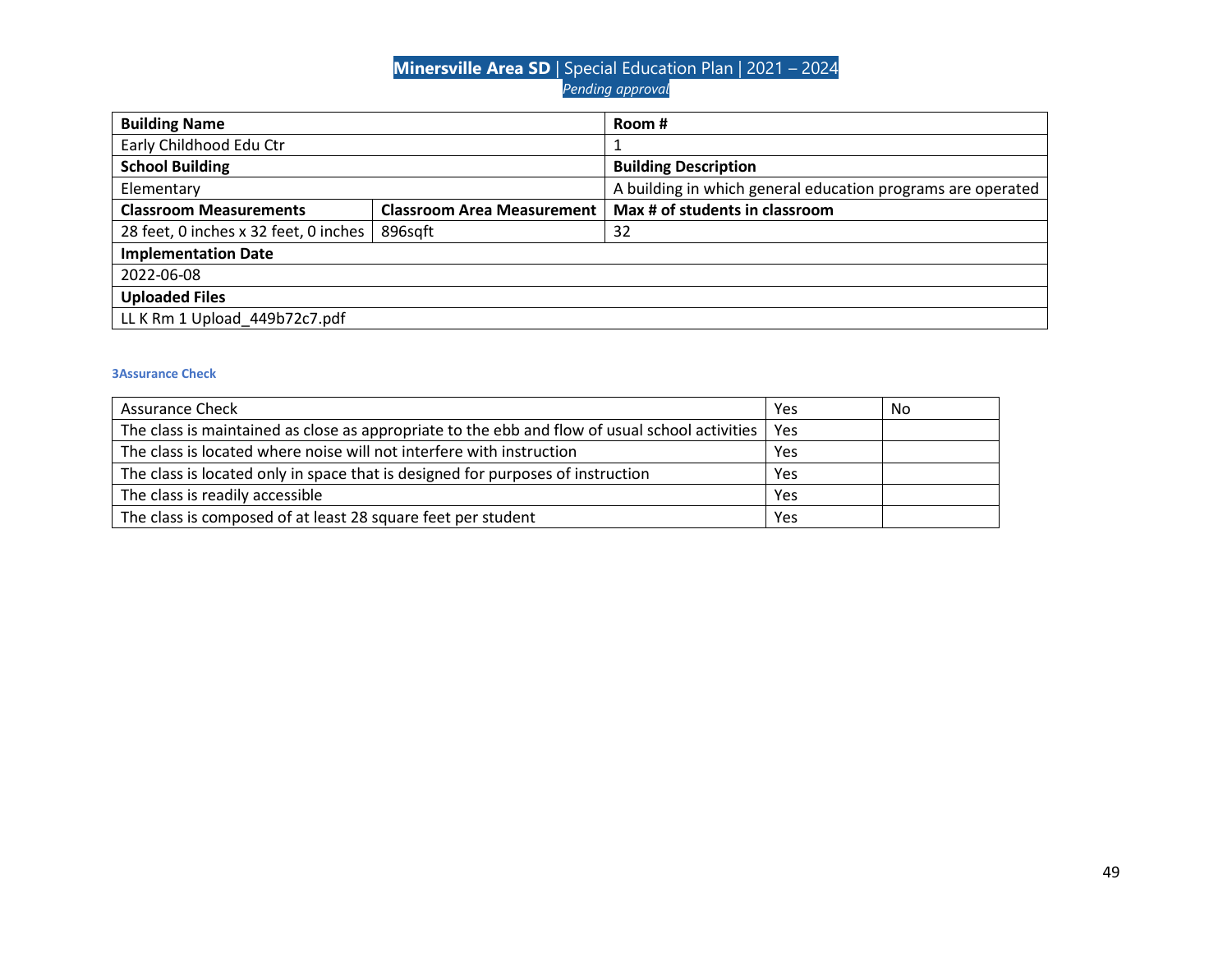| <b>Building Name</b>                  |                                   | Room #                                                      |
|---------------------------------------|-----------------------------------|-------------------------------------------------------------|
| Early Childhood Edu Ctr               |                                   | E <sub>2</sub>                                              |
| <b>School Building</b>                |                                   | <b>Building Description</b>                                 |
| Elementary                            |                                   | A building in which general education programs are operated |
| <b>Classroom Measurements</b>         | <b>Classroom Area Measurement</b> | Max # of students in classroom                              |
| 14 feet, 0 inches x 10 feet, 0 inches | 140sqft                           | 5                                                           |
| <b>Implementation Date</b>            |                                   |                                                             |
| 2022-06-08                            |                                   |                                                             |
| <b>Uploaded Files</b>                 |                                   |                                                             |
| Sp LL Upload 85878fef.pdf             |                                   |                                                             |

| <b>Assurance Check</b>                                                                         | Yes | No |
|------------------------------------------------------------------------------------------------|-----|----|
| The class is maintained as close as appropriate to the ebb and flow of usual school activities | Yes |    |
| The class is located where noise will not interfere with instruction                           | Yes |    |
| The class is located only in space that is designed for purposes of instruction                | Yes |    |
| The class is readily accessible                                                                | Yes |    |
| The class is composed of at least 28 square feet per student                                   | Yes |    |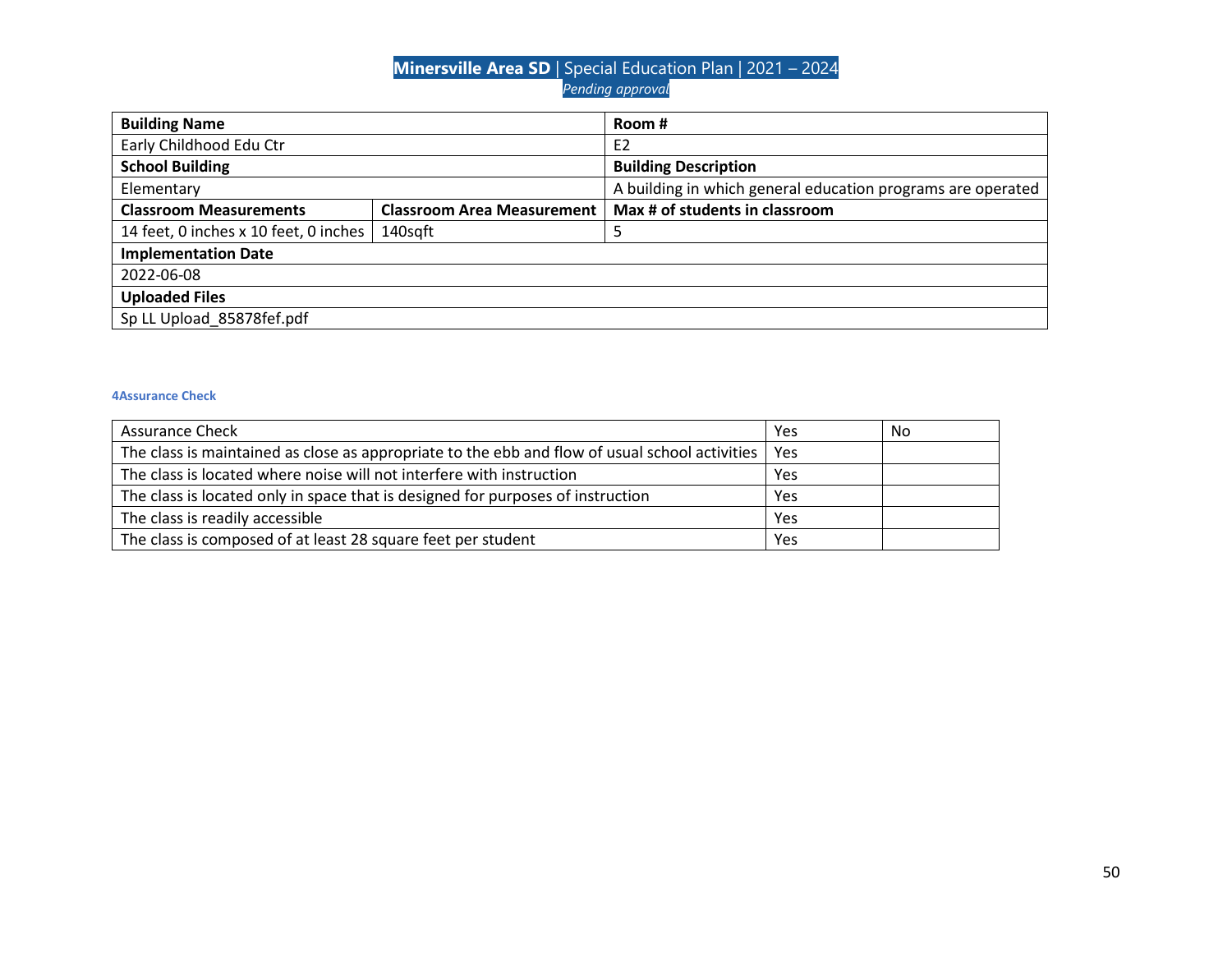| <b>Building Name</b>                  |                                   | Room #                                                      |
|---------------------------------------|-----------------------------------|-------------------------------------------------------------|
| Minersville Area El Ctr               |                                   | 210                                                         |
| <b>School Building</b>                |                                   | <b>Building Description</b>                                 |
| Elementary                            |                                   | A building in which general education programs are operated |
| <b>Classroom Measurements</b>         | <b>Classroom Area Measurement</b> | Max # of students in classroom                              |
| 20 feet, 0 inches x 17 feet, 0 inches | 340sqft                           | -12                                                         |
| <b>Implementation Date</b>            |                                   |                                                             |
| 2022-06-08                            |                                   |                                                             |
| <b>Uploaded Files</b>                 |                                   |                                                             |
| EC Rm 210 Upload 03ae7b07.pdf         |                                   |                                                             |

| <b>Assurance Check</b>                                                                                | Yes | No |
|-------------------------------------------------------------------------------------------------------|-----|----|
| The class is maintained as close as appropriate to the ebb and flow of usual school activities<br>Yes |     |    |
| The class is located where noise will not interfere with instruction                                  | Yes |    |
| The class is located only in space that is designed for purposes of instruction                       |     |    |
| The class is readily accessible                                                                       | Yes |    |
| The class is composed of at least 28 square feet per student                                          | Yes |    |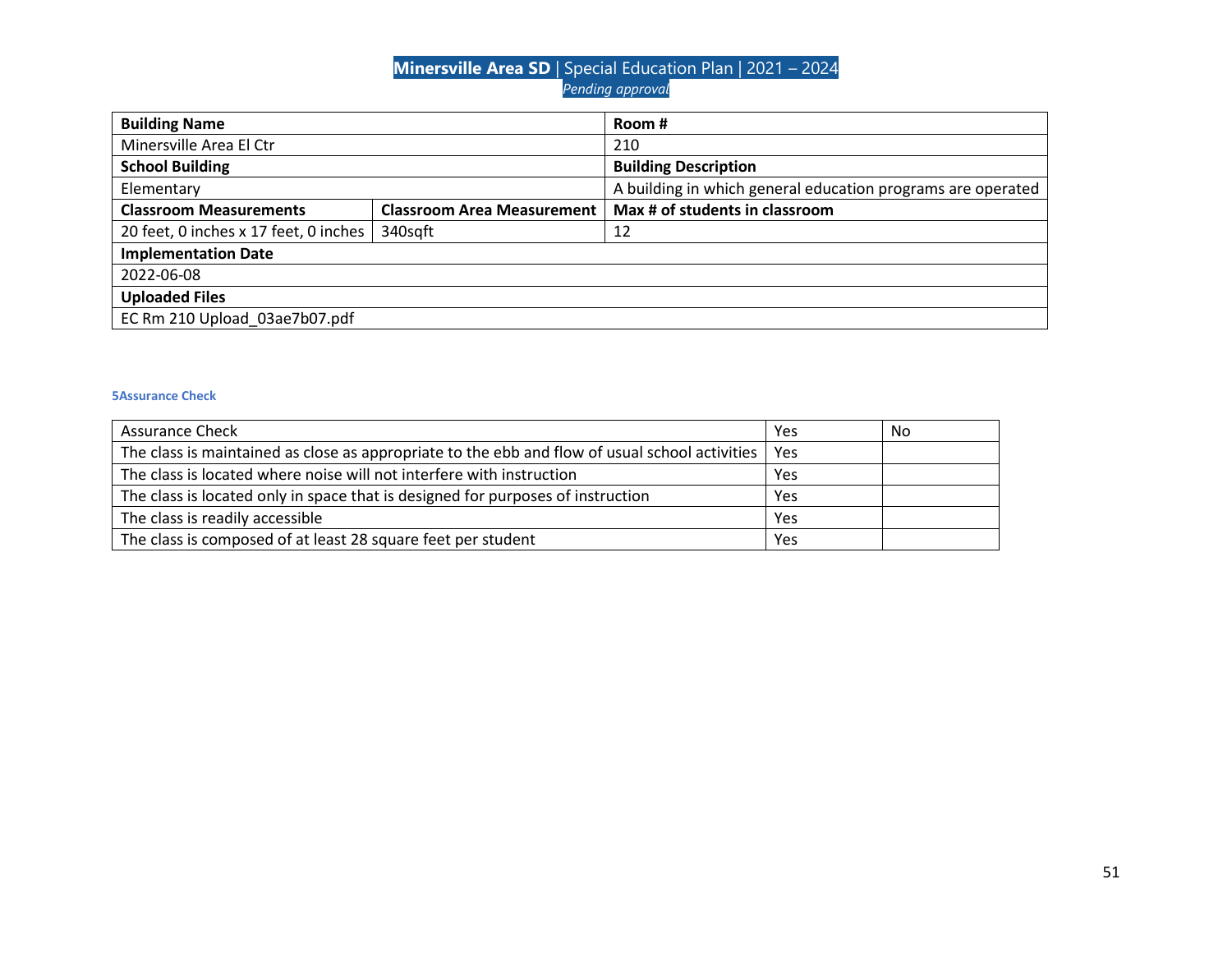| <b>Building Name</b>                  |                                   | Room #                                                      |
|---------------------------------------|-----------------------------------|-------------------------------------------------------------|
| Minersville Area El Ctr               |                                   | 109 B                                                       |
| <b>School Building</b>                |                                   | <b>Building Description</b>                                 |
| Elementary                            |                                   | A building in which general education programs are operated |
| <b>Classroom Measurements</b>         | <b>Classroom Area Measurement</b> | Max # of students in classroom                              |
| 30 feet, 0 inches x 10 feet, 0 inches | 300sqft                           | 10                                                          |
| <b>Implementation Date</b>            |                                   |                                                             |
| 2022-06-08                            |                                   |                                                             |
| <b>Uploaded Files</b>                 |                                   |                                                             |
| EC 109B Upload 44d52e95.pdf           |                                   |                                                             |

| <b>Assurance Check</b>                                                                                | Yes | No |
|-------------------------------------------------------------------------------------------------------|-----|----|
| The class is maintained as close as appropriate to the ebb and flow of usual school activities<br>Yes |     |    |
| The class is located where noise will not interfere with instruction                                  | Yes |    |
| The class is located only in space that is designed for purposes of instruction                       | Yes |    |
| The class is readily accessible                                                                       | Yes |    |
| The class is composed of at least 28 square feet per student                                          | Yes |    |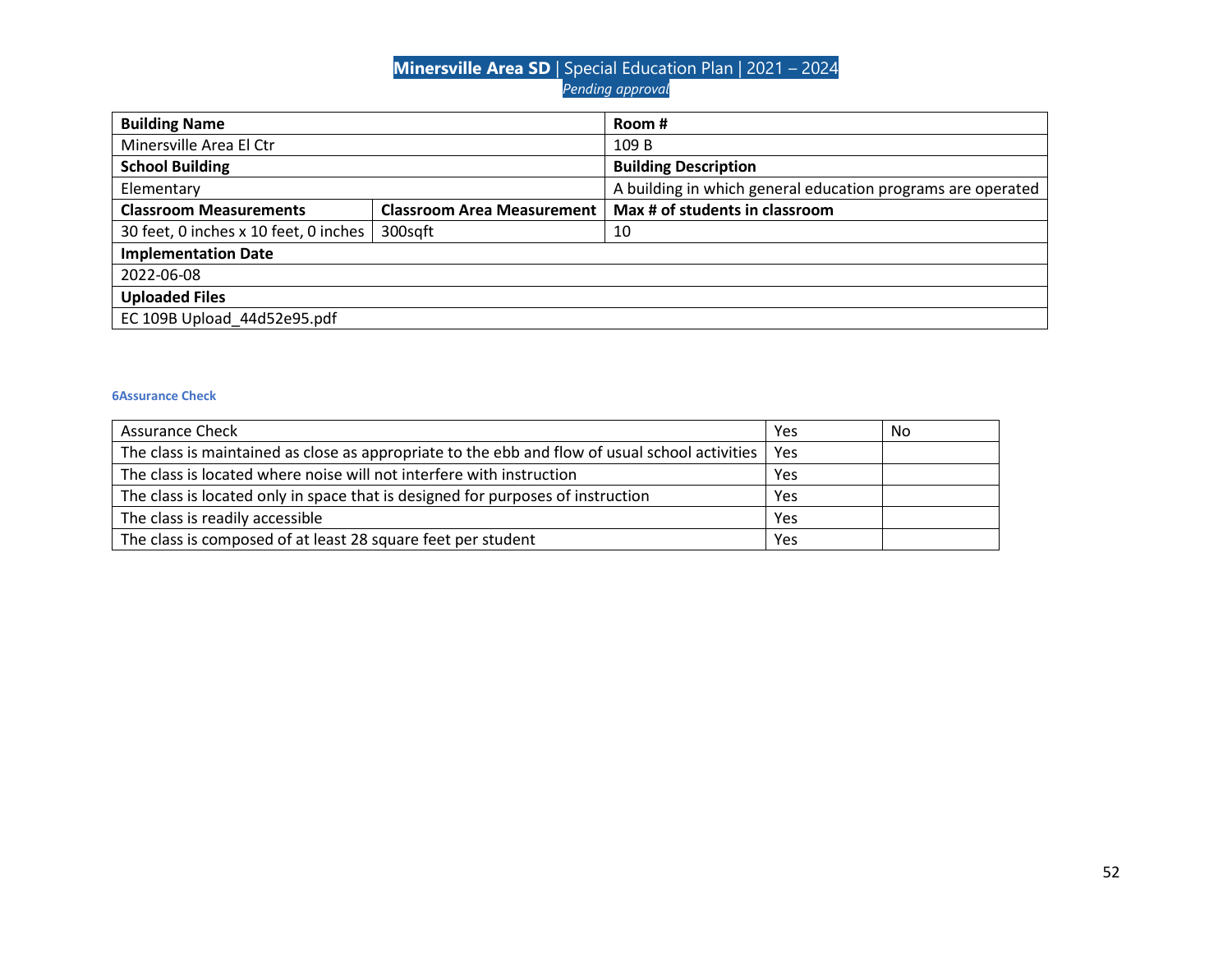| <b>Building Name</b>                  |                                   | Room #                                                      |
|---------------------------------------|-----------------------------------|-------------------------------------------------------------|
| Minersville Area El Ctr               |                                   | 109 A                                                       |
| <b>School Building</b>                |                                   | <b>Building Description</b>                                 |
| Elementary                            |                                   | A building in which general education programs are operated |
| <b>Classroom Measurements</b>         | <b>Classroom Area Measurement</b> | Max # of students in classroom                              |
| 31 feet, 0 inches x 11 feet, 0 inches | 341sqft                           | 12                                                          |
| <b>Implementation Date</b>            |                                   |                                                             |
| 2022-06-08                            |                                   |                                                             |
| <b>Uploaded Files</b>                 |                                   |                                                             |
| EC 109B Upload.pdf                    |                                   |                                                             |

| <b>Assurance Check</b>                                                                                | Yes | No |
|-------------------------------------------------------------------------------------------------------|-----|----|
| The class is maintained as close as appropriate to the ebb and flow of usual school activities<br>Yes |     |    |
| The class is located where noise will not interfere with instruction                                  | Yes |    |
| The class is located only in space that is designed for purposes of instruction                       |     |    |
| The class is readily accessible                                                                       | Yes |    |
| The class is composed of at least 28 square feet per student                                          | Yes |    |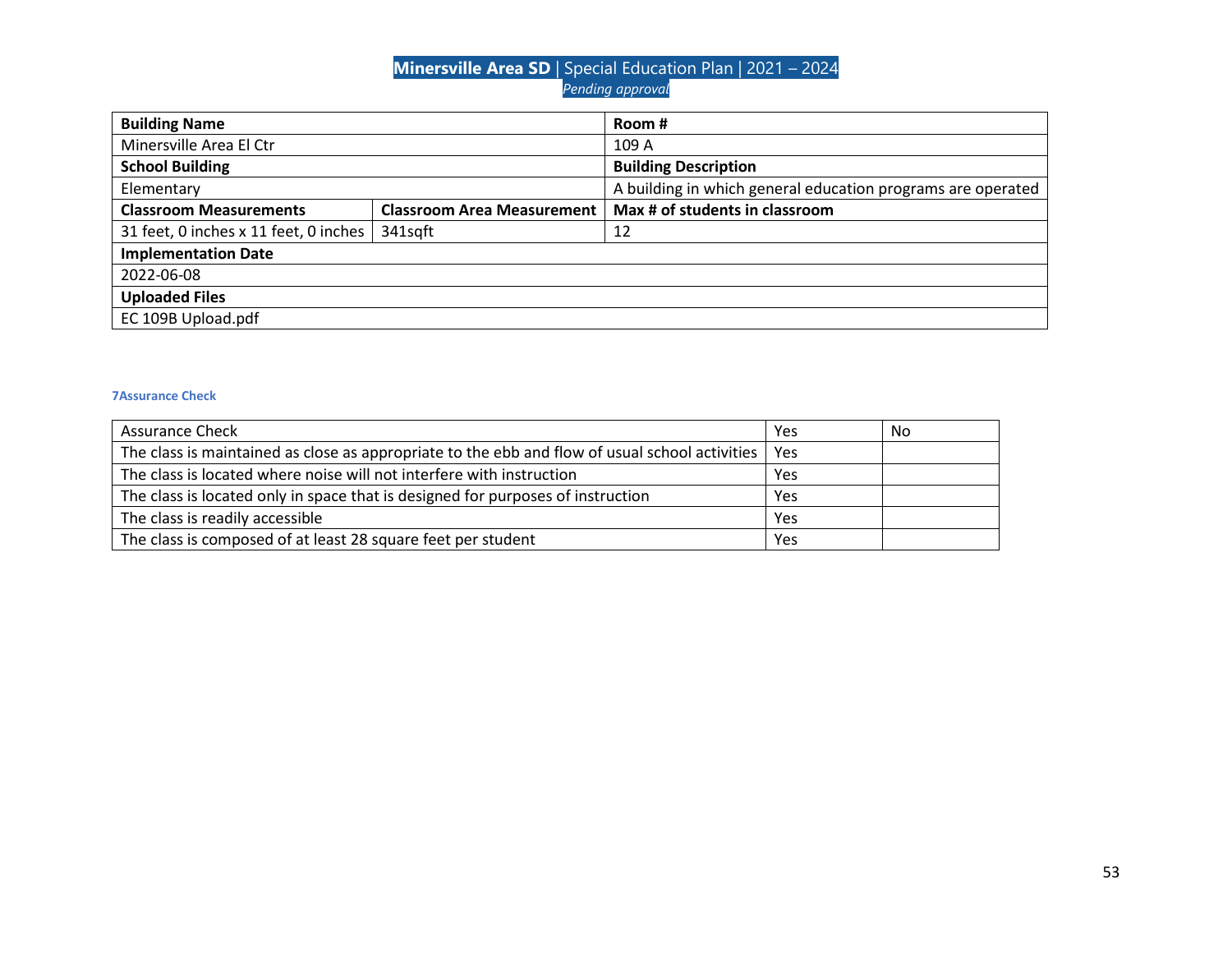| <b>Building Name</b>                  |                                   | Room #                                                      |
|---------------------------------------|-----------------------------------|-------------------------------------------------------------|
| Minersville Area El Ctr               |                                   | 112                                                         |
| <b>School Building</b>                |                                   | <b>Building Description</b>                                 |
| Elementary                            |                                   | A building in which general education programs are operated |
| <b>Classroom Measurements</b>         | <b>Classroom Area Measurement</b> | Max # of students in classroom                              |
| 30 feet, 0 inches x 18 feet, 0 inches | 540sqft                           | 19                                                          |
| <b>Implementation Date</b>            |                                   |                                                             |
| 2022-06-08                            |                                   |                                                             |
| <b>Uploaded Files</b>                 |                                   |                                                             |
| EC Rm 112 Upload b08216e9.pdf         |                                   |                                                             |

| <b>Assurance Check</b>                                                                                | Yes | No |
|-------------------------------------------------------------------------------------------------------|-----|----|
| The class is maintained as close as appropriate to the ebb and flow of usual school activities<br>Yes |     |    |
| The class is located where noise will not interfere with instruction                                  | Yes |    |
| The class is located only in space that is designed for purposes of instruction                       |     |    |
| The class is readily accessible                                                                       | Yes |    |
| The class is composed of at least 28 square feet per student                                          | Yes |    |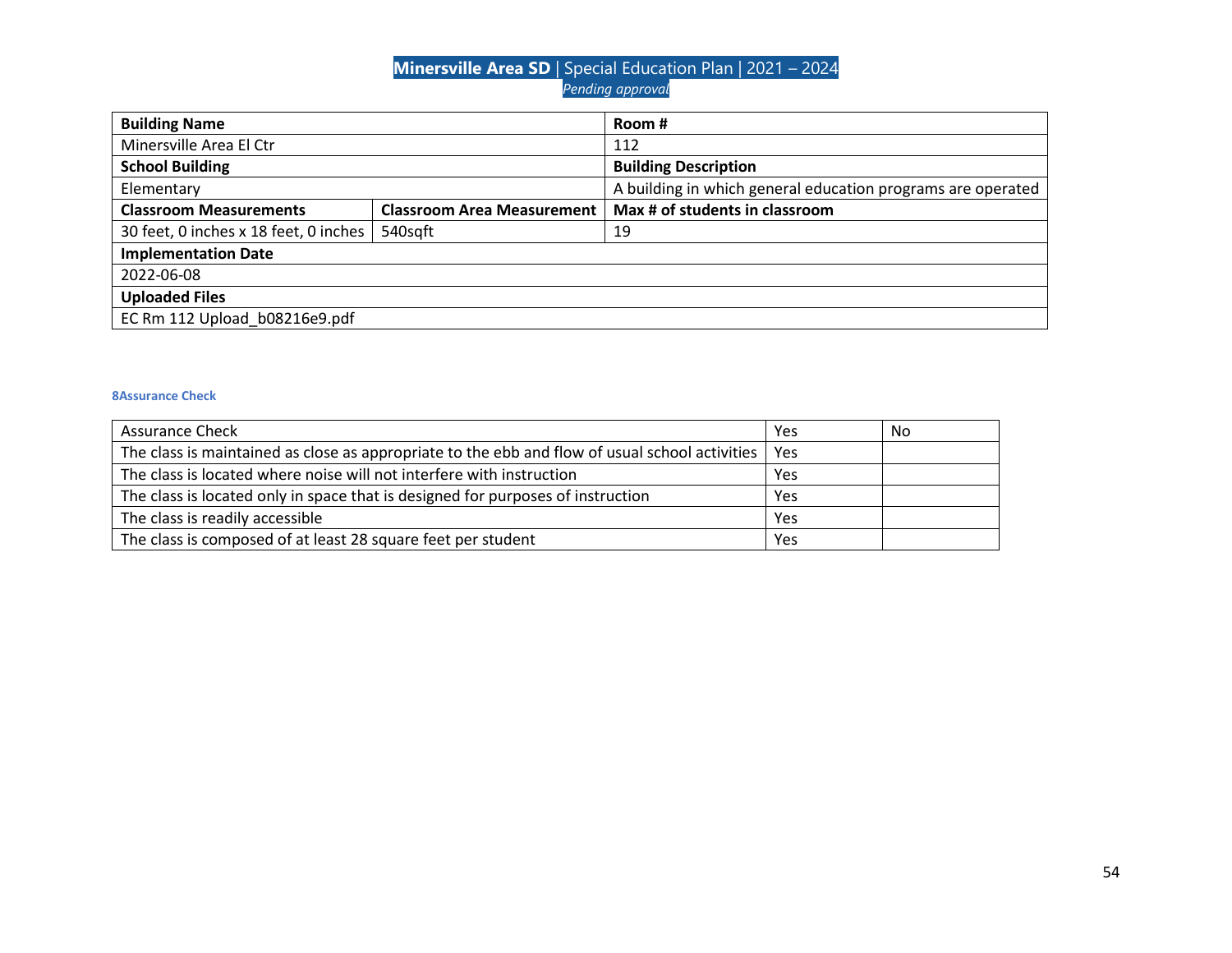| <b>Building Name</b>                  |                                   | Room #                                                      |
|---------------------------------------|-----------------------------------|-------------------------------------------------------------|
| Minersville Area El Ctr               |                                   | 213                                                         |
| <b>School Building</b>                |                                   | <b>Building Description</b>                                 |
| Elementary                            |                                   | A building in which general education programs are operated |
| <b>Classroom Measurements</b>         | <b>Classroom Area Measurement</b> | Max # of students in classroom                              |
| 29 feet, 0 inches x 20 feet, 0 inches | 580sgft                           | 20                                                          |
| <b>Implementation Date</b>            |                                   |                                                             |
| 2022-06-08                            |                                   |                                                             |
| <b>Uploaded Files</b>                 |                                   |                                                             |
| EC Rm 213 Upload 42a5da0c.pdf         |                                   |                                                             |

| <b>Assurance Check</b>                                                                                | Yes | No |
|-------------------------------------------------------------------------------------------------------|-----|----|
| The class is maintained as close as appropriate to the ebb and flow of usual school activities<br>Yes |     |    |
| The class is located where noise will not interfere with instruction                                  | Yes |    |
| The class is located only in space that is designed for purposes of instruction                       | Yes |    |
| The class is readily accessible                                                                       | Yes |    |
| The class is composed of at least 28 square feet per student                                          | Yes |    |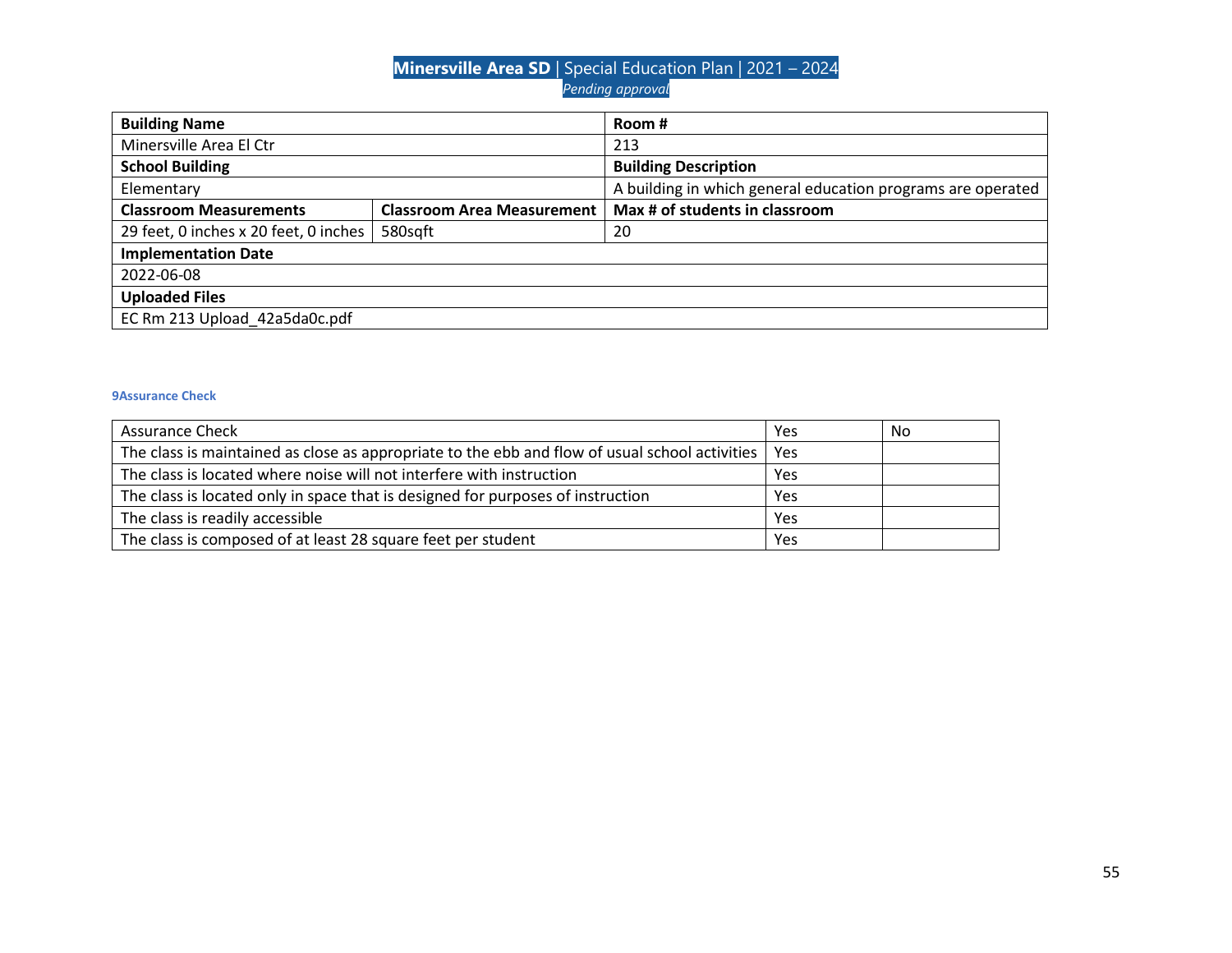| <b>Building Name</b>                  |                                   | Room #                                                      |
|---------------------------------------|-----------------------------------|-------------------------------------------------------------|
| Minersville Area El Ctr               |                                   | 322                                                         |
| <b>School Building</b>                |                                   | <b>Building Description</b>                                 |
| Elementary                            |                                   | A building in which general education programs are operated |
| <b>Classroom Measurements</b>         | <b>Classroom Area Measurement</b> | Max # of students in classroom                              |
| 35 feet, 6 inches x 36 feet, 0 inches | 1278sqft                          | 45                                                          |
| <b>Implementation Date</b>            |                                   |                                                             |
| 2022-06-08                            |                                   |                                                             |
| <b>Uploaded Files</b>                 |                                   |                                                             |
| EC Rm 322 Upload.pdf                  |                                   |                                                             |

| <b>Assurance Check</b>                                                                         | Yes | No |
|------------------------------------------------------------------------------------------------|-----|----|
| The class is maintained as close as appropriate to the ebb and flow of usual school activities | Yes |    |
| The class is located where noise will not interfere with instruction                           | Yes |    |
| The class is located only in space that is designed for purposes of instruction                | Yes |    |
| The class is readily accessible                                                                | Yes |    |
| The class is composed of at least 28 square feet per student                                   | Yes |    |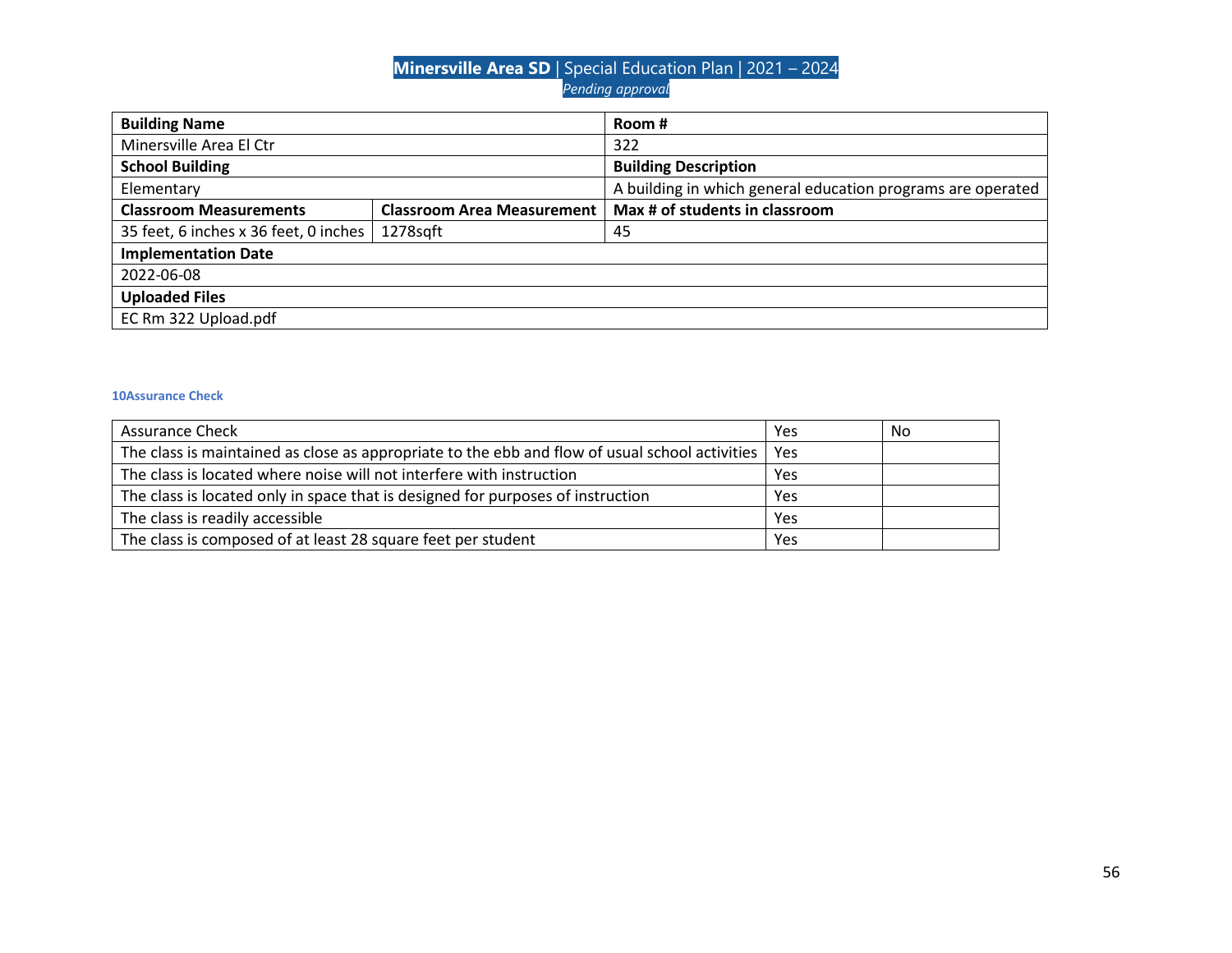| <b>Building Name</b>                  |                                   | Room #                                                      |  |
|---------------------------------------|-----------------------------------|-------------------------------------------------------------|--|
| Minersville Area El Ctr               |                                   | 321                                                         |  |
| <b>School Building</b>                |                                   | <b>Building Description</b>                                 |  |
| Elementary                            |                                   | A building in which general education programs are operated |  |
| <b>Classroom Measurements</b>         | <b>Classroom Area Measurement</b> | Max # of students in classroom                              |  |
| 22 feet, 0 inches x 15 feet, 6 inches | 341sqft                           | 12                                                          |  |
| <b>Implementation Date</b>            |                                   |                                                             |  |
| 2022-06-08                            |                                   |                                                             |  |
| <b>Uploaded Files</b>                 |                                   |                                                             |  |
| EC Rm 321 Upload.pdf                  |                                   |                                                             |  |

| <b>Assurance Check</b>                                                                               | Yes | No |
|------------------------------------------------------------------------------------------------------|-----|----|
| The class is maintained as close as appropriate to the ebb and flow of usual school activities   Yes |     |    |
| The class is located where noise will not interfere with instruction                                 | Yes |    |
| The class is located only in space that is designed for purposes of instruction                      | Yes |    |
| The class is readily accessible                                                                      | Yes |    |
| The class is composed of at least 28 square feet per student                                         | Yes |    |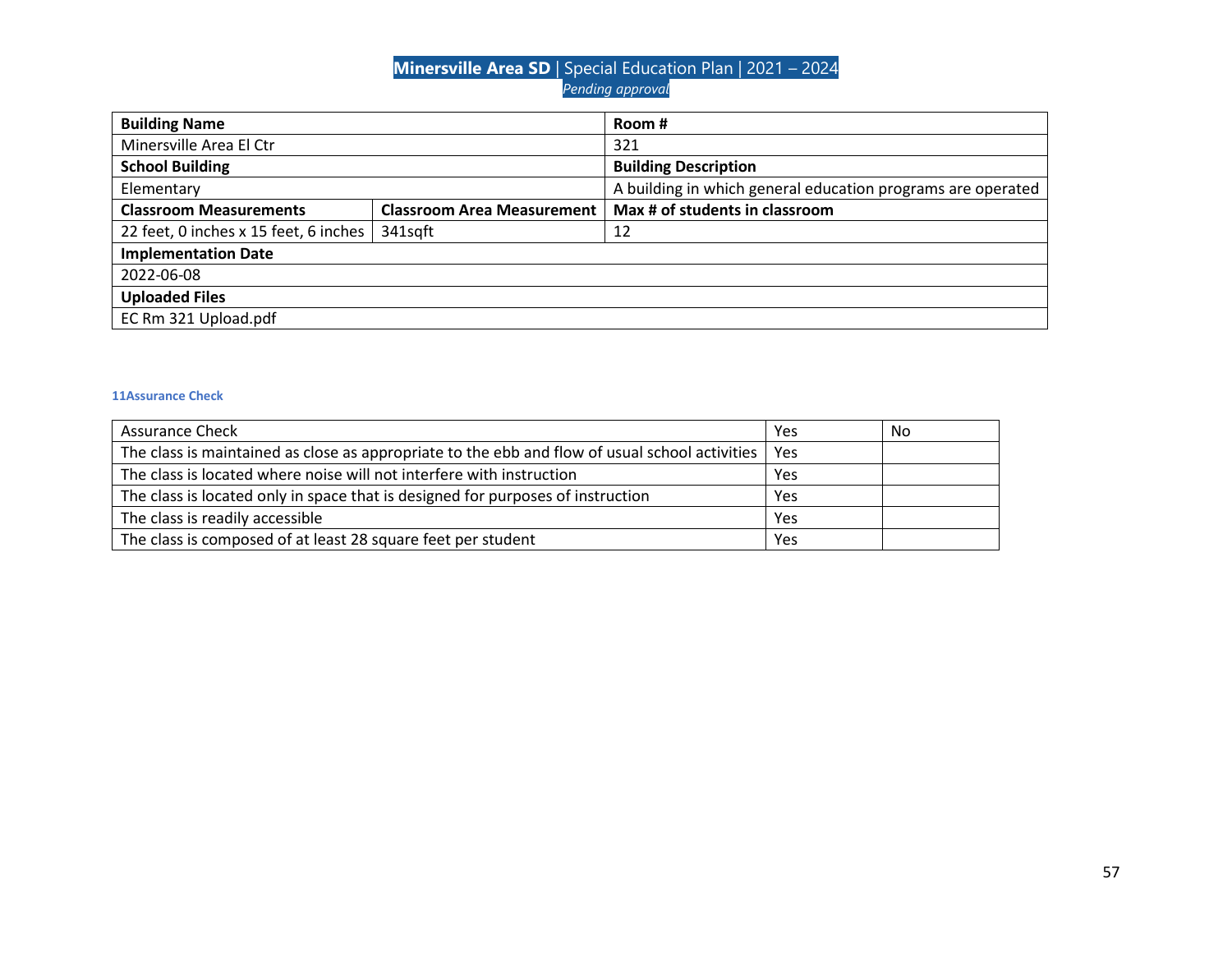| <b>Building Name</b>                  |                                   | Room #                                                      |
|---------------------------------------|-----------------------------------|-------------------------------------------------------------|
| Minersville Area JSHS                 |                                   | 155                                                         |
| <b>School Building</b>                |                                   | <b>Building Description</b>                                 |
| JR/SR High                            |                                   | A building in which general education programs are operated |
| <b>Classroom Measurements</b>         | <b>Classroom Area Measurement</b> | Max # of students in classroom                              |
| 41 feet, 0 inches x 23 feet, 0 inches | 943sqft                           | 33                                                          |
| <b>Implementation Date</b>            |                                   |                                                             |
| 2022-06-08                            |                                   |                                                             |
| <b>Uploaded Files</b>                 |                                   |                                                             |
| HS 155 Upload.pdf                     |                                   |                                                             |

| <b>Assurance Check</b>                                                                               | Yes | No |
|------------------------------------------------------------------------------------------------------|-----|----|
| The class is maintained as close as appropriate to the ebb and flow of usual school activities   Yes |     |    |
| The class is located where noise will not interfere with instruction                                 | Yes |    |
| The class is located only in space that is designed for purposes of instruction                      | Yes |    |
| The class is readily accessible                                                                      | Yes |    |
| The class is composed of at least 28 square feet per student                                         | Yes |    |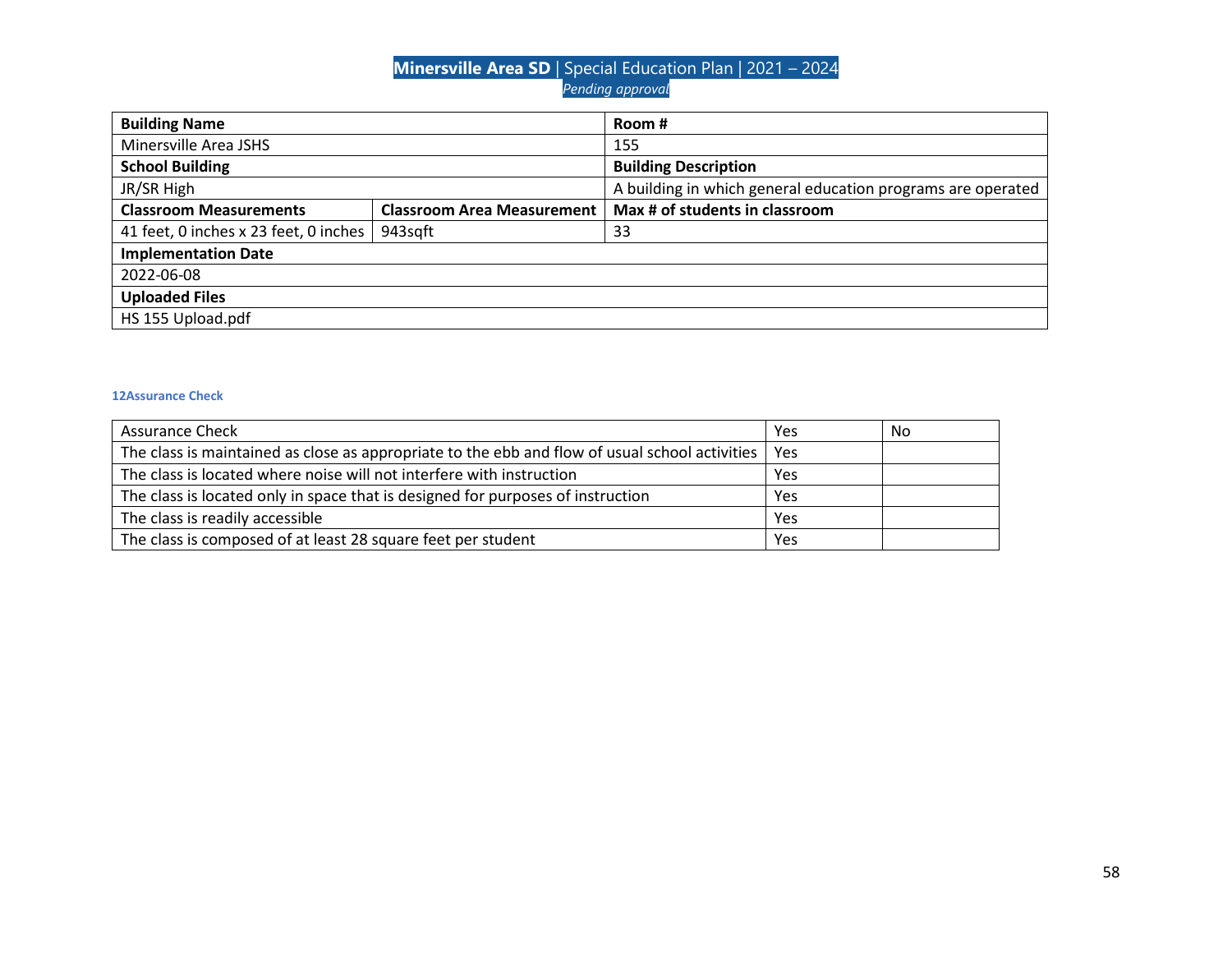| <b>Building Name</b>                  |                                   | Room #                                                      |  |
|---------------------------------------|-----------------------------------|-------------------------------------------------------------|--|
| Minersville Area JSHS                 |                                   | 152                                                         |  |
| <b>School Building</b>                |                                   | <b>Building Description</b>                                 |  |
| JR/SR High                            |                                   | A building in which general education programs are operated |  |
| <b>Classroom Measurements</b>         | <b>Classroom Area Measurement</b> | Max # of students in classroom                              |  |
| 24 feet, 0 inches x 23 feet, 0 inches | 552sqft                           | 19                                                          |  |
| <b>Implementation Date</b>            |                                   |                                                             |  |
| 2022-06-08                            |                                   |                                                             |  |
| <b>Uploaded Files</b>                 |                                   |                                                             |  |
| HS 152 Upload.pdf                     |                                   |                                                             |  |

| <b>Assurance Check</b>                                                                               | Yes | No |
|------------------------------------------------------------------------------------------------------|-----|----|
| The class is maintained as close as appropriate to the ebb and flow of usual school activities   Yes |     |    |
| The class is located where noise will not interfere with instruction                                 | Yes |    |
| The class is located only in space that is designed for purposes of instruction                      | Yes |    |
| The class is readily accessible                                                                      | Yes |    |
| The class is composed of at least 28 square feet per student                                         | Yes |    |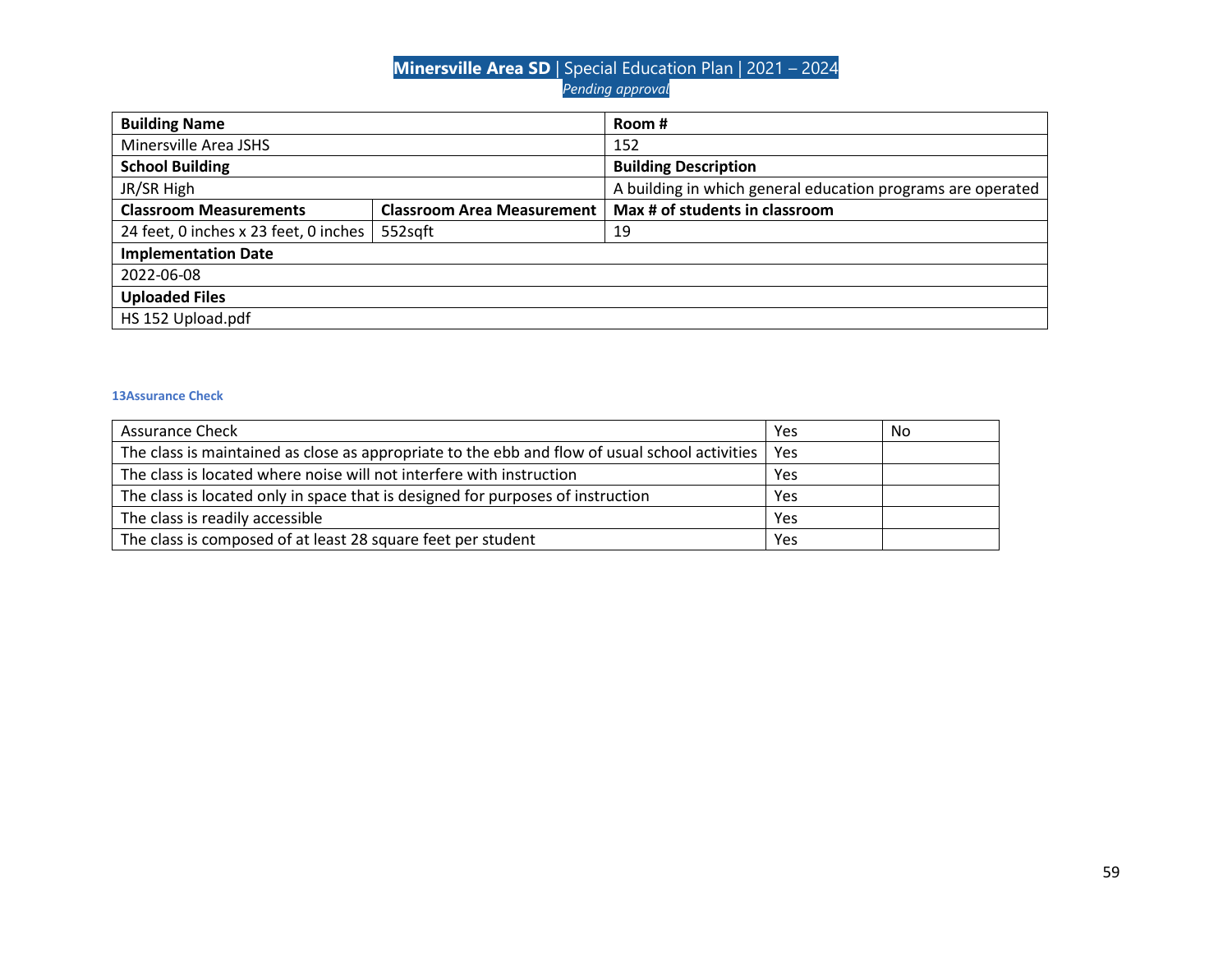| <b>Building Name</b>                  |                                   | Room #                                                      |  |
|---------------------------------------|-----------------------------------|-------------------------------------------------------------|--|
| Minersville Area JSHS                 |                                   | 237                                                         |  |
| <b>School Building</b>                |                                   | <b>Building Description</b>                                 |  |
| JR/SR High                            |                                   | A building in which general education programs are operated |  |
| <b>Classroom Measurements</b>         | <b>Classroom Area Measurement</b> | Max # of students in classroom                              |  |
| 31 feet, 6 inches x 28 feet, 0 inches | 882sqft                           | 31                                                          |  |
| <b>Implementation Date</b>            |                                   |                                                             |  |
| 2022-06-08                            |                                   |                                                             |  |
| <b>Uploaded Files</b>                 |                                   |                                                             |  |
| HS Rm 237 Upload.pdf                  |                                   |                                                             |  |

| <b>Assurance Check</b>                                                                                | Yes | No |
|-------------------------------------------------------------------------------------------------------|-----|----|
| The class is maintained as close as appropriate to the ebb and flow of usual school activities<br>Yes |     |    |
| The class is located where noise will not interfere with instruction                                  | Yes |    |
| The class is located only in space that is designed for purposes of instruction                       |     |    |
| The class is readily accessible                                                                       | Yes |    |
| The class is composed of at least 28 square feet per student                                          | Yes |    |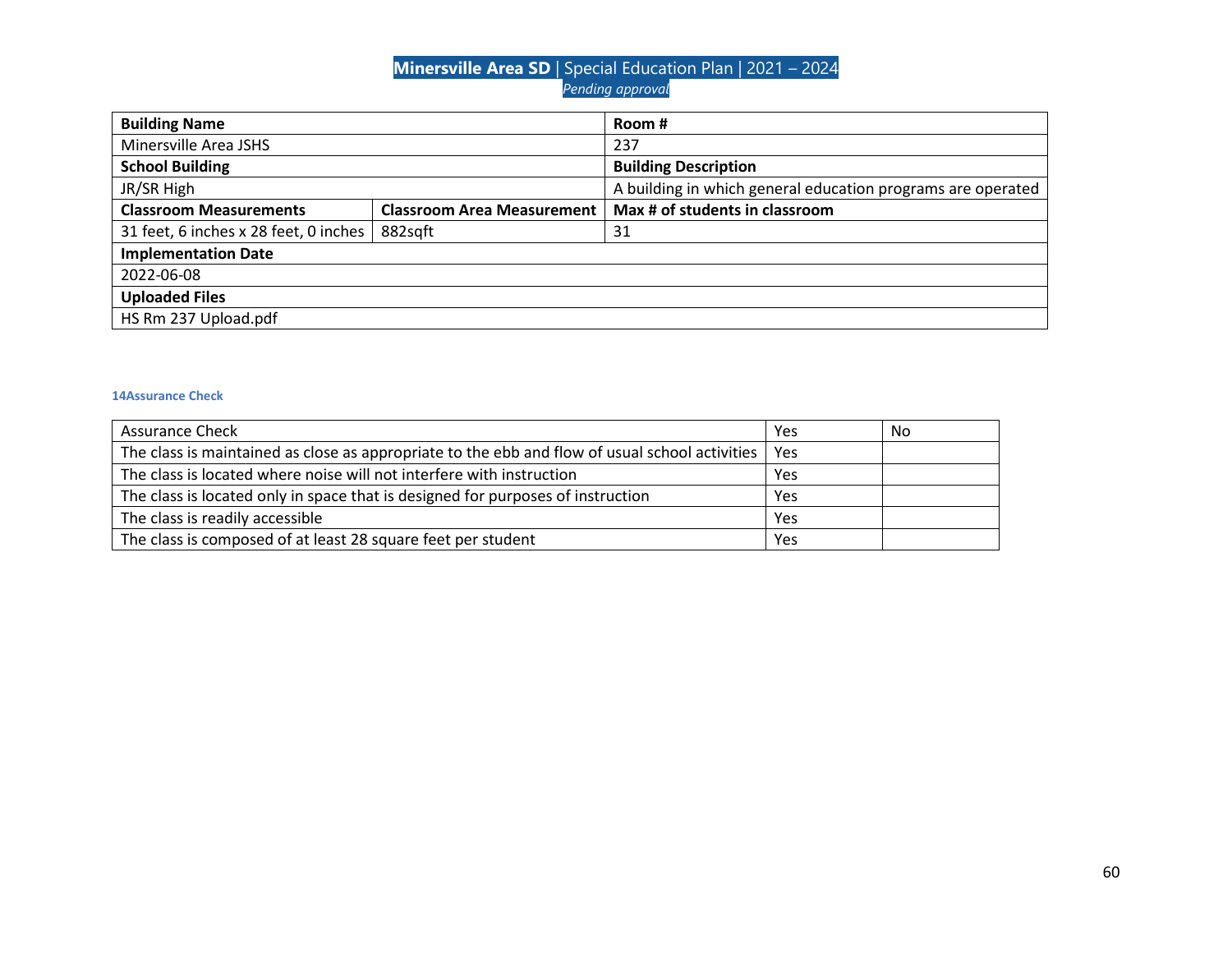| <b>Building Name</b>                  |                                   | Room #                                                      |  |
|---------------------------------------|-----------------------------------|-------------------------------------------------------------|--|
| Minersville Area JSHS                 |                                   | 154                                                         |  |
| <b>School Building</b>                |                                   | <b>Building Description</b>                                 |  |
| JR/SR High                            |                                   | A building in which general education programs are operated |  |
| <b>Classroom Measurements</b>         | <b>Classroom Area Measurement</b> | Max # of students in classroom                              |  |
| 29 feet, 0 inches x 28 feet, 0 inches | 812sqft                           | 29                                                          |  |
| <b>Implementation Date</b>            |                                   |                                                             |  |
| 2022-06-08                            |                                   |                                                             |  |
| <b>Uploaded Files</b>                 |                                   |                                                             |  |
| HS 154 Upload.pdf                     |                                   |                                                             |  |

| <b>Assurance Check</b>                                                                                | Yes | No |
|-------------------------------------------------------------------------------------------------------|-----|----|
| The class is maintained as close as appropriate to the ebb and flow of usual school activities<br>Yes |     |    |
| The class is located where noise will not interfere with instruction                                  | Yes |    |
| The class is located only in space that is designed for purposes of instruction                       | Yes |    |
| The class is readily accessible                                                                       | Yes |    |
| The class is composed of at least 28 square feet per student                                          | Yes |    |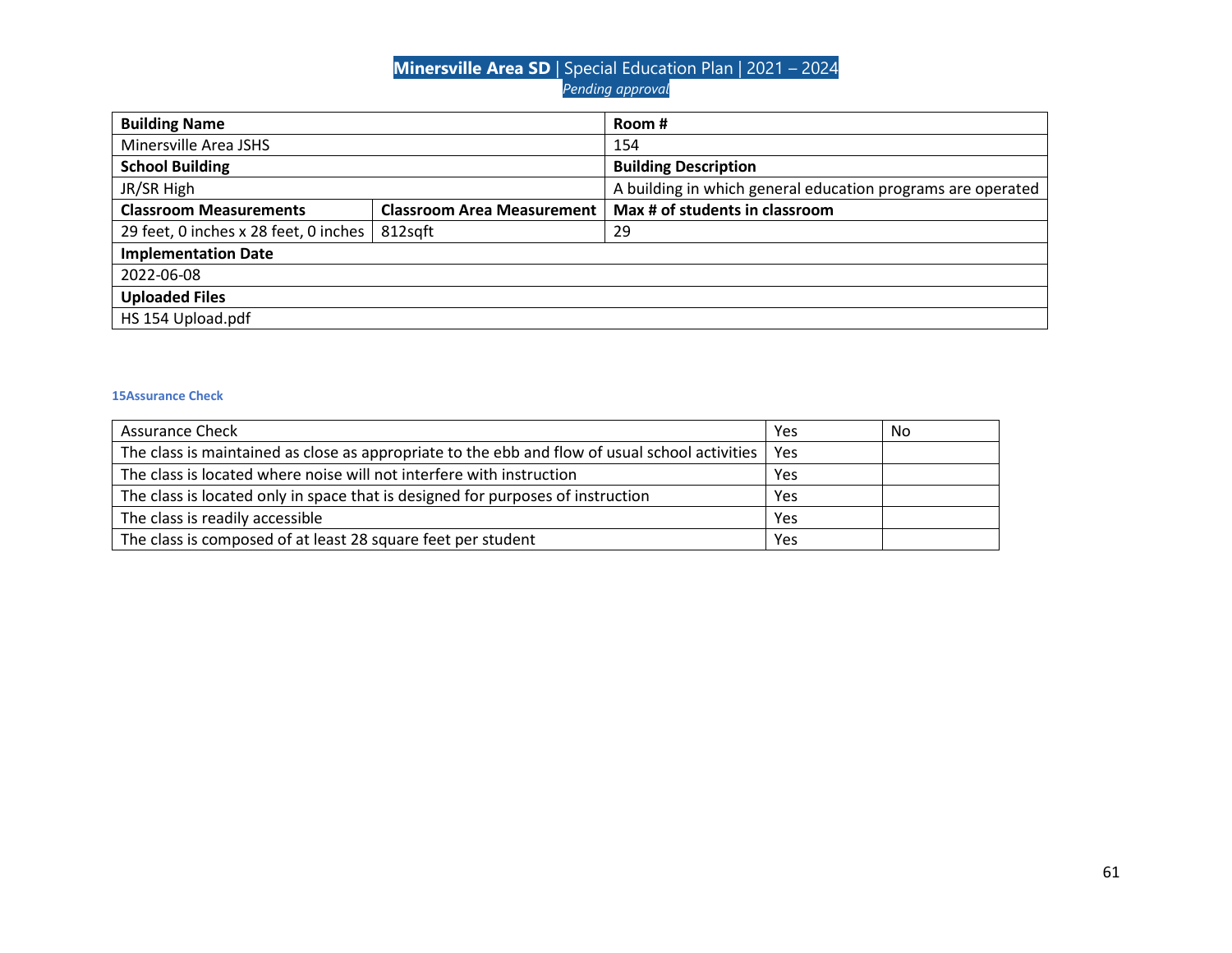| <b>Building Name</b>                  |                                   | Room #                                                      |  |
|---------------------------------------|-----------------------------------|-------------------------------------------------------------|--|
| Minersville Area JSHS                 |                                   | 232                                                         |  |
| <b>School Building</b>                |                                   | <b>Building Description</b>                                 |  |
| JR/SR High                            |                                   | A building in which general education programs are operated |  |
| <b>Classroom Measurements</b>         | <b>Classroom Area Measurement</b> | Max # of students in classroom                              |  |
| 32 feet, 0 inches x 26 feet, 6 inches | 848sqft                           | 30                                                          |  |
| <b>Implementation Date</b>            |                                   |                                                             |  |
| 2022-06-08                            |                                   |                                                             |  |
| <b>Uploaded Files</b>                 |                                   |                                                             |  |
| HS Rm 232 Upload.pdf                  |                                   |                                                             |  |

| <b>Assurance Check</b>                                                                               | Yes | No |
|------------------------------------------------------------------------------------------------------|-----|----|
| The class is maintained as close as appropriate to the ebb and flow of usual school activities   Yes |     |    |
| The class is located where noise will not interfere with instruction                                 | Yes |    |
| The class is located only in space that is designed for purposes of instruction                      | Yes |    |
| The class is readily accessible                                                                      | Yes |    |
| The class is composed of at least 28 square feet per student                                         | Yes |    |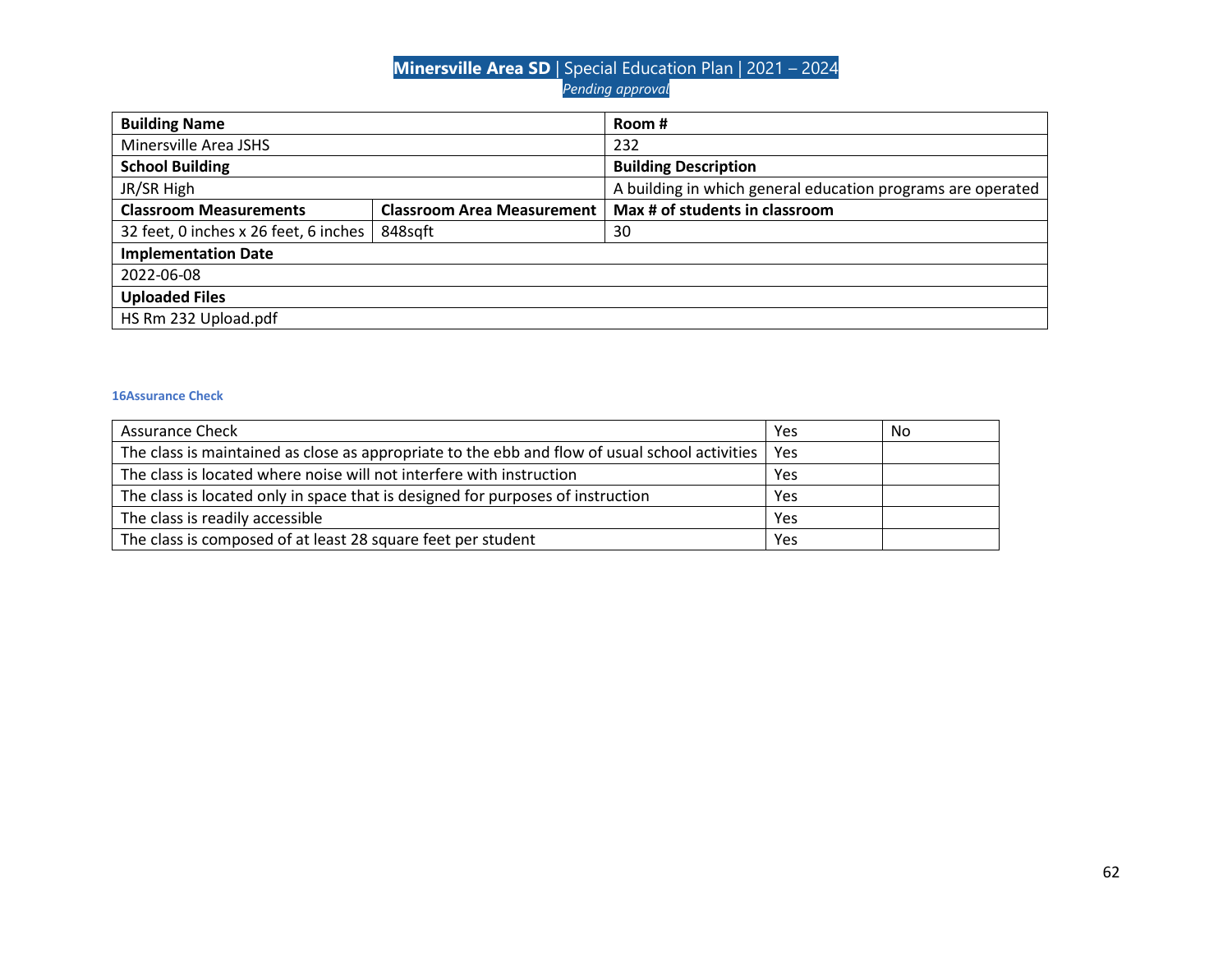| <b>Building Name</b>                  |                                   | Room #                                                      |  |
|---------------------------------------|-----------------------------------|-------------------------------------------------------------|--|
| Minersville Area JSHS                 |                                   | 214                                                         |  |
| <b>School Building</b>                |                                   | <b>Building Description</b>                                 |  |
| JR/SR High                            |                                   | A building in which general education programs are operated |  |
| <b>Classroom Measurements</b>         | <b>Classroom Area Measurement</b> | Max # of students in classroom                              |  |
| 32 feet, 0 inches x 26 feet, 0 inches | 832sqft                           | 29                                                          |  |
| <b>Implementation Date</b>            |                                   |                                                             |  |
| 2022-06-08                            |                                   |                                                             |  |
| <b>Uploaded Files</b>                 |                                   |                                                             |  |
| HS Rm 214 Upload.pdf                  |                                   |                                                             |  |

| <b>Assurance Check</b>                                                                               | Yes | No |
|------------------------------------------------------------------------------------------------------|-----|----|
| The class is maintained as close as appropriate to the ebb and flow of usual school activities   Yes |     |    |
| The class is located where noise will not interfere with instruction                                 | Yes |    |
| The class is located only in space that is designed for purposes of instruction                      | Yes |    |
| The class is readily accessible                                                                      | Yes |    |
| The class is composed of at least 28 square feet per student                                         | Yes |    |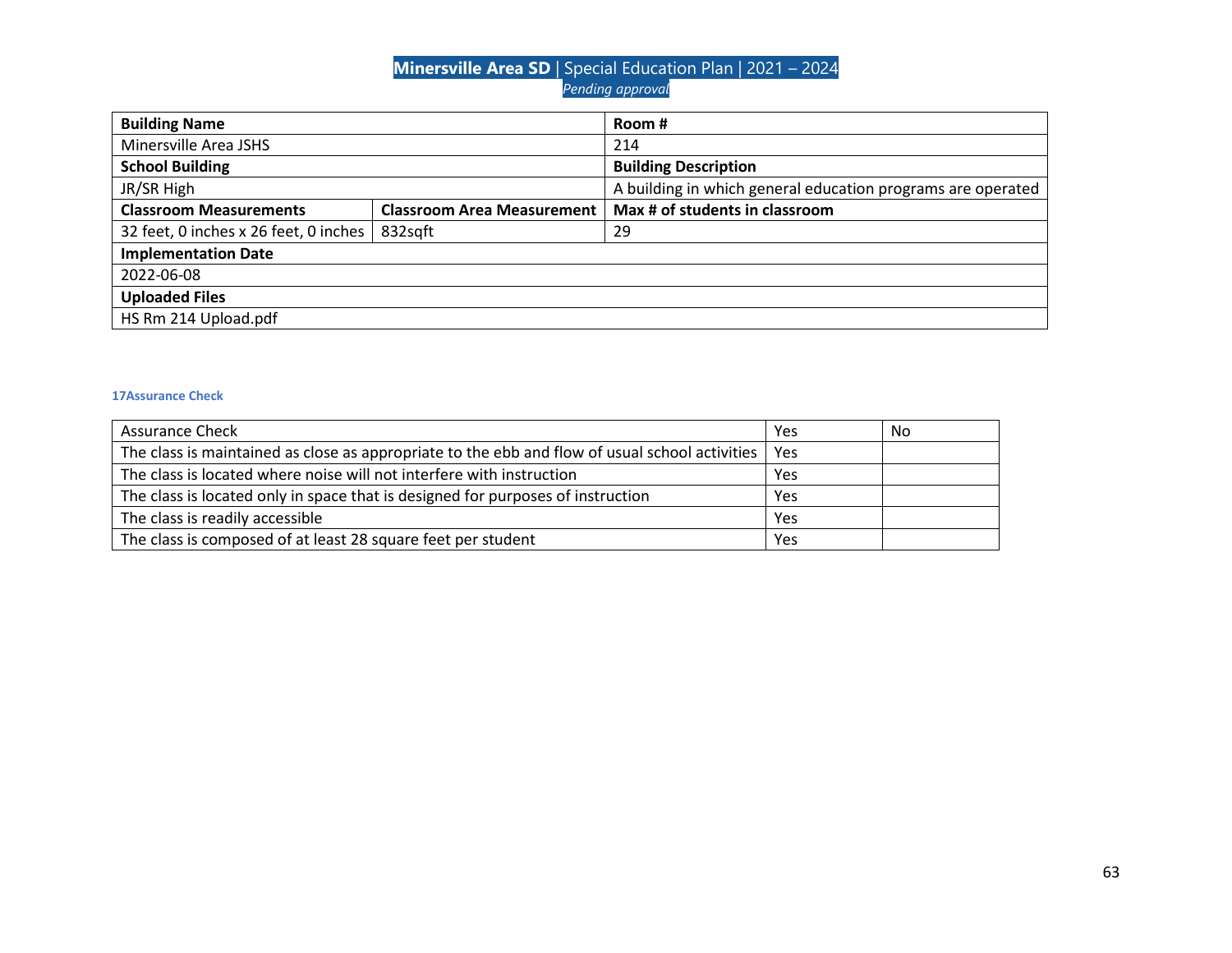| <b>Building Name</b>                  |                                   | Room #                                                      |  |
|---------------------------------------|-----------------------------------|-------------------------------------------------------------|--|
| Minersville Area JSHS                 |                                   | 230                                                         |  |
| <b>School Building</b>                |                                   | <b>Building Description</b>                                 |  |
| JR/SR High                            |                                   | A building in which general education programs are operated |  |
| <b>Classroom Measurements</b>         | <b>Classroom Area Measurement</b> | Max # of students in classroom                              |  |
| 32 feet, 0 inches x 28 feet, 0 inches | 896sqft                           | 32                                                          |  |
| <b>Implementation Date</b>            |                                   |                                                             |  |
| 2022-06-08                            |                                   |                                                             |  |
| <b>Uploaded Files</b>                 |                                   |                                                             |  |
| HS Rm 230 Upload.pdf                  |                                   |                                                             |  |

| <b>Assurance Check</b>                                                                                | Yes | No |
|-------------------------------------------------------------------------------------------------------|-----|----|
| The class is maintained as close as appropriate to the ebb and flow of usual school activities<br>Yes |     |    |
| The class is located where noise will not interfere with instruction                                  | Yes |    |
| The class is located only in space that is designed for purposes of instruction                       | Yes |    |
| The class is readily accessible                                                                       | Yes |    |
| The class is composed of at least 28 square feet per student                                          | Yes |    |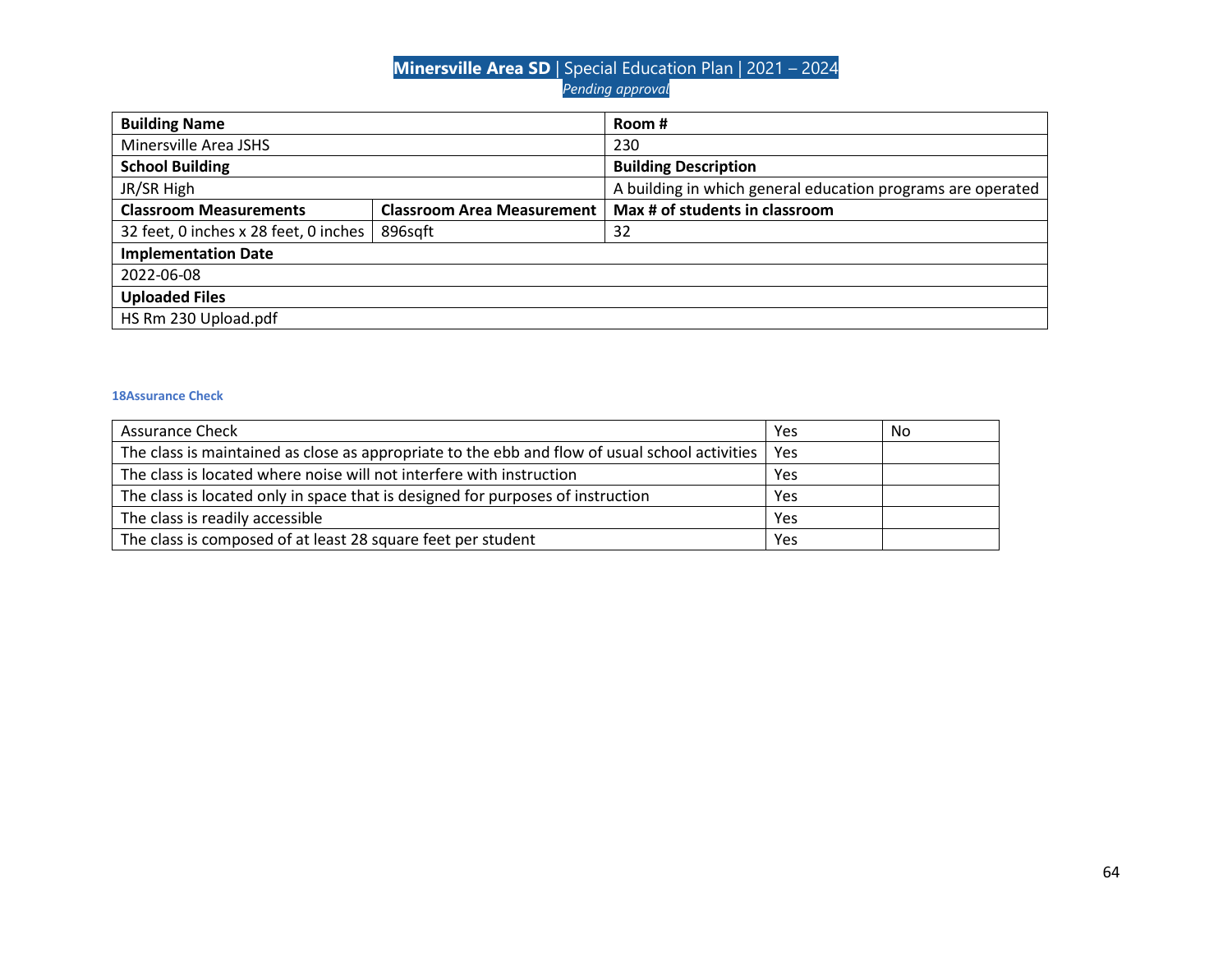| <b>Building Name</b>                  |                                   | Room#                                                       |  |
|---------------------------------------|-----------------------------------|-------------------------------------------------------------|--|
| Minersville Area JSHS                 |                                   | 233                                                         |  |
| <b>School Building</b>                |                                   | <b>Building Description</b>                                 |  |
| JR/SR High                            |                                   | A building in which general education programs are operated |  |
| <b>Classroom Measurements</b>         | <b>Classroom Area Measurement</b> | Max # of students in classroom                              |  |
| 32 feet, 0 inches x 28 feet, 0 inches | 896sqft                           | 32                                                          |  |
| <b>Implementation Date</b>            |                                   |                                                             |  |
| 2022-06-08                            |                                   |                                                             |  |
| <b>Uploaded Files</b>                 |                                   |                                                             |  |
| HS Rm 233 Upload.pdf                  |                                   |                                                             |  |

| <b>Assurance Check</b>                                                                               | Yes | No |
|------------------------------------------------------------------------------------------------------|-----|----|
| The class is maintained as close as appropriate to the ebb and flow of usual school activities   Yes |     |    |
| The class is located where noise will not interfere with instruction                                 | Yes |    |
| The class is located only in space that is designed for purposes of instruction                      | Yes |    |
| The class is readily accessible                                                                      | Yes |    |
| The class is composed of at least 28 square feet per student                                         | Yes |    |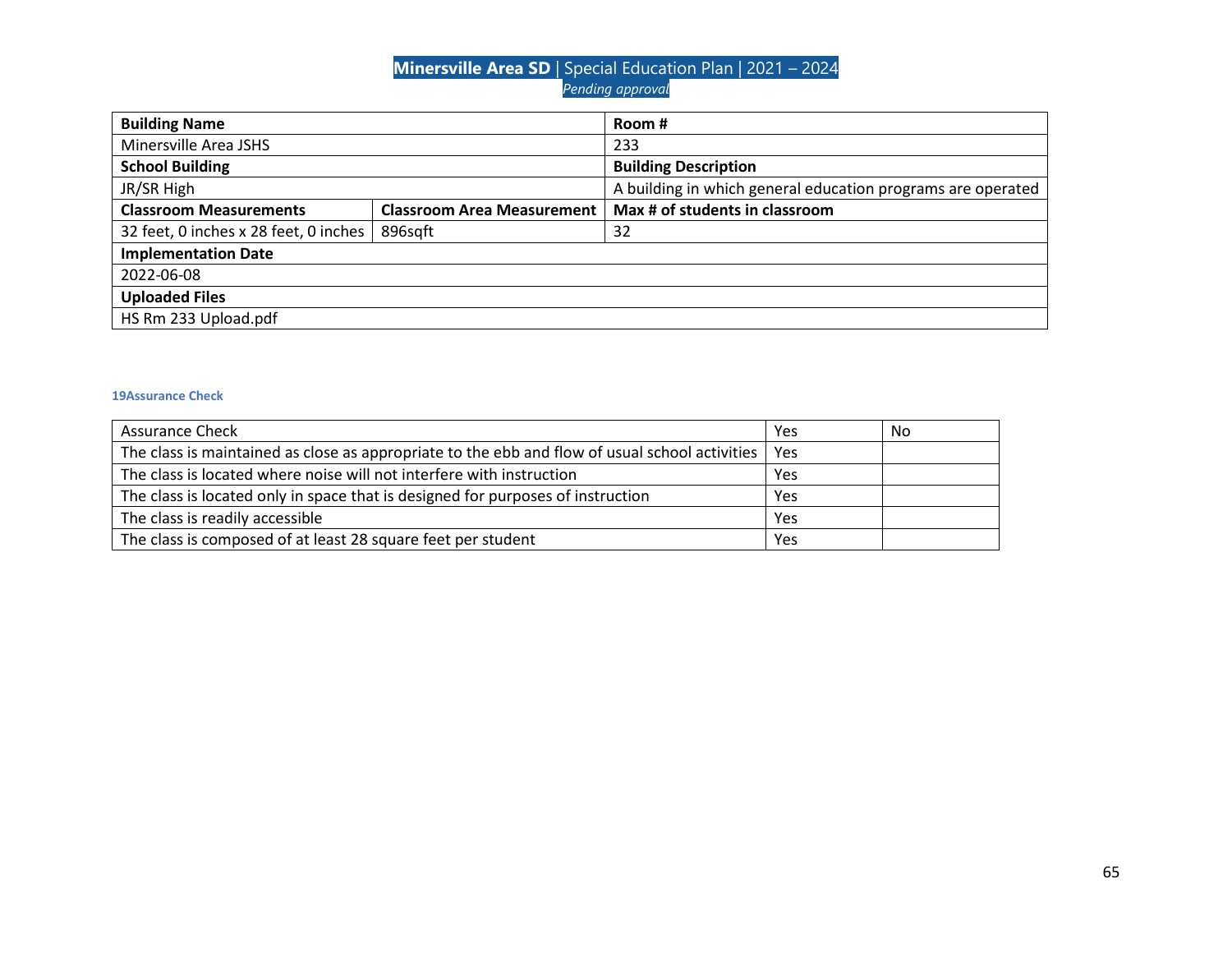| <b>Building Name</b>                  |                                   | Room #                                                      |  |
|---------------------------------------|-----------------------------------|-------------------------------------------------------------|--|
| Minersville Area JSHS                 |                                   | 208                                                         |  |
| <b>School Building</b>                |                                   | <b>Building Description</b>                                 |  |
| JR/SR High                            |                                   | A building in which general education programs are operated |  |
| <b>Classroom Measurements</b>         | <b>Classroom Area Measurement</b> | Max # of students in classroom                              |  |
| 27 feet, 0 inches x 27 feet, 0 inches | 729sqft                           | 26                                                          |  |
| <b>Implementation Date</b>            |                                   |                                                             |  |
| 2022-06-08                            |                                   |                                                             |  |
| <b>Uploaded Files</b>                 |                                   |                                                             |  |
| HS Rm 208 Upload.pdf                  |                                   |                                                             |  |

| <b>Assurance Check</b>                                                                         |     | No |
|------------------------------------------------------------------------------------------------|-----|----|
| The class is maintained as close as appropriate to the ebb and flow of usual school activities | Yes |    |
| The class is located where noise will not interfere with instruction                           |     |    |
| The class is located only in space that is designed for purposes of instruction                |     |    |
| The class is readily accessible                                                                |     |    |
| The class is composed of at least 28 square feet per student                                   |     |    |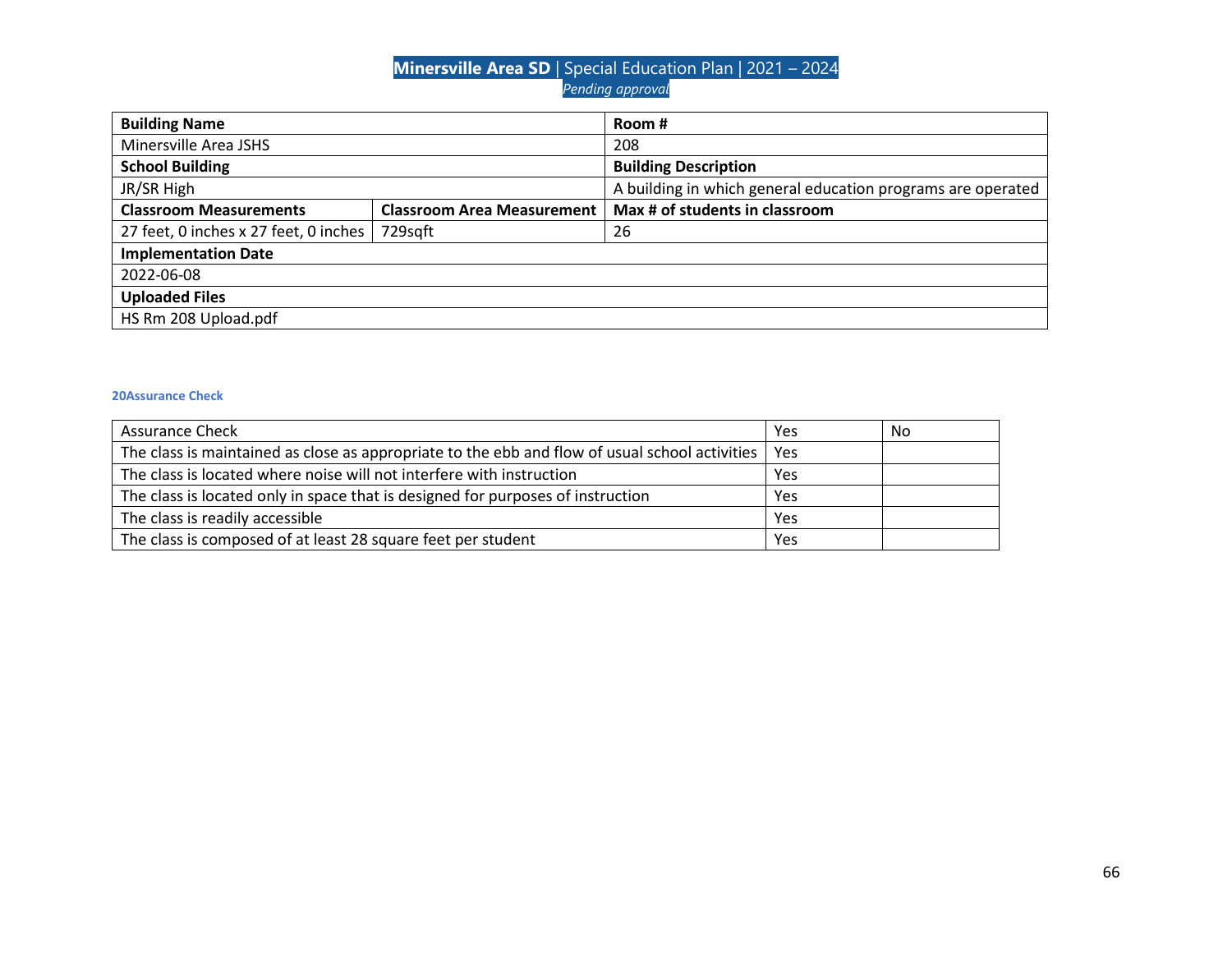| <b>Building Name</b>                  |                                   | Room #                                                      |
|---------------------------------------|-----------------------------------|-------------------------------------------------------------|
| Minersville Area JSHS                 |                                   | 238                                                         |
| <b>School Building</b>                | <b>Building Description</b>       |                                                             |
| JR/SR High                            |                                   | A building in which general education programs are operated |
| <b>Classroom Measurements</b>         | <b>Classroom Area Measurement</b> | Max # of students in classroom                              |
| 28 feet, 0 inches x 30 feet, 0 inches | 840sqft<br>30                     |                                                             |
| <b>Implementation Date</b>            |                                   |                                                             |
| 2022-06-08                            |                                   |                                                             |
| <b>Uploaded Files</b>                 |                                   |                                                             |
| HS Rm 238 Upload.pdf                  |                                   |                                                             |

| <b>Assurance Check</b>                                                                         |     | No |
|------------------------------------------------------------------------------------------------|-----|----|
| The class is maintained as close as appropriate to the ebb and flow of usual school activities | Yes |    |
| The class is located where noise will not interfere with instruction                           |     |    |
| The class is located only in space that is designed for purposes of instruction                |     |    |
| The class is readily accessible                                                                |     |    |
| The class is composed of at least 28 square feet per student                                   |     |    |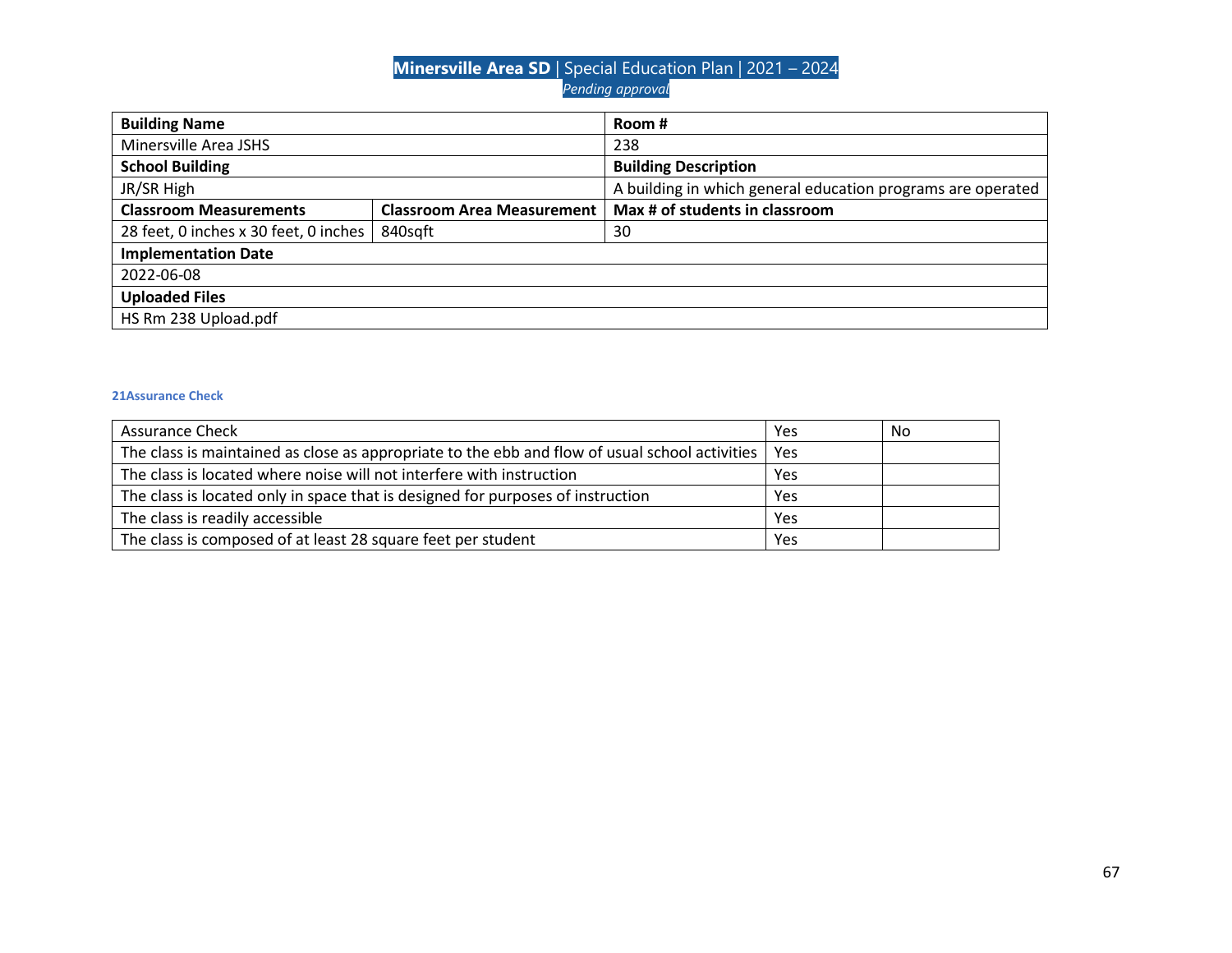| <b>Building Name</b>                  |                                                             | Room #                         |
|---------------------------------------|-------------------------------------------------------------|--------------------------------|
| Minersville Area El Ctr               |                                                             | 318                            |
| <b>School Building</b>                |                                                             | <b>Building Description</b>    |
| Elementary                            | A building in which general education programs are operated |                                |
| <b>Classroom Measurements</b>         | <b>Classroom Area Measurement</b>                           | Max # of students in classroom |
| 27 feet, 0 inches x 15 feet, 0 inches | 405sqft<br>14                                               |                                |
| <b>Implementation Date</b>            |                                                             |                                |
| 2022-06-08                            |                                                             |                                |
| <b>Uploaded Files</b>                 |                                                             |                                |
| EC Rm 318 Upload.pdf                  |                                                             |                                |

| <b>Assurance Check</b>                                                                         |     | No |
|------------------------------------------------------------------------------------------------|-----|----|
| The class is maintained as close as appropriate to the ebb and flow of usual school activities | Yes |    |
| The class is located where noise will not interfere with instruction                           |     |    |
| The class is located only in space that is designed for purposes of instruction                |     |    |
| The class is readily accessible                                                                |     |    |
| The class is composed of at least 28 square feet per student                                   |     |    |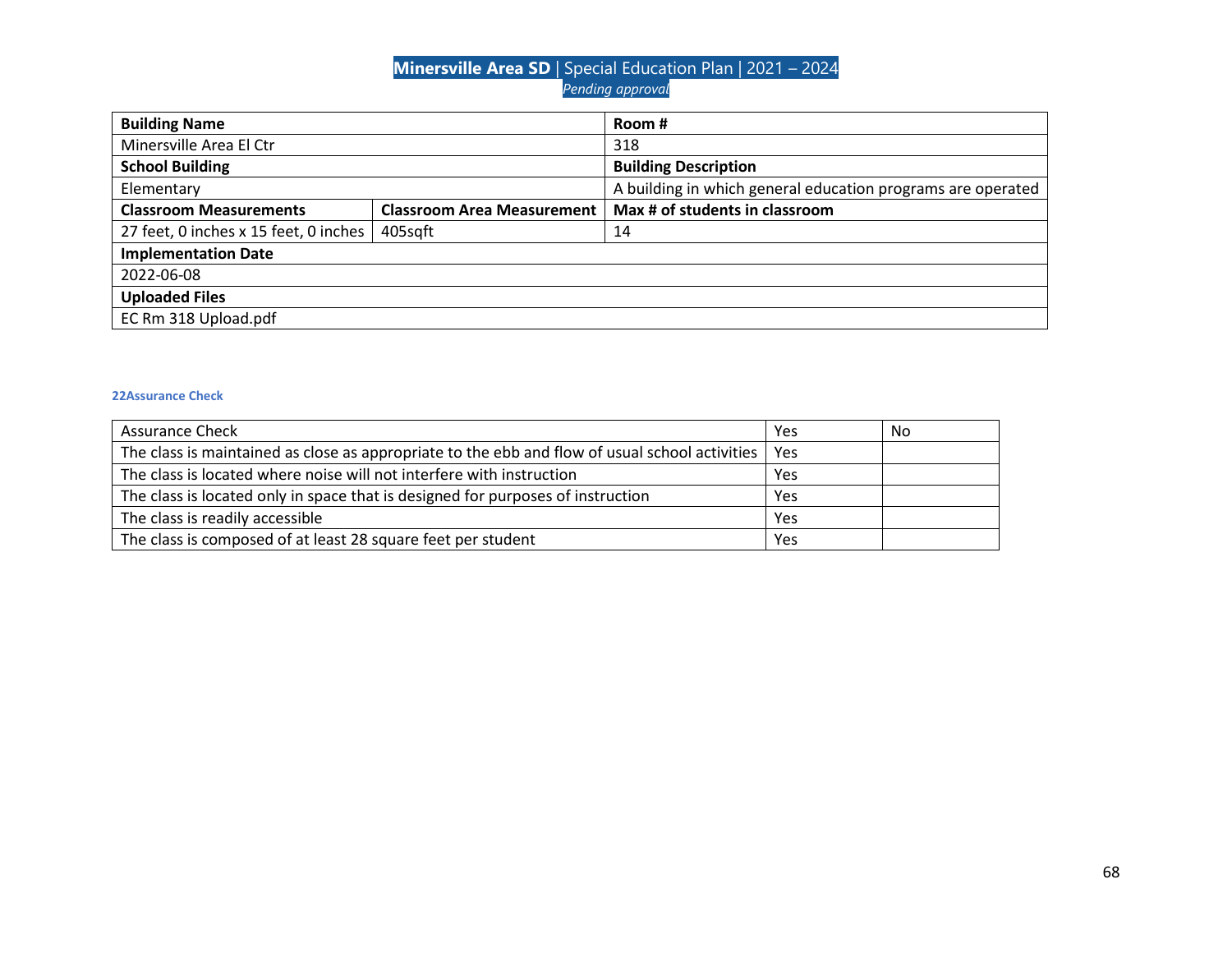| <b>Building Name</b>                  |                                                             | Room #                         |
|---------------------------------------|-------------------------------------------------------------|--------------------------------|
| Minersville Area El Ctr               |                                                             | 317                            |
| <b>School Building</b>                |                                                             | <b>Building Description</b>    |
| Elementary                            | A building in which general education programs are operated |                                |
| <b>Classroom Measurements</b>         | <b>Classroom Area Measurement</b>                           | Max # of students in classroom |
| 21 feet, 0 inches x 22 feet, 0 inches | 462sqft<br>16                                               |                                |
| <b>Implementation Date</b>            |                                                             |                                |
| 2022-06-08                            |                                                             |                                |
| <b>Uploaded Files</b>                 |                                                             |                                |
| EC Rm 317 Upload.pdf                  |                                                             |                                |

| <b>Assurance Check</b>                                                                               |  | No |
|------------------------------------------------------------------------------------------------------|--|----|
| The class is maintained as close as appropriate to the ebb and flow of usual school activities   Yes |  |    |
| The class is located where noise will not interfere with instruction                                 |  |    |
| The class is located only in space that is designed for purposes of instruction                      |  |    |
| The class is readily accessible                                                                      |  |    |
| The class is composed of at least 28 square feet per student                                         |  |    |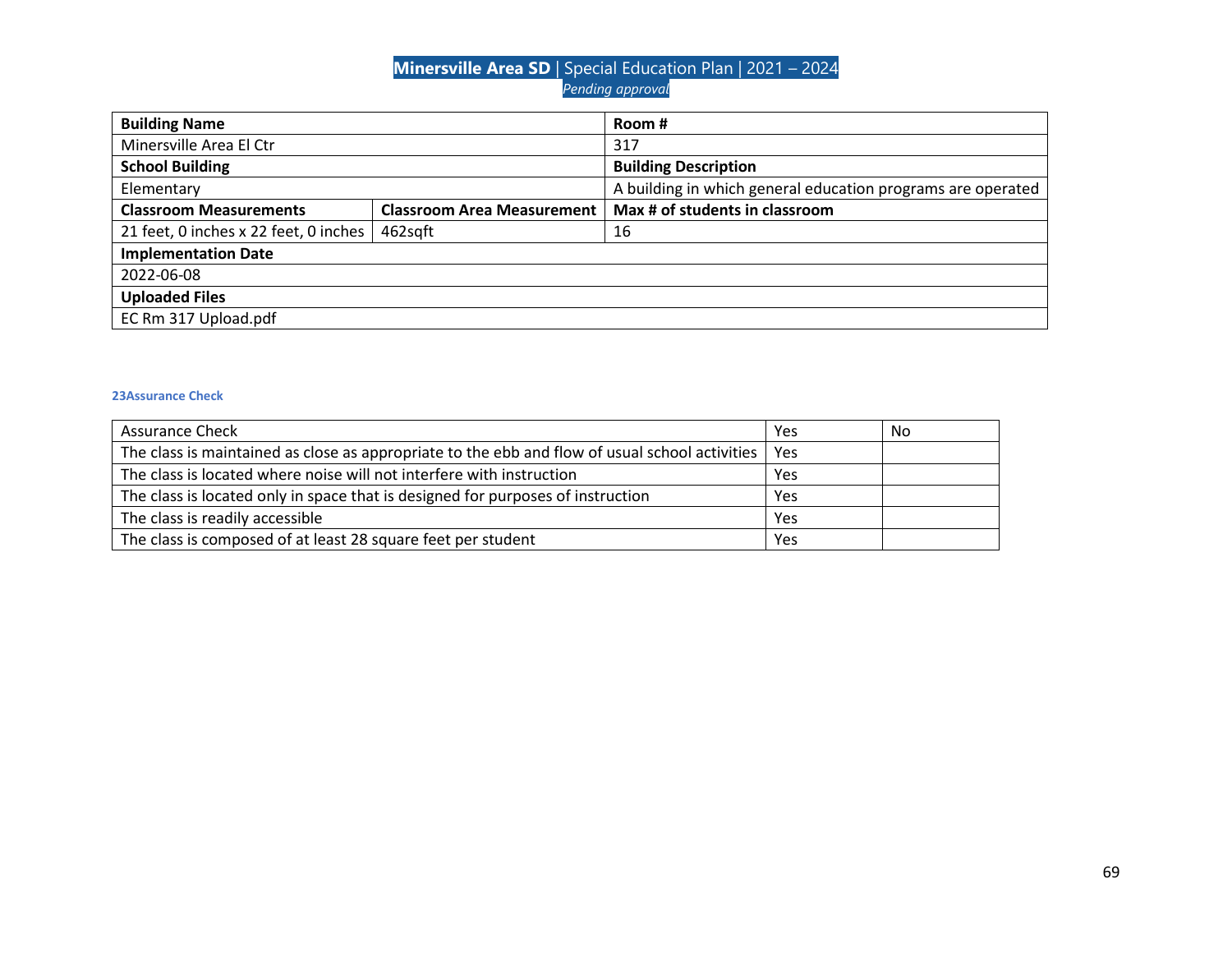# Special Education Support Services

**24Special Education Support Services**

| <b>Special Education Support</b><br><b>Services</b> | <b>Numerical Value</b> | Primary Location | <b>Contractor or District</b> |
|-----------------------------------------------------|------------------------|------------------|-------------------------------|
| Director of Special Education                       |                        | District Wide    | <b>District</b>               |
| Paraprofessionals                                   | 28                     | District Wide    | <b>District</b>               |
| <b>School Psychologist</b>                          |                        | District Wide    | Contractor                    |
| <b>School Psychologist</b>                          |                        | District Wide    | <b>District</b>               |
| <b>Behavior Specialist</b>                          |                        | District Wide    | Contractor                    |
| <b>Physical Therapist</b>                           |                        | District Wide    | Contractor                    |
| <b>Guidance Counselor</b>                           |                        | Secondary        | <b>District</b>               |
| Social Worker                                       |                        | District Wide    | <b>District</b>               |
| <b>Occupational Therapist</b>                       |                        | District Wide    | <b>District</b>               |